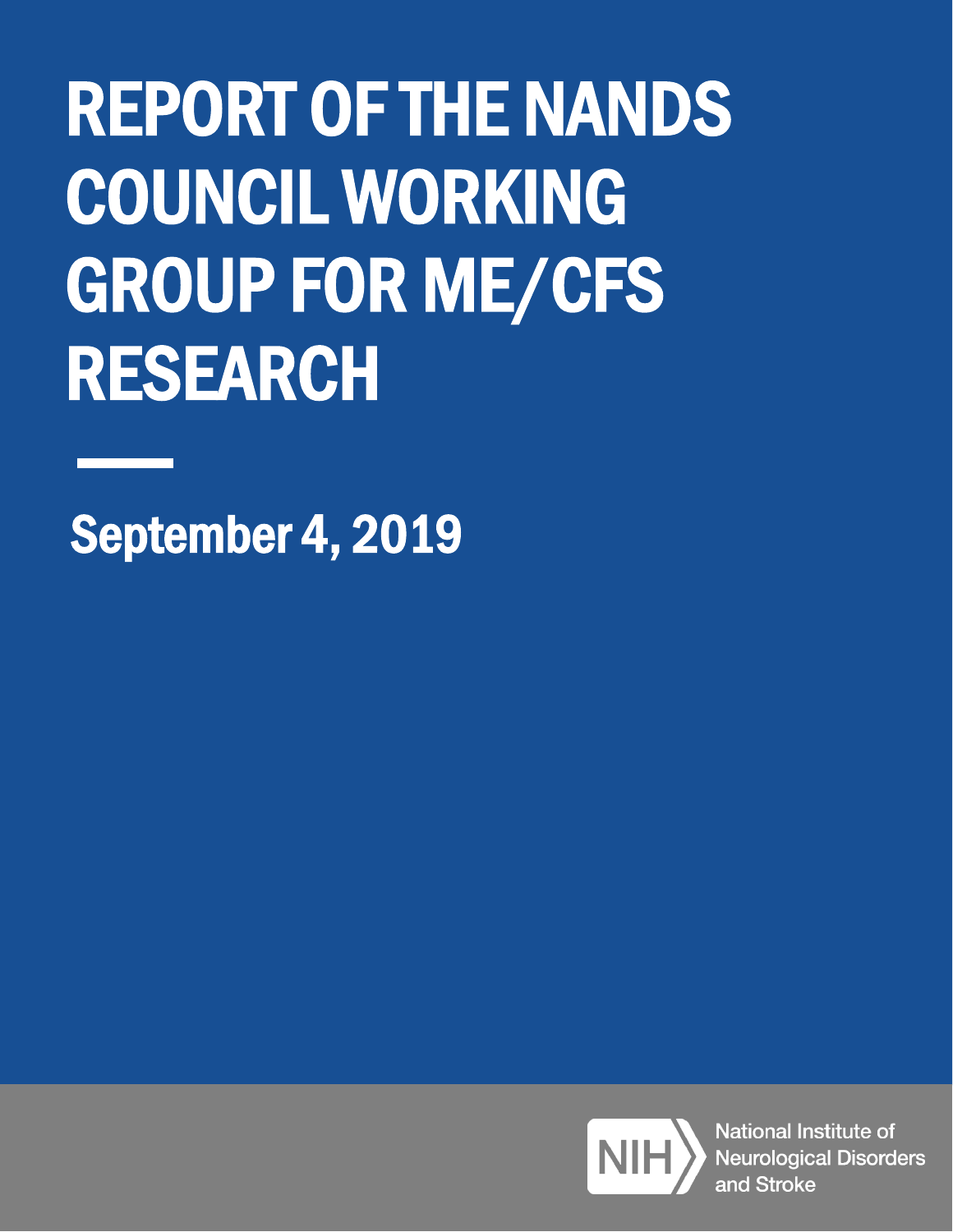# TABLE OF CONTENTS

| GAPS AND OPPORTUNITIES IN ME/CFS RESEARCH, AND STRATEGIES TO ADVANCE                                                                                                                  |  |
|---------------------------------------------------------------------------------------------------------------------------------------------------------------------------------------|--|
|                                                                                                                                                                                       |  |
|                                                                                                                                                                                       |  |
|                                                                                                                                                                                       |  |
|                                                                                                                                                                                       |  |
| Appendix D. NIH-Funded ME/CFS Collaborative Research Centers and Data Management and                                                                                                  |  |
|                                                                                                                                                                                       |  |
|                                                                                                                                                                                       |  |
|                                                                                                                                                                                       |  |
|                                                                                                                                                                                       |  |
| Appendix I. NANDS Council Working Group for ME/CFS Research Charge 42                                                                                                                 |  |
|                                                                                                                                                                                       |  |
| Appendix K. Summary of Responses to Request for Information (RFI): Soliciting Input on How Best<br>to Advance Myalgic Encephalomyelitis/Chronic Fatigue Syndrome (ME/CFS) Research 47 |  |
|                                                                                                                                                                                       |  |
|                                                                                                                                                                                       |  |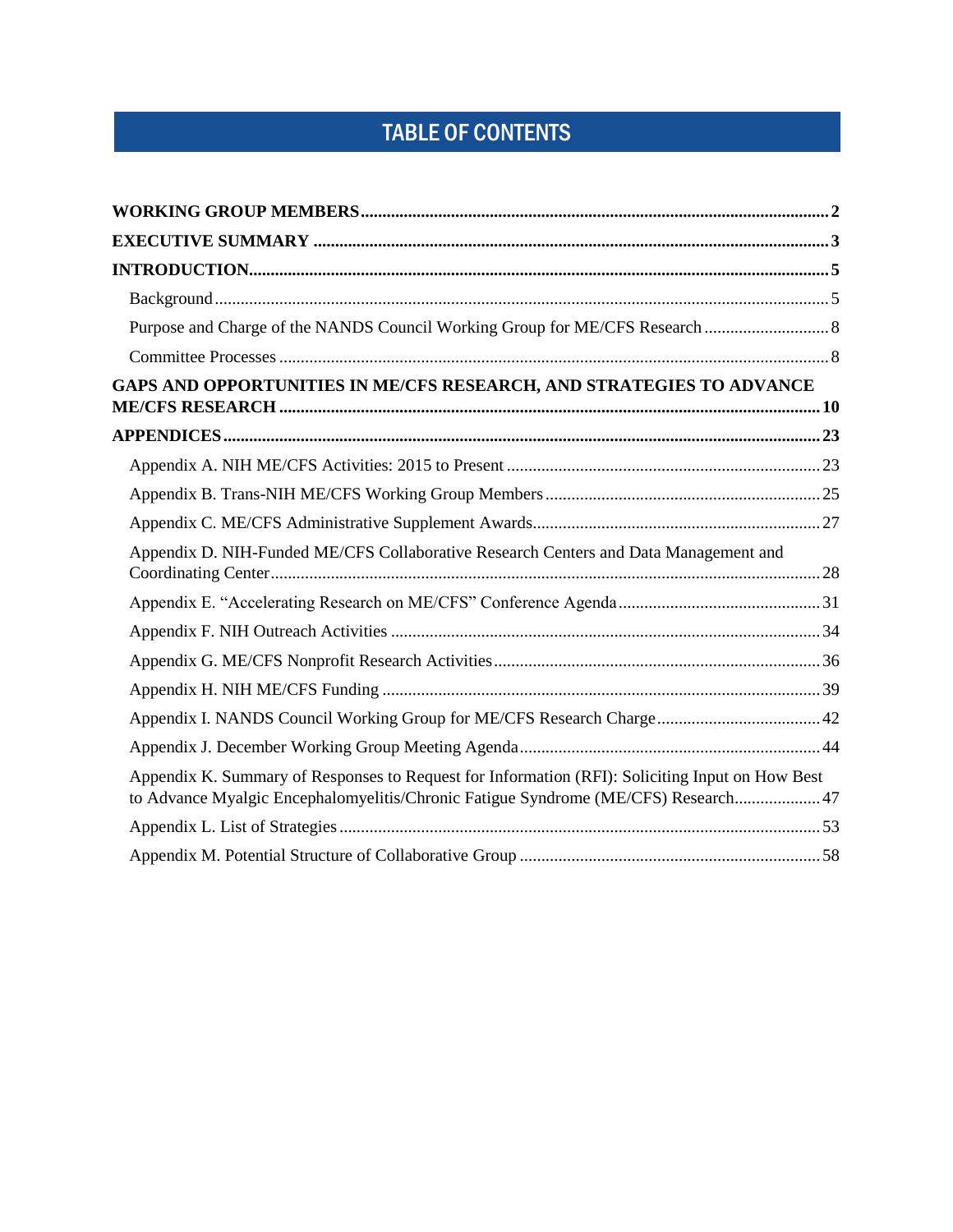# WORKING GROUP MEMBERS

#### <span id="page-2-0"></span>*CHAIR*

*Steven Roberds, Ph.D.* Tuberous Sclerosis Alliance National Advisory Neurological Disorders and Stroke Council member Silver Spring, MD

#### *MEMBERS*

*Armin Alaedini, Ph.D.* Columbia University New York, NY

*Lucinda Bateman, M.D.* Bateman Horne Center Salt Lake City, UT

*Jennifer Brea* #MEAction Los Angeles, CA

*Alternate for Jennifer Brea: Rochelle Joslyn, Ph.D.* #MEAction Seattle, WA

*Dane Cook, Ph.D.* University of Wisconsin Madison, WI

*Carol Head\** Solve ME/CFS Initiative Los Angeles, CA

*Anthony Komaroff, M.D.* Brigham & Women's Hospital Boston, MA

*Amrit Shahzad, MBBS, MBA\** University of California, San Diego San Diego, CA

*Steven Schutzer, M.D.* Rutgers New Jersey Medical School Newark, NJ

*Sadie Whittaker, Ph.D.\*\** Solve ME/CFS Initiative Los Angeles, CA

#### *EX OFFICIO MEMBERS*

*Joseph Breen, Ph.D.* NIH/NIAID Bethesda, MD

*Elizabeth Unger, M.D., Ph.D.* Center for Disease Control and Prevention Atlanta, GA

*Vicky Whittemore, Ph.D.* NIH/NINDS Bethesda, MD

#### *EXECUTIVE SECRETARY*

*Andrew Breeden, Ph.D.* NIH/NINDS Bethesda, MD

*\*Carol Head rotated off the working group in May of 2019. Amrit Shahzad rotated off the working group in April of 2019.*

*\*\* Sadie Whittaker joined the working group in June of 2019.*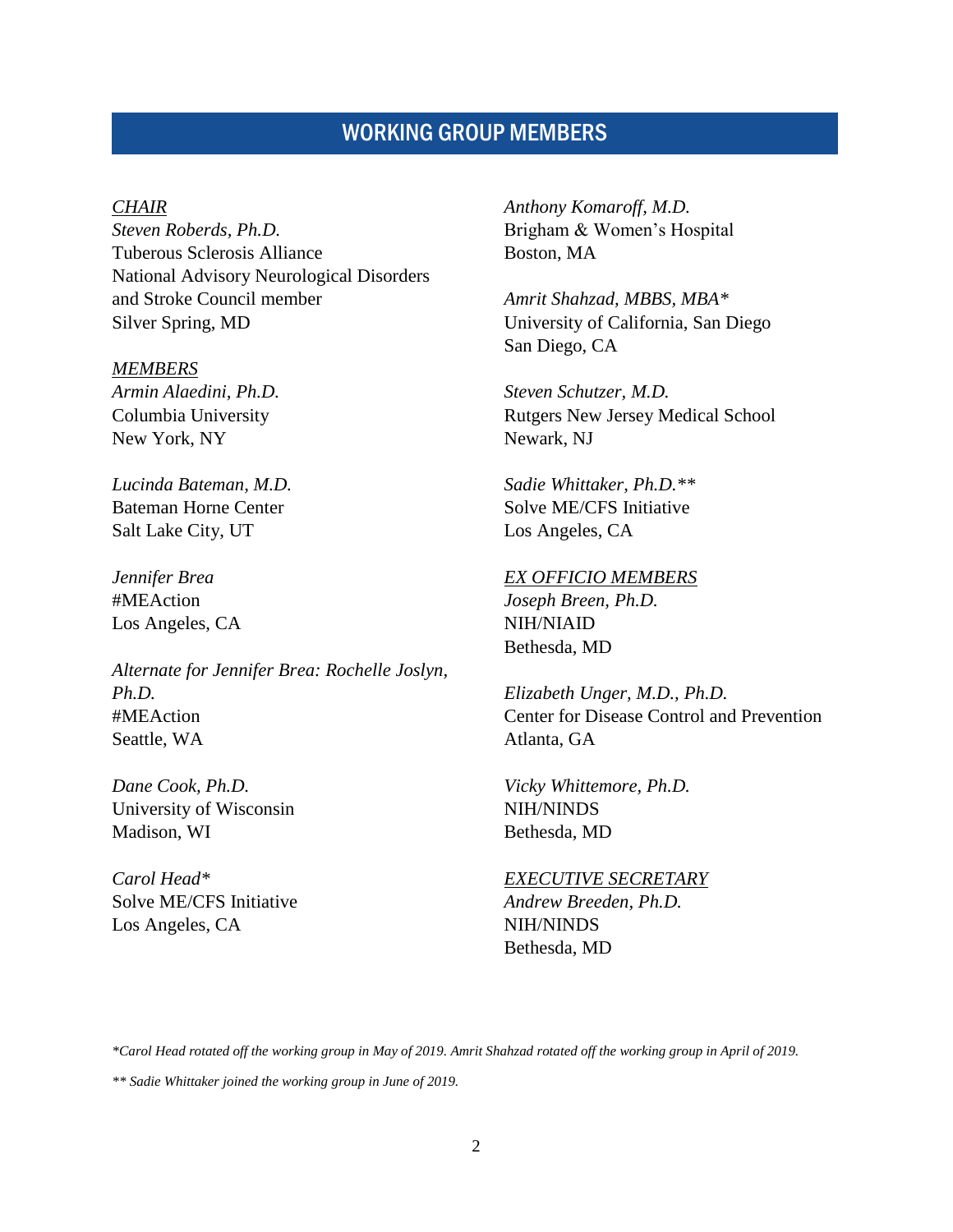# EXECUTIVE SUMMARY

<span id="page-3-0"></span>Myalgic encephalomyelitis/chronic fatigue syndrome (ME/CFS) is a chronic, complex, debilitating disease that can have a profound impact on people's lives. Symptoms can include pain; severe exhaustion that is not alleviated by rest; cognitive impairment, including difficulty with concentration and short-term memory; and orthostatic intolerance. A distinctive feature of the disease is post-exertional malaise, which is the worsening of symptoms 12-48 hours after physical exercise or mental activity. Many people with ME/CFS experience significant disability, often do not return to their pre-disease levels of activity, and a number of severely affected individuals become home- or bed-bound. The causes and biological mechanism(s) remain unknown, there is no laboratory diagnostic test, and no FDA-approved treatment for ME/CFS. Exact numbers are unknown, but it is estimated that between 836,000 to 2.5 million people in the United States have ME/CFS (Jason et al., 1999, 2006) and direct and indirect economic costs associated with the disease may range from \$18 billion to \$51 billion annually in the U.S. (Reynolds et al., 2004; Jason et al., 2008; Lin et al., 2011).

In the fall of 2015, NIH initiated a variety of activities to stimulate research on ME/CFS. The Trans-NIH ME/CFS Working Group, composed of representatives from 23 Institutes, Offices, and Centers, was reinvigorated to coordinate the extramural research efforts at NIH. This group supported administrative supplement grants in 2016 and issued RFAs that resulted in the funding of three ME/CFS Collaborative Research Centers and a Data Management and Coordinating Center in 2017. NIH funding for ME/CFS research increased from \$5.4 million in Fiscal Year 2014 to more than \$14 million in Fiscal Years 2017 and 2018. In addition, NINDS and CDC facilitated the creation of ME/CFS Common Data Elements (CDEs) for use in clinical research. In April 2019, the Trans-NIH Working Group held a research conference on ME/CFS and a workshop for early career ME/CFS investigators, both at NIH. The NIH Intramural Research Program began a comprehensive study of individuals with post-infectious ME/CFS who have been ill for less than five years. Despite these efforts, there are still significant gaps in our understanding of the disease and there is an urgent need to expand the research field.

The NANDS Council Working Group for ME/CFS Research was convened in the summer of 2018 to provide scientific guidance on how best to advance research in ME/CFS at NIH. The working group included individuals representing ME/CFS stakeholders: individuals with ME/CFS, representatives from non-profit advocacy organizations, health care providers, scientists, and representatives from the CDC and NIH. The group identified key gaps and opportunities in ME/CFS research, as well as strategies to address those gaps. Critical gaps include lack of knowledge of the underlying biological mechanisms of ME/CFS and insufficient information about clinical aspects of the disease; the low number of investigators and NIH grant applications focusing on ME/CFS, particularly from early-career investigators; and the lack of an overall research plan.

Detailed strategies to address these gaps are included throughout the report. Key overarching recommendations are the creation of a research strategic plan and the formation of an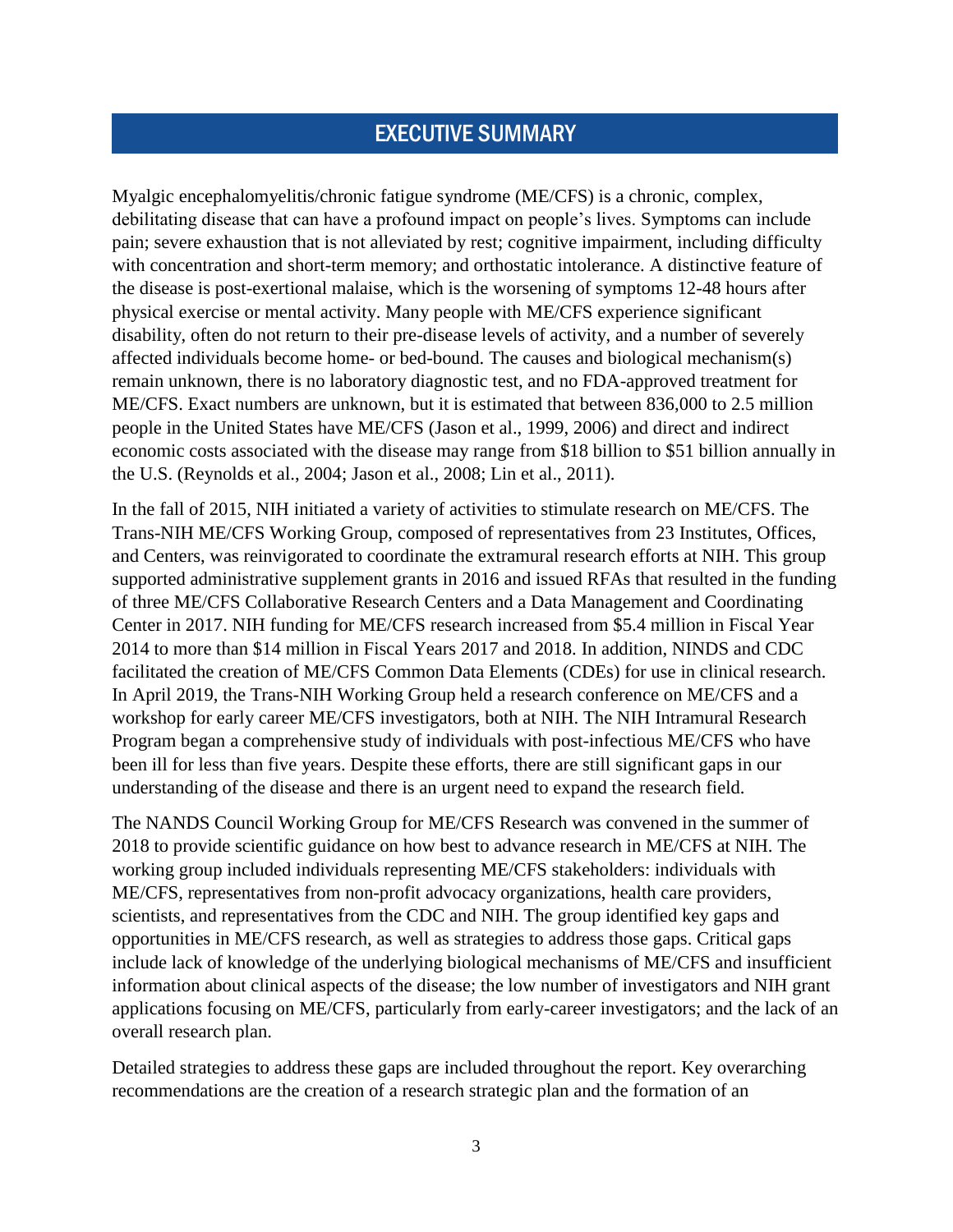interagency group to increase research cooperation between relevant stakeholders, including researchers, clinicians, federal agencies, and non-profit advocacy organizations. These are considered necessary steps to break down silos and stimulate coordinated, field-wide research progress. The group also recommends extensive outreach to solicit ME/CFS grant applications through wide distribution of ME/CFS program announcements as one strategy to help expand this research field. Additional recommendations focus on strategies to facilitate basic and clinical research; approaches to bringing more researchers, including early-career investigators, into the field; and ways to raise awareness and decrease stigma of the disease among researchers and health care providers. Following approval by the NANDS Council, next steps include dissemination of the report to other NIH Institutes, Offices, and Centers, prioritization of the recommendations and development of an implementation plan by the Trans-NIH ME/CFS Working Group.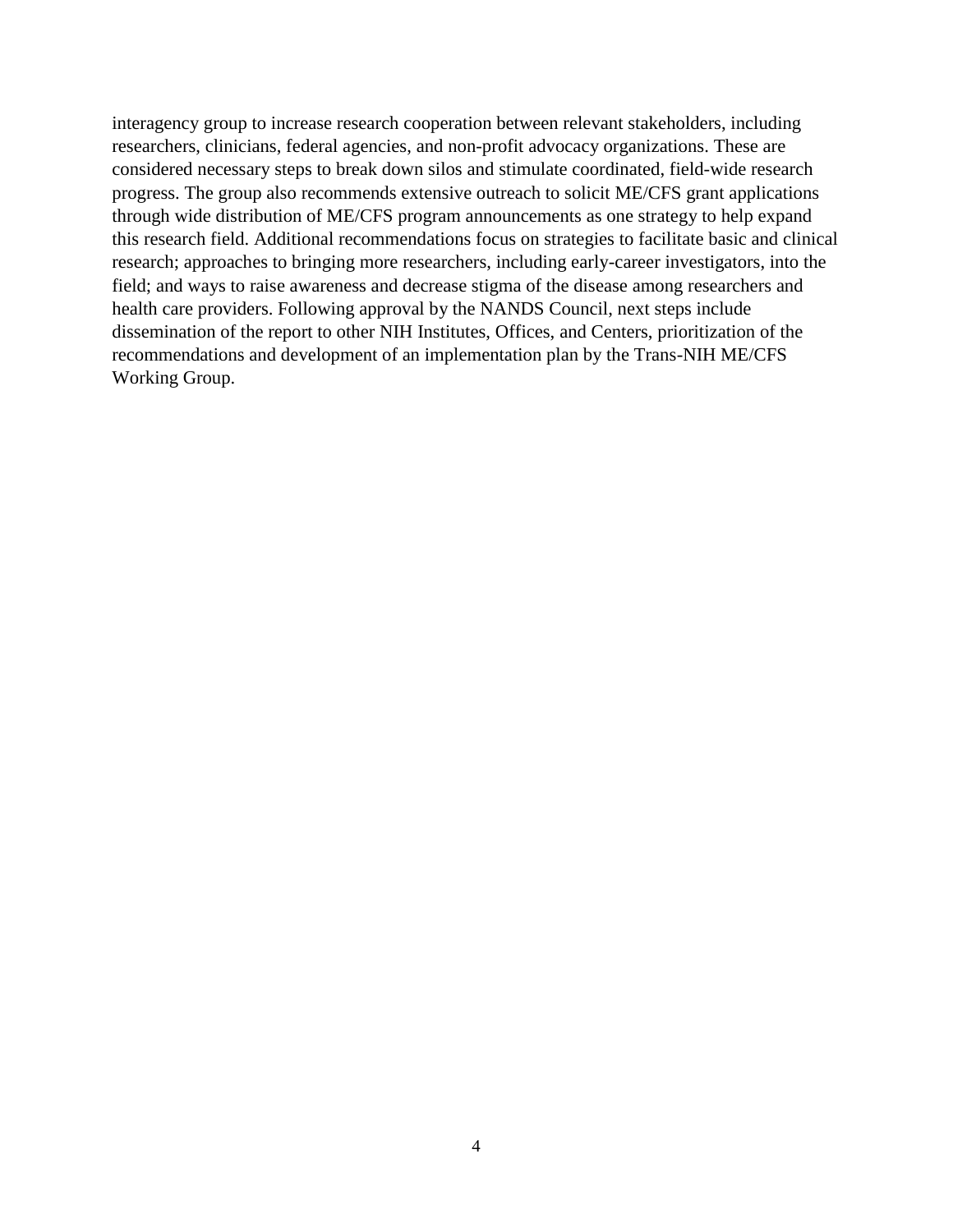# **INTRODUCTION**

#### <span id="page-5-1"></span><span id="page-5-0"></span>**Background**

Myalgic encephalomyelitis/chronic fatigue syndrome (ME/CFS) is a chronic, complex, debilitating disease that can have a profound impact on people's lives. Symptoms can include pain, severe exhaustion that is not alleviated by rest, cognitive impairment, including difficulty with concentration and short-term memory, and orthostatic intolerance. A distinctive feature of the disease is post-exertional malaise (PEM), which is the worsening of symptoms 12-48 hours after physical exercise or mental activity. Many people with ME/CFS experience significant disability, often do not return to their pre-disease levels of activity, and a number of severely affected individuals become home- or bed-bound. The causes and biological mechanism(s) remain unknown, there is no laboratory diagnostic test, and no FDA-approved treatment for ME/CFS. Exact numbers are unknown, but it is estimated that between 836,000 to 2.5 million people in the United States have ME/CFS (Jason et al., 1999, 2006) and direct and indirect economic costs associated with the disease may range from \$18 billion to \$51 billion annually in the U.S. (Reynolds et al., 2004; Jason et al., 2008; Lin et al., 2011).

Over the past 35 years, many studies have found abnormalities in the central and autonomic nervous systems, chronic immune activation or exhaustion, and abnormalities of energy metabolism, in people with ME/CFS. Clinical ME/CFS research has identified the wide range of symptoms experienced by people with ME/CFS, and the increased frequency of certain comorbid conditions, such as fibromyalgia and irritable bowel syndrome. Clinical research also has identified some potential physical examination findings and standard laboratory test results that may distinguish people with ME/CFS from healthy controls and is examining whether past medical history or family history findings may be characteristic of ME/CFS. Many recent laboratory and clinical research findings were presented in April 2019 at the "Accelerating Research on ME/CFS" conference held on the NIH campus<sup>1</sup>. The conference and general ME/CFS research landscape were summarized in a recent JAMA publication (Komaroff, 2019)<sup>2</sup>

Despite recent progress, ME/CFS research continues to face many challenges. An understanding of what generates the abnormalities in different systems remains elusive, as does the question of how or whether the abnormalities in different organ systems are linked. Since the 1980s, several case definitions have been used, making cross-study comparisons difficult. In addition, methods of data collection used to determine whether subjects meet case definitions have not been standardized. Some scientific publications have been unclear in their descriptions of research participants, including controls, making it difficult to determine who was being studied. Finally, the ME/CFS research workforce suffers from a paucity of investigators at every level of career development.

<sup>&</sup>lt;sup>1</sup> Day 1 of the videocast is available at https://videocast.nih.gov/launch.asp?27422, and Day 2 is available at https://videocast.nih.gov/launch.asp?27424.

<sup>2</sup> Komaroff AL. Advances in Understanding the Pathophysiology of Chronic Fatigue Syndrome. JAMA. Published online July 05, 2019; 322(6):499–500. doi:10.1001/jama.2019.8312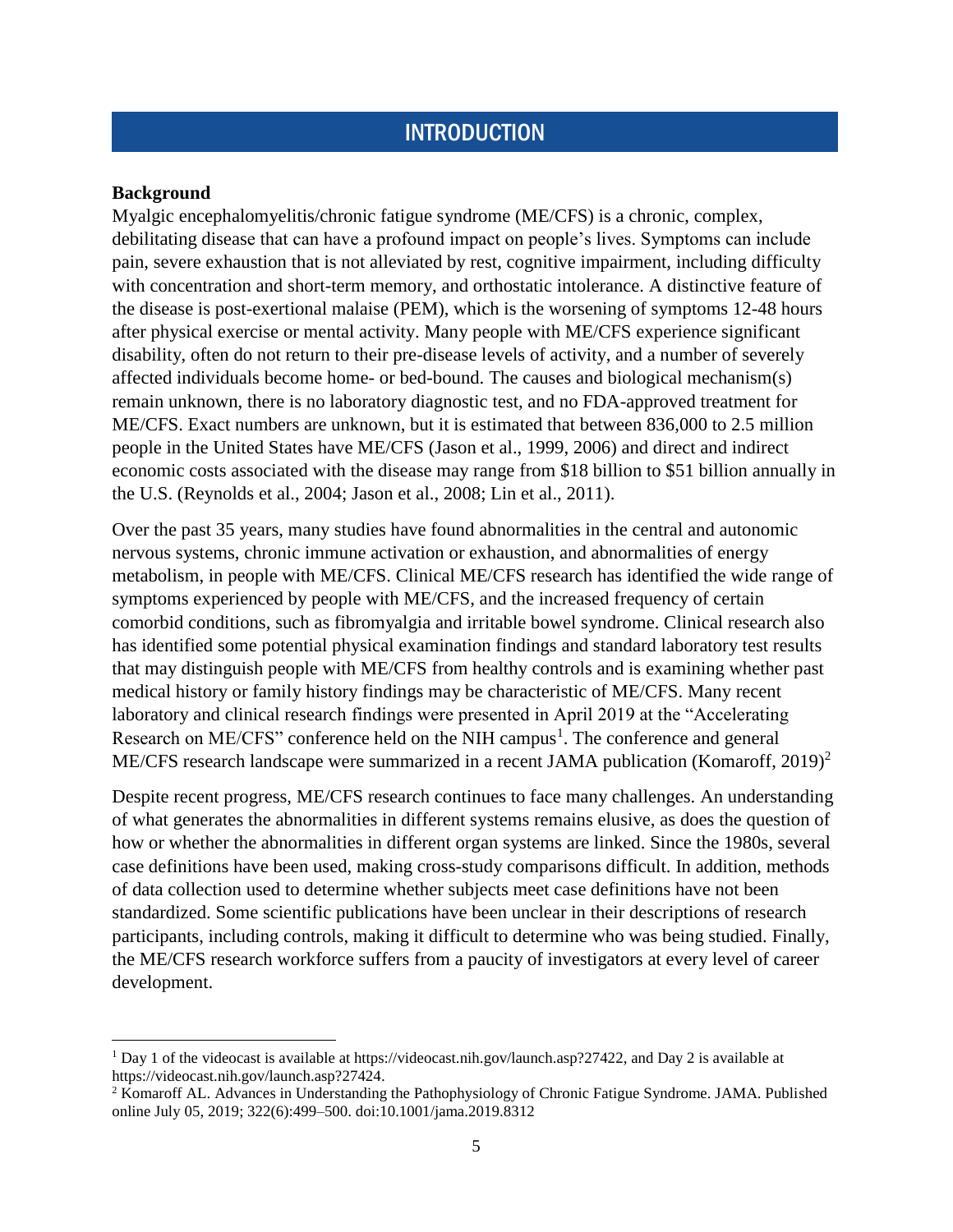In the fall of 2015, NIH initiated a variety of activities to stimulate research on ME/CFS. The Trans-NIH ME/CFS Working Group, composed of representatives from 23 Institutes, Offices, and Centers, was reinvigorated to coordinate the extramural research efforts at NIH<sup>3</sup>. This group supported administrative supplement grants in 2016 and issued RFAs that resulted in the funding of three ME/CFS Collaborative Research Centers and a Data Management and Coordinating Center in 2017. NIH funding for ME/CFS research increased from \$5.4 million in Fiscal Year 2014 to more than \$14 million in Fiscal Years 2017 and 2018. In addition, NINDS and CDC facilitated the creation of ME/CFS Common Data Elements (CDEs) for use in clinical research<sup>4</sup>. In April 2019, the Trans-NIH Working Group held a research conference on ME/CFS and a workshop for early career ME/CFS investigators, both at NIH. The NIH Intramural Research Program began a protocol to comprehensively study individuals with post-infectious ME/CFS who have been ill for less than five years. A full description of NIH activities is provided in Appendices A-F of this report. Non-profit organizations including #MEAction, the Open Medicine Foundation, and the Solve ME/CFS Initiative also play an important role in supporting ME/CFS research. Summaries of non-profit activities are included in Appendix G of this report.

Despite these efforts, ME/CFS still imposes a substantial burden on individuals, significant gaps remain in our understanding of the disease, and there are no FDA approved therapies. There is an urgent need to expand the field, at all levels of research, including basic, translational, and clinical studies. NIH funding for ME/CFS from 2015 to 2018 ranged from \$6.5 million to \$14.8 million (Figure 1). Across this time period, 36 unique extramural PIs were funded (Figure 2). Of particular concern was the small number of training grants in ME/CFS research, with only one Fellowship (F) award and no Career Development (K) awards during this time. Detailed information about NIH funding of ME/CFS research is provided in Appendix H.

4

<sup>3</sup> https://www.nih.gov/research-training/medical-research-initiatives/mecfs

https://www.commondataelements.ninds.nih.gov/Myalgic%20Encephalomyelitis/Chronic%20Fatigue%20Syndrome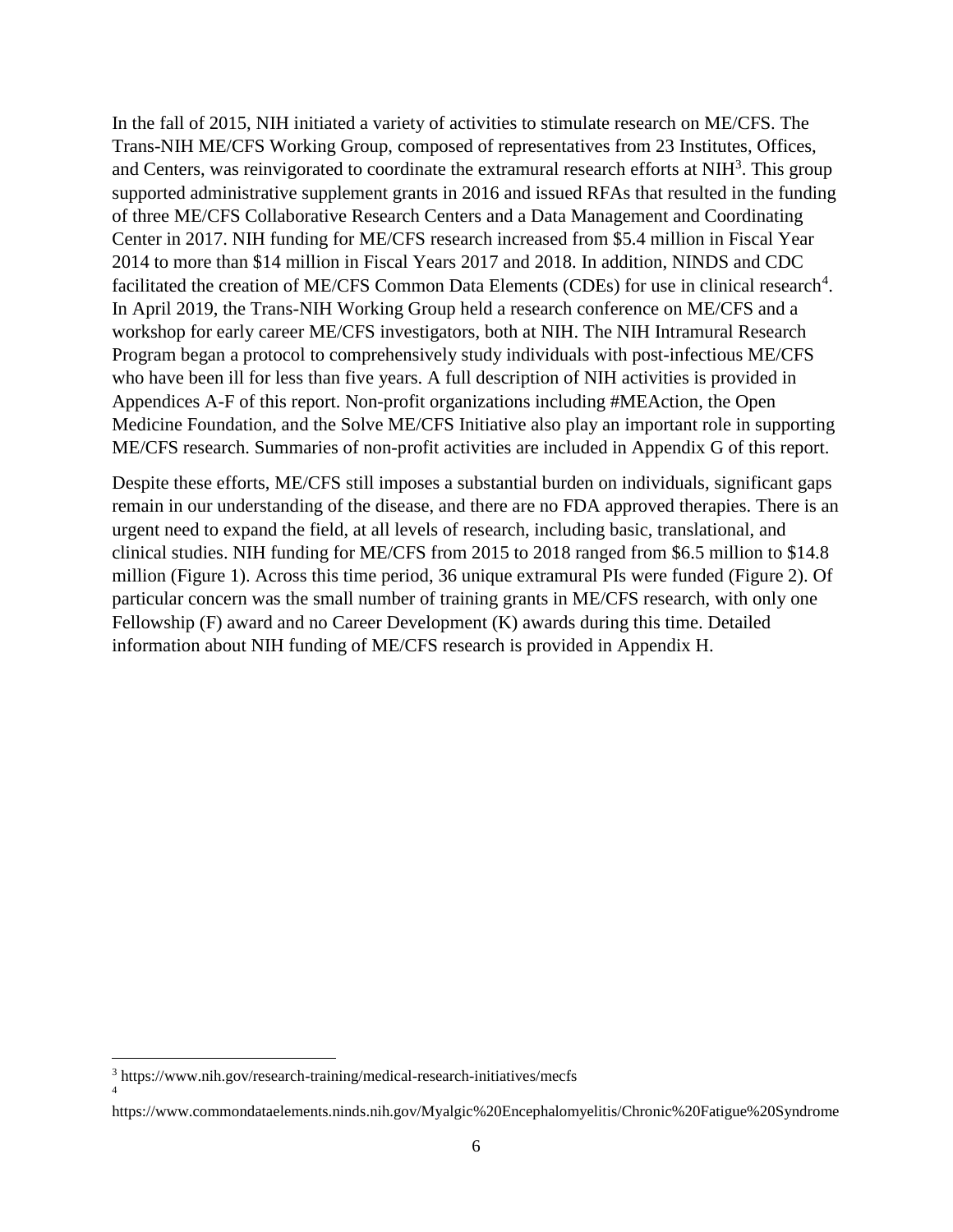





\*Total – This represents the total number of unique principal investigators across all of FYs 2015-2018. PIs that were funded in multiple years were only counted once.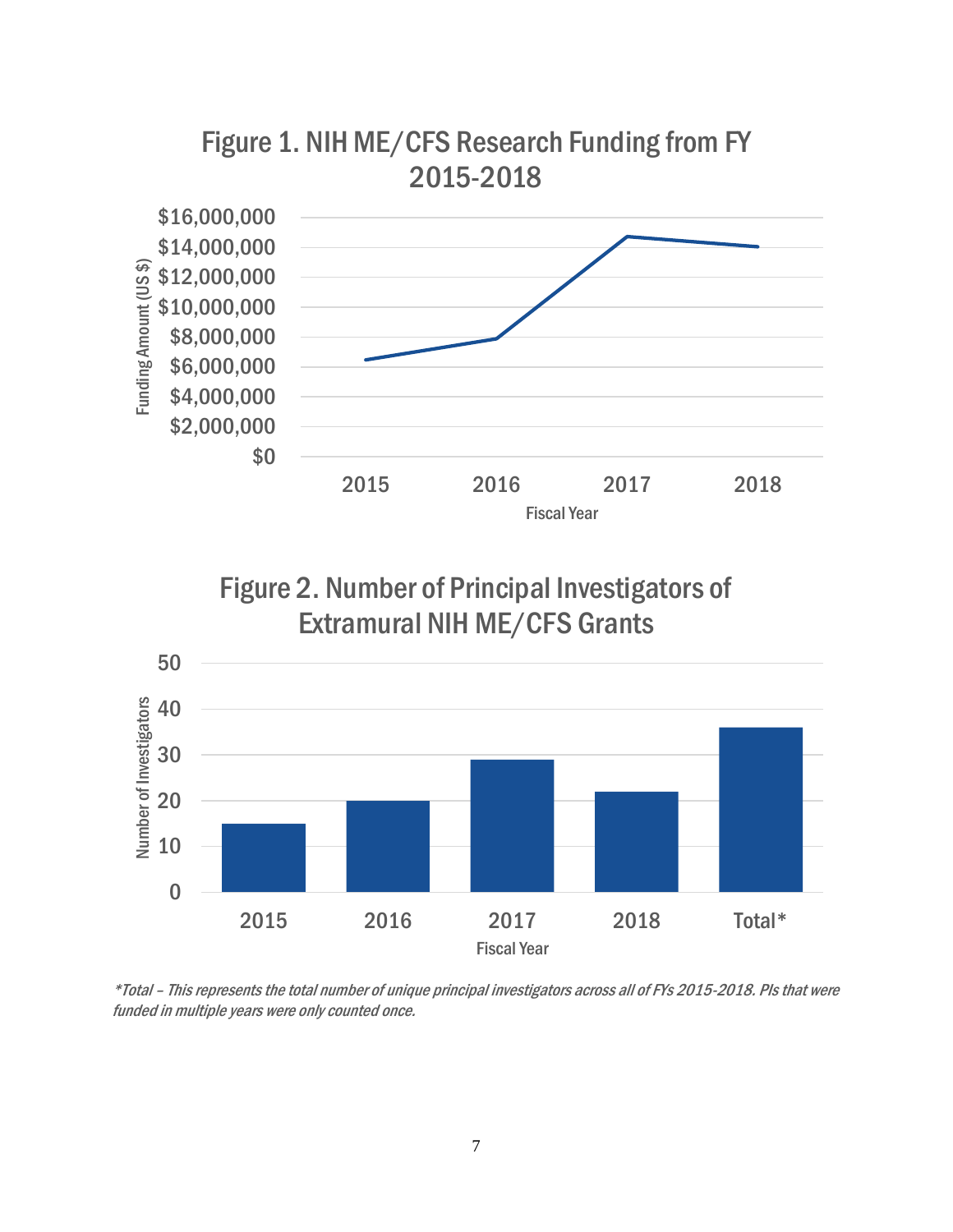## <span id="page-8-0"></span>**Purpose and Charge of the NANDS Council Working Group for ME/CFS Research**

The NANDS Council Working Group for ME/CFS Research was convened in the summer of 2018 and was charged with providing scientific guidance on how best to advance research in ME/CFS at NIH (see Appendix I for full charge). This included identifying gaps and opportunities in ME/CFS research, considering unique strategies for NIH-supported ME/CFS research to attract and train a pipeline of new and young investigators in this field, and identifying potential approaches to enhance ongoing research collaboration and communication between relevant advocacy organizations, individuals with ME/CFS, researchers, and federal agencies focused on supporting research in ME/CFS.

#### <span id="page-8-1"></span>**Committee Processes**

The working group was chaired by Steve Roberds, Ph.D., a member of the NANDS Council. The group initially held a series of introductory calls followed by an in-person meeting in December 2018 (see Appendix J for agenda). During this meeting, working group members discussed NIH and non-profit research activities, how to increase stakeholder communication and collaboration, how to expand the research pipeline, and how to gather stakeholder input to inform the working group. Based on these discussions, the group formed several sub-committees focused on key areas. Sub-committee topics were:

- 1. Gathering stakeholder input
- 2. Structure for ongoing biomedical research collaboration between federal agencies, patient advocacy groups, and other ME/CFS stakeholders
- 3. Create new knowledge pathobiology of ME/CFS
- 4. Create new knowledge clinical information
- 5. Exploratory: identification of potential federal research programs that may be more broadly related to ME/CFS

Working group members volunteered for sub-committee(s) that aligned with their interests and expertise. Many working group members served on multiple sub-committees. Each subcommittee held regular calls, during which members discussed the gaps, opportunities, and strategies presented in this report. The entire working group participated in monthly calls to discuss progress of the sub-groups and the overall process culminating in this report.

To gather broader input, the working group issued a Request for Information (RFI) (NOT-NS-19-057) that was open to all members of the public from March 15, 2019 to May 1, 2019<sup>5</sup>. There were 281 total responses, including 23 from researchers, 14 from healthcare providers, 195 from individuals with ME/CFS, 61 from patient advocates, and 25 from other interested parties. RFI respondents could self-identify in more than one of the above response groups. RFI responses helped inform working group discussions of how to advance research on ME/CFS. A summary of the RFI responses is included in Appendix K, and all of the full responses are posted on NINDS's website.

Although this report is submitted to the NANDS Council, the strategies outlined in this report are intended to help inform all of the NIH Institutes, Offices, and Centers that make up the Trans-

<sup>5</sup> https://grants.nih.gov/grants/guide/notice-files/NOT-NS-19-045.html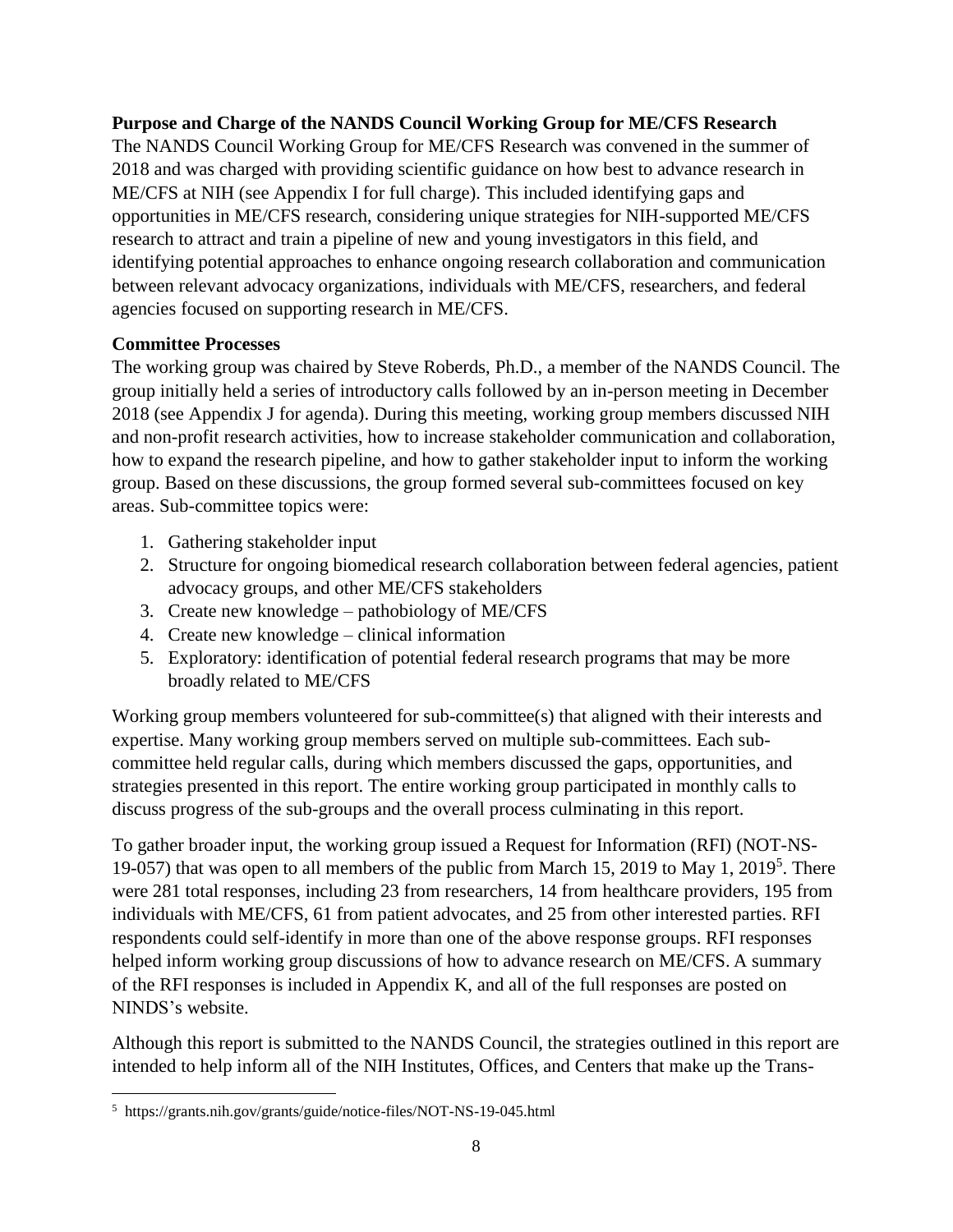NIH ME/CFS Working Group. Dr. Walter Koroshetz, NINDS director and Chair of the Trans-NIH ME/CFS Working Group, will take this report to the Trans-NIH Working Group for prioritization of the recommendations and development of an implementation plan. The strategies in this report use "NIH" as shorthand for "NINDS, in partnership with the other Institutes and Centers from the Trans-NIH ME/CFS Working Group."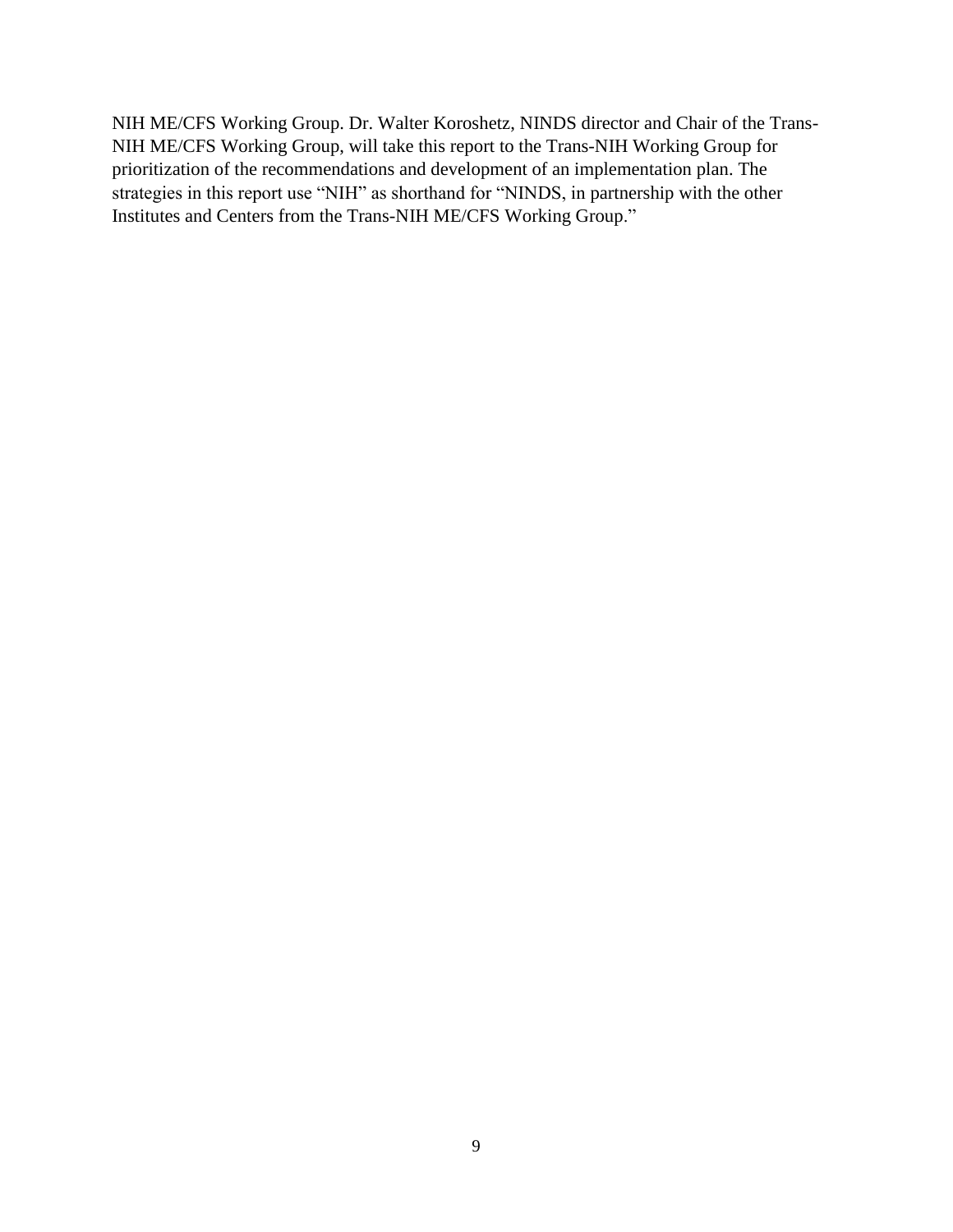# <span id="page-10-0"></span>GAPS AND OPPORTUNITIES IN ME/CFS RESEARCH, AND STRATEGIES TO ADVANCE ME/CFS RESEARCH

The working group identified a series of gaps in current knowledge, opportunities for future action, and a series of potential strategies to pursue for each gap/opportunity.

## • **Gap/Opportunity***:* **Devising an overarching research strategy to address the complex nature of ME/CFS**

**ME/CFS is a multi-system disease requiring research in numerous scientific areas. There is currently no overarching research strategy to prioritize and integrate research within and across these diverse fields.**

#### *Potential Strategies:*

▪ The Trans-NIH ME/CFS Working Group should coordinate a research prioritization and strategic planning process to create an overarching roadmap for ME/CFS research. The process should identify key research priorities across relevant scientific areas. Scientists and clinicians with relevant outside expertise should be included in the process, as well as other stakeholders such as individuals with ME/CFS, advocates, and caregivers. Several key questions and priorities for such an effort are detailed below and included in the "Strategic Planning" section of Appendix L.

#### • **Gap/Opportunity: Enhancing cooperation among federal agencies and other interested stakeholders**

#### **There is a need to increase research cooperation and coordination between relevant federal agencies, non-profits, health care providers, investigators and individuals with ME/CFS.**

- NIH should create a group that includes members from federal agencies involved in ME/CFS research, nonprofit foundations supporting ME/CFS research, and other interested stakeholders. The group should promote increased collaboration toward common research goals, monitor progress of the overall ME/CFS research field, share information on ME/CFS research activities, highlight advances, and discuss research gaps and opportunities. Additional details on a potential collaborative structure are included in Appendix M.
- **Gap/Opportunity: Promoting increased awareness in the medical and scientific community**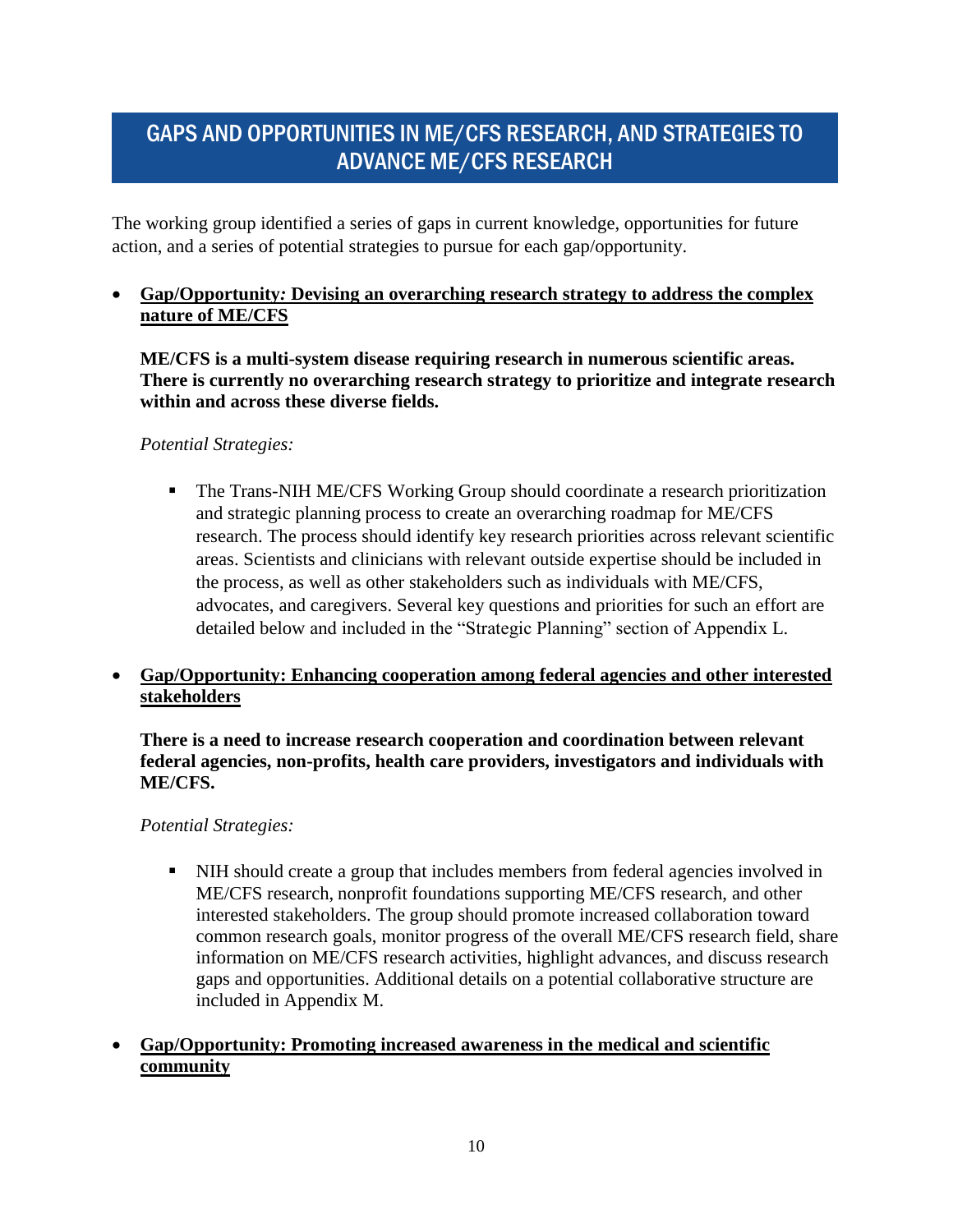**Clinicians and clinician-scientists typically have limited awareness about ME/CFS and how it overlaps with their medical specialties, which is a barrier to enrolling welldefined patients for studies and generating research resources such as biospecimens.**

*Potential Strategies:*

- NIH should offer information and feedback to stakeholders who are engaged in outreach and medical education.
- When appropriate for its mission, NIH should partner with other federal agencies, such as CDC, and professional organizations to disseminate information about research on ME/CFS.

## • **Gap/Opportunity: Reducing disease stigma by promoting the importance and value of research on ME/CFS**

**Stigma around ME/CFS may impact interest in conducting research on the disease. When ME/CFS was first described, little was known about its underlying biology. Many clinicians and investigators are still unaware of the literature that has since developed about the underlying pathobiology. A history of claims of psychosomatic origins continues to perpetuate a reputation that the disease lacks a biologic etiology and/or is difficult to study, which also creates barriers to publication of ME/CFS research in high quality journals. The field would benefit from proactive approaches to reduce stigma around research on this disease and to demonstrate pathobiologic etiology.**

## *Potential Strategies:*

- NIH should leverage events to publicize information about ME/CFS.
- **EXECT** NIH should continue to publicize its ME/CFS research efforts, such as the NIH ME/CFS intramural study and the ME/CFS Research Network.
- NIH should provide materials about ME/CFS, including information from the CDC, at exhibit booths during professional conferences.

## • **Gap/Opportunity: Increasing the number of ME/CFS research grant applications submitted to NIH**

**A low number of grant applications hampers research progress on ME/CFS.**

**The widespread perception of lack of interest by NIH in ME/CFS research may discourage potential grant applicants from submitting proposals and early career investigators from choosing a dedicated career path in this disease area.**

#### *Potential Strategies:*

▪ NIH should solicit ME/CFS proposals through targeted outreach to investigators in relevant scientific and medical fields identified by the Trans-NIH ME/CFS Working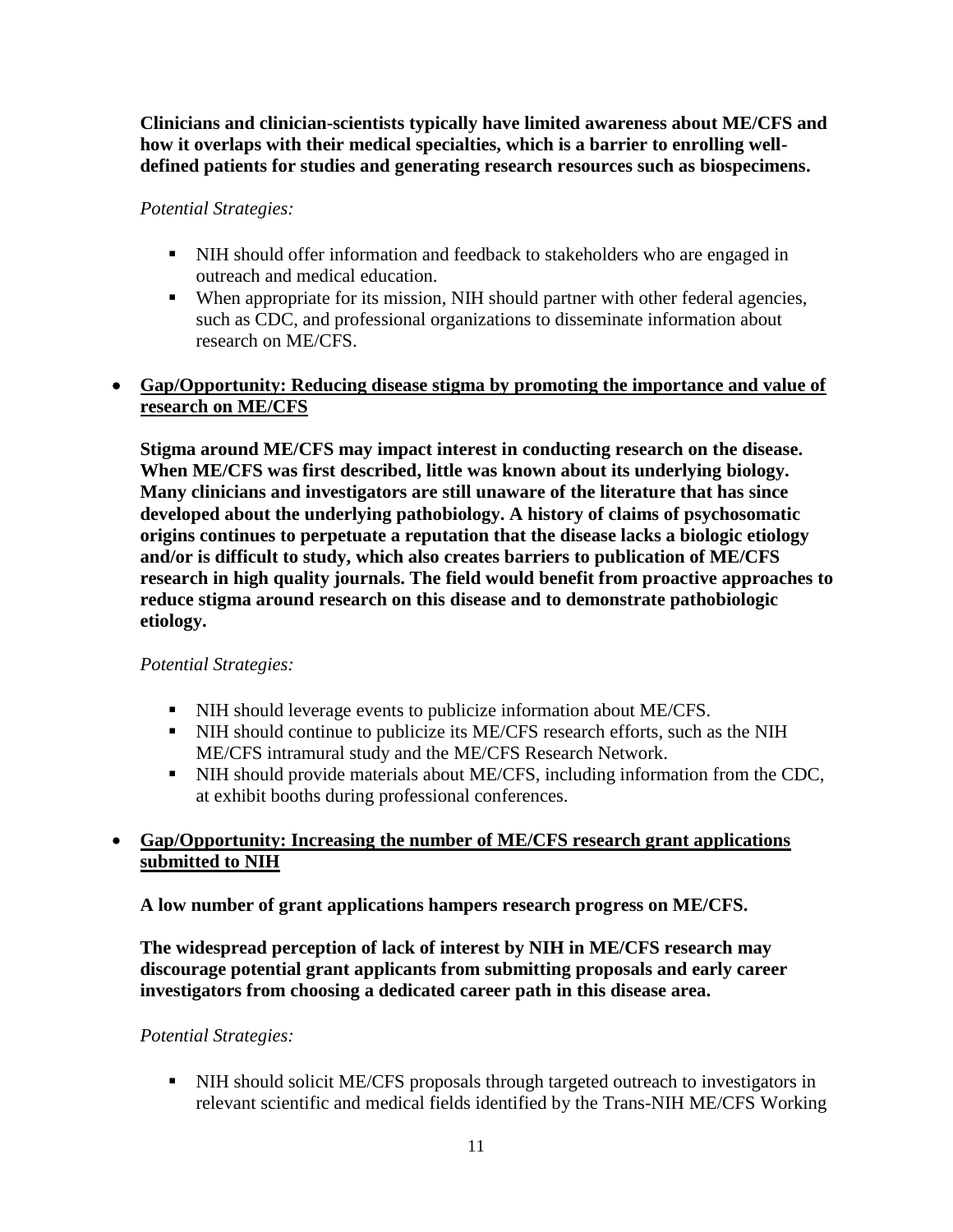Group to be relevant to ME/CFS, regardless of whether those investigators have previously studied ME/CFS.

- As part of its outreach efforts, the Trans-NIH ME/CFS Working Group should develop a resource guide for investigators, which should include information from Institute/Center websites related to grant and training opportunities.
- NIH should actively encourage investigators to contact program staff with questions related to their grant applications, including identifying appropriate Funding Opportunity Announcements (FOA) for their basic, translational and clinical research studies.

#### • **Gap/Opportunity: Promoting a more multidisciplinary and collaborative approach to the study of ME/CFS**

**ME/CFS research is often conducted in silos, but an integrated, multidisciplinary research approach is needed for such a complex, multi-system disease. The Funding Opportunity Announcement for the NIH Collaborative Research Centers (CRCs) required collaborative multidisciplinary teams with wide-ranging scientific, clinical, and technical expertise. These CRC teams are applying their different skills to simultaneously study multiple biological systems within the same individuals with ME/CFS. Wider encouragement of multidisciplinary approaches is needed to accelerate progress towards a more complete understanding of the multi-system nature of the disease.**

#### *Potential Strategies:*

- NIH should continue to encourage multidisciplinary approaches in grant proposals.
- NIH should increase awareness among the researcher community about current multi-PI funding opportunities that encourage investigators with diverse skills and expertise to work together on projects.

#### • **Gap/Opportunity: Expanding the number of new researchers entering the ME/CFS field**

#### **Many investigators from areas relevant to ME/CFS do not expand their research to include ME/CFS.**

- NIH should solicit ME/CFS proposals through targeted outreach to investigators in relevant scientific and medical fields identified by the Trans-NIH ME/CFS Working Group to be relevant to ME/CFS, regardless of whether those investigators have previously studied ME/CFS.
- NIH should facilitate wider availability of ME/CFS biospecimens, as detailed below. Access to biospecimens will help reduce barriers to new and early career investigators entering the ME/CFS field.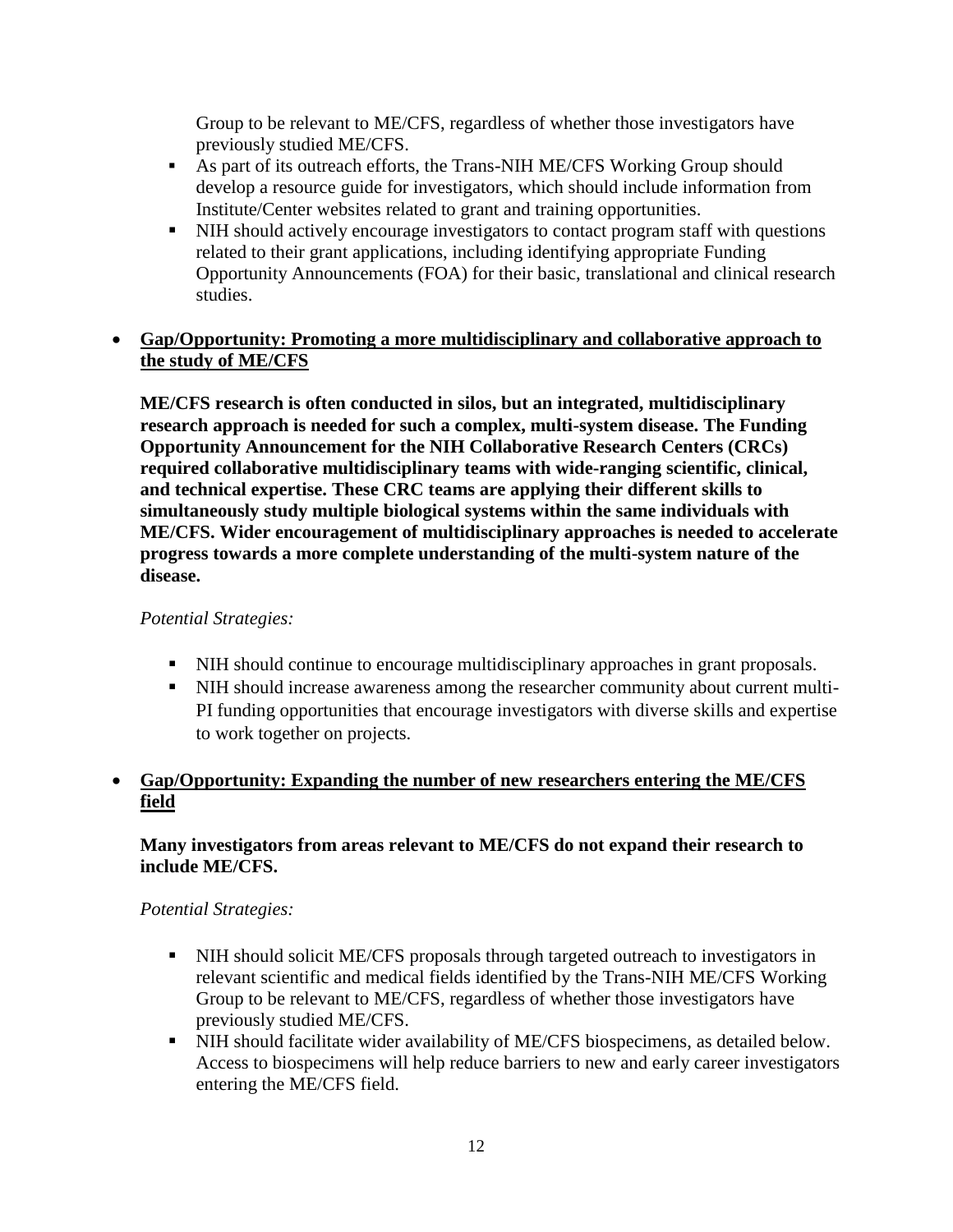- As part of a strategic planning process, the NIH should include scientists with relevant outside expertise.
- NIH should continue to hold ME/CFS conferences on a regular basis.
- NIH should continue to provide information on both the NIH ME/CFS website as well as on the ME/CFS Network website about ongoing research efforts.
- NIH should continue to issue press releases when significant NIH-funded ME/CFS research is published.

## ▪ **Gap/Opportunity: Expanding the number of early career investigators entering the ME/CFS field**

**Currently, very few early career investigators have sought to enter the field. There are few ME/CFS investigators and clinicians available as mentors to support career training for junior researchers or to collaborate with established investigators interested in studying ME/CFS.** 

#### *Potential Strategies:*

- NIH should partner with nonprofit research organizations to create training resources for early career investigators interested in becoming ME/CFS researchers.
- NIH should continue to hold events geared towards early career investigators to provide guidance on how to apply for NIH research support and navigate the peer review process.
- NIH should continue to actively participate in efforts to support early career investigators such as the "Thinking the Future: Early Career Network (Invest in ME)."
- NIH should provide a list of currently funded ME/CFS research, including the Principal Investigator(s) for each grant award to enable trainees to identify potential mentors.

#### • **Gap/Opportunity: Enabling access to bioresources for ME/CFS research**

**A major obstacle for ME/CFS researchers, including those considering the study of ME/CFS, may be difficulty in recruiting and characterizing patients, and in obtaining and preserving biospecimens.** 

**A lack of available data and bioresources hampers progress in the ME/CFS field. In the absence of** *in vitro/in vivo* **disease model systems, all ME/CFS research depends upon primary patient samples or participation. In the absence of objective biomarker(s), patient selection for studies relies upon clinical experts who are scarce, overburdened, and nearing retirement. NIH has already created biorepositories with samples linked to clinical information about well-characterized patients. Increased access to bioresources will allow for more extensive hypothesis-driven, exploratory, and replication studies.**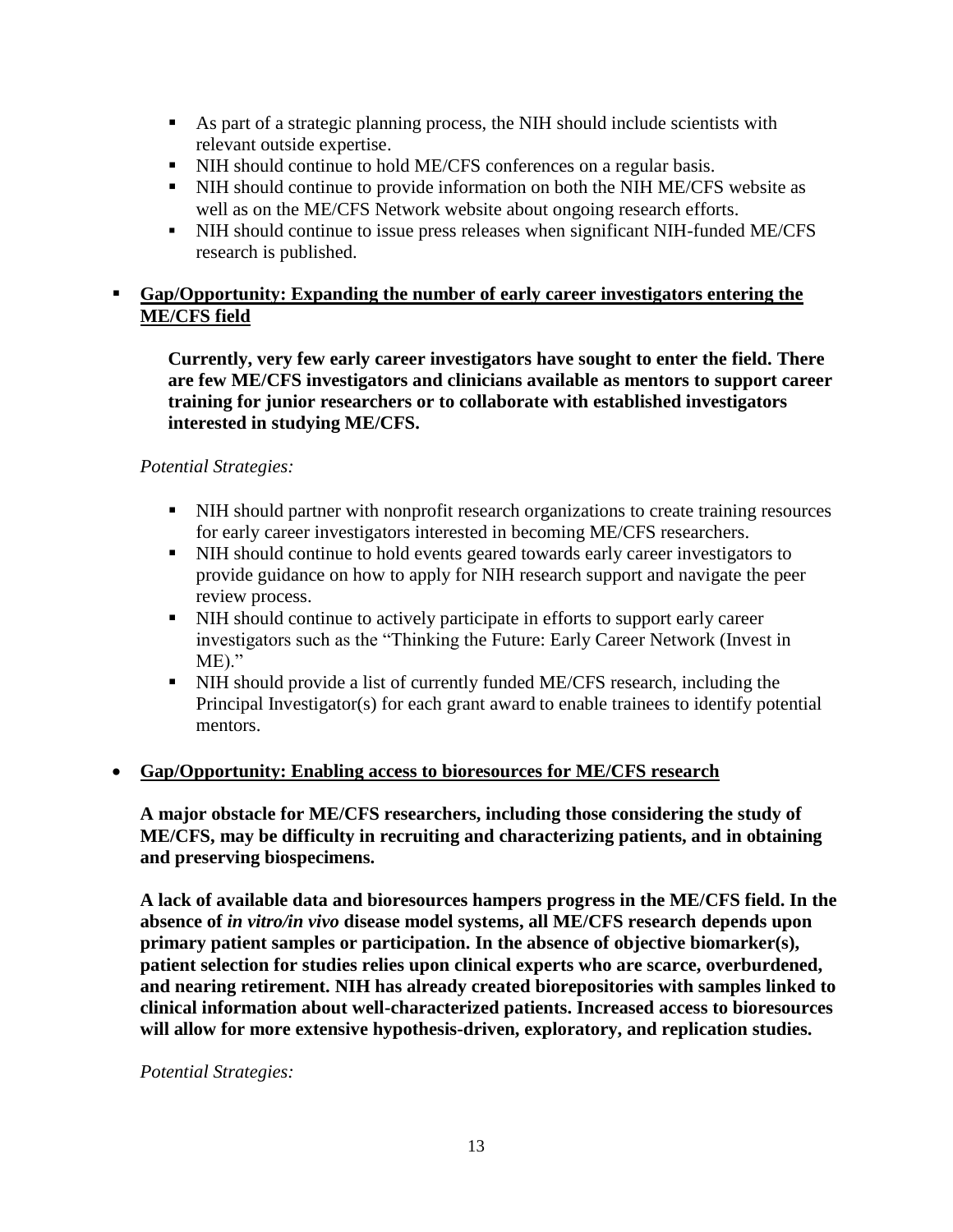- **EXECUTE:** NIH should continue to support expansion of ME/CFS biorepositories that also include detailed clinical data about the study participants.
- NIH should encourage funded research projects to provide biospecimens to existing biobanks for sharing with qualified investigators.
- NIH should partner with stakeholders to develop a registry through which potential study participants can be identified.
- NIH should work with funded investigators to ensure that steps are taken to enable future data sharing and biobanking. Examples include writing consent forms to allow for biobanking and wider data sharing, as well as the use of Globally Unique Identifiers (GUIDs) to track research subjects who are participants in multiple studies.

## • **Gap/Opportunity: Continuing and strengthening the NIH ME/CFS Special Emphasis Panel (SEP)**

**The NIH ME/CFS Special Emphasis Panel (SEP)<sup>6</sup> allows for focused scientific review of ME/CFS grant applications. However, the limited number of investigators with substantial ME/CFS research experience limits the pool of reviewers, especially given that some of these potential reviewers also may have applications under review.**

- NIH should continue to ensure that the ME/CFS SEP includes reviewers with relevant ME/CFS expertise. Reviewers with other relevant subject matter expertise, including experts in tools and methodologies being proposed, should also be included.
- NIH should consider study section formats that provide for productive interactions between members of the review panel, for example face-to-face or video conference meetings.
- NIH should consider inviting members of the SEP to be reviewers in multiple grant cycles to build a sense of community within the SEP.

## • **Gap/Opportunity: Using case definitions that facilitate broader research utility and data sharing**

## **Several case definitions for ME/CFS have been proposed, and different studies have used different case definitions, making it difficult to compare studies addressing a similar question**.

- NIH should encourage all NIH grant applications on ME/CFS to clearly state which case definition is being used and what data collection instruments will be used to obtain the data needed to apply that case definition.
- NIH should encourage applications proposing to use one particular case definition to also obtain sufficient clinical data so that the subjects can be categorized according to any of the primary case definitions of ME/CFS.

<sup>6</sup> https://public.csr.nih.gov/StudySections/DNDA/IFCN/CFSSEP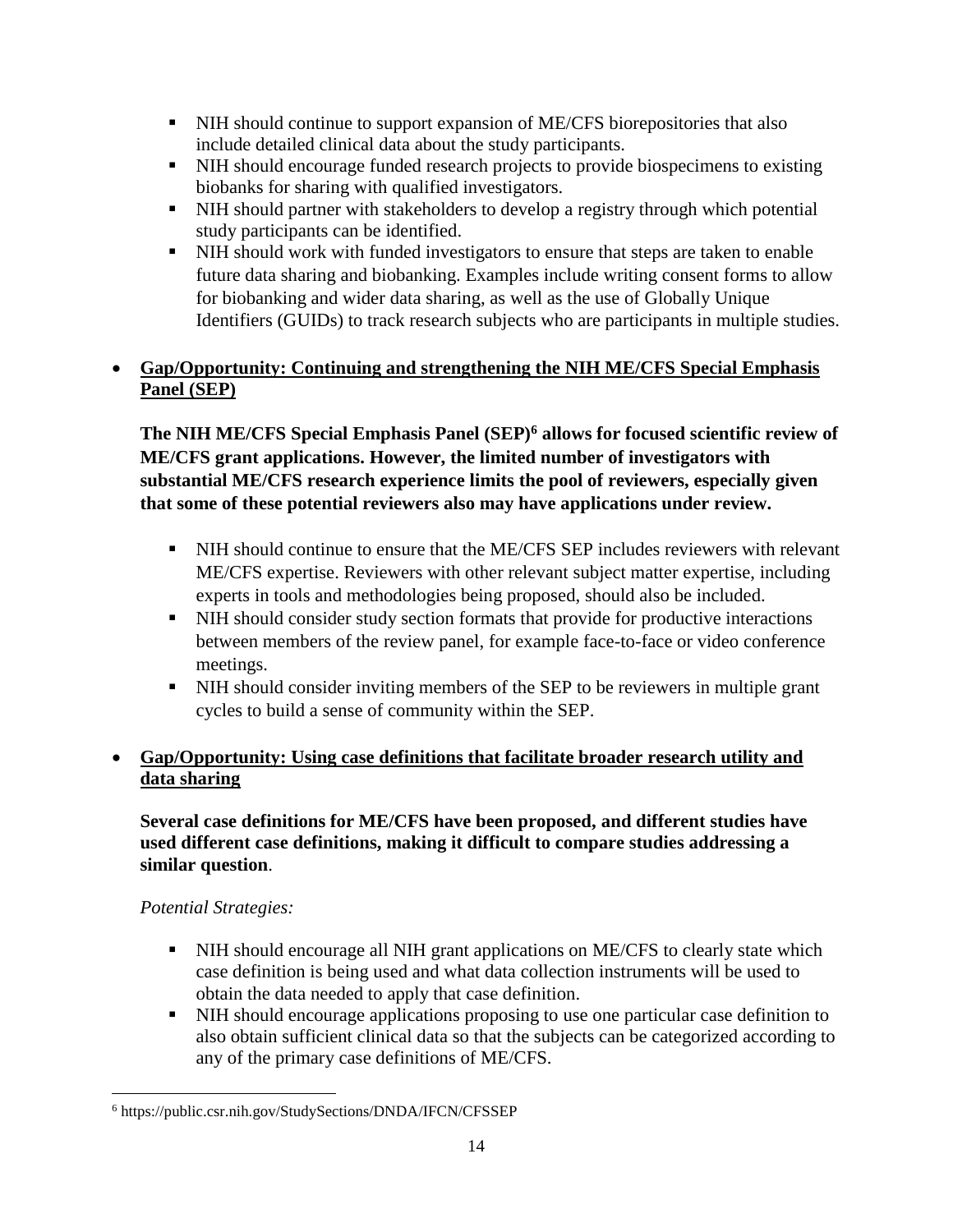## • **Gap/Opportunity: Building consensus on inclusion/exclusion criteria for control groups in ME/CFS research**

**The published literature sometimes contains little discussion or methodological details on how** *healthy controls* **were assessed and determined to be "healthy." There is a need for standardized data collection instruments that can be completed by potential healthy control subjects in any ME/CFS study. Simultaneously, there is a need for associated criteria (linked to those instruments) for defining a potential control subject as "healthy." For example, must a subject be entirely free of all of the chronic symptoms that are part of the case definitions of ME/CFS in order to be considered "healthy?"** 

**In addition, people with ME/CFS typically have considerably impaired levels of activity, but some studies have not used control groups who have equivalent levels of activity, such as sedentary controls. Physical fitness and the presence of other diseases are common potential confounding factors.**

#### *Potential Strategies:*

- NIH should encourage ME/CFS studies to assess the health status of control groups using valid data collection instruments, such as those recommended in the ME/CFS CDE guidelines and the NIH toolbox<sup>7</sup>.
- NIH should encourage studies to formally assess physical activity levels of all cases and controls, using validated and standardized instruments. Justification for using fit controls (e.g. comparison to model systems) should be provided when appropriate.
- NIH should encourage studies to rigorously assess and control for confounding factors in all studies of ME/CFS that may influence the results and comparisons between those with ME/CFS and the chosen controls. Physical fitness and the presence of other diseases are common potential confounding factors.

#### • **Gap/opportunity: Achieving consistent data collection, analysis, and reporting**

**There is wide variability in how studies enroll people with ME/CFS and measure, collect, use, analyze, and report data. Many published studies collect and report insufficient clinical information on ME/CFS cohorts. For example, published studies often contain minimal description of potentially important information such as average symptom severities, age of onset, disease duration, pre-disease exposures, and overall level of disability. In addition, standardized instruments are not always used to collect clinical data, or they do not exist. For instance, while the ME/CFS CDE instruments collect data on the presence of post-exertional malaise (PEM), research is hampered by a lack of a universally agreed-upon definition and/or a validated measurement tool to assess PEM. There is also a need for a standardized measure of disease severity.**

<sup>7</sup> http://www.healthmeasures.net/explore-measurement-systems/nih-toolbox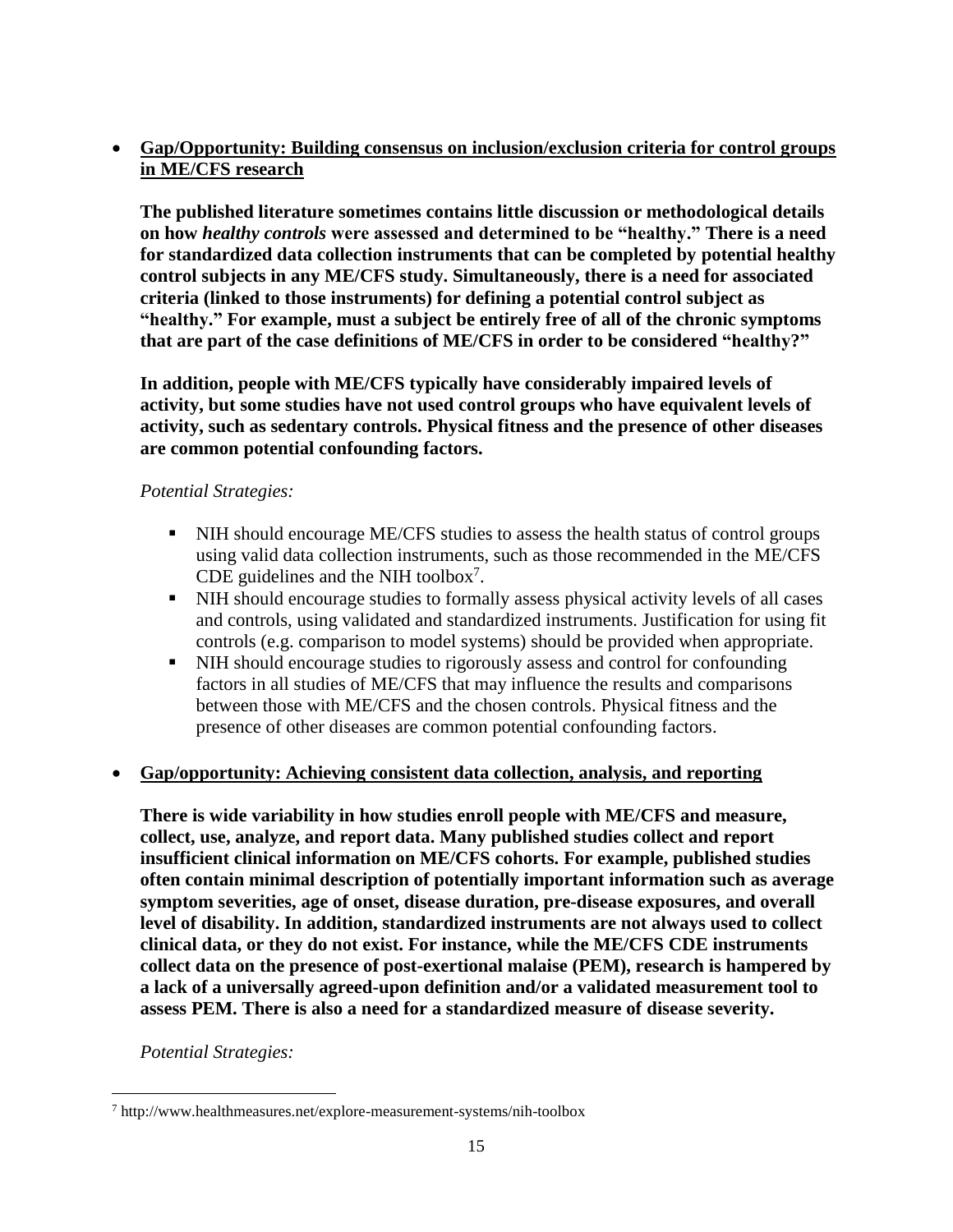- NIH should urge investigators to use the ME/CFS CDEs, to both characterize comorbid conditions and details of the disease.
- NIH should work with the CDC and other stakeholders to identify additional required data elements and instruments that will facilitate more detailed ME/CFS phenotyping and improve data sharing.
- NIH should support development and validation of new instruments where needed to measure disease features of importance to people with ME/CFS (e.g., PEM).
- **Gap/opportunity: Increasing understanding of different stages of ME/CFS**

**Some studies indicate that there may be important biological differences between newly ill individuals with ME/CFS and those who have been sick for a long time. This is not often accounted for in the published research. In addition, people with ME/CFS are often sick for many years before they receive a diagnosis.** 

#### *Potential Strategies:*

**IDED** Investigators should be encouraged to take into account the onset and length of disease in all ME/CFS studies.

#### • **Gap/Opportunity: Addressing the heterogeneous and multifactorial nature of ME/CFS**

**ME/CFS is likely a heterogenous condition with 1) multiple potential triggers, rather than a single, novel etiologic agent; 2) abnormalities of multiple different interacting organ systems; 3) signs and symptoms of the disease that often wax and wane, and that may progress over time. Current research efforts have largely been limited to testing single biological systems, thereby limiting discovery of pathophysiological mechanisms that may involve multiple physiological processes and/or the interaction of multiple biological systems. There is a need for multidisciplinary research to better understand how reported abnormalities relate across systems. There is also a need for large-scale studies and data aggregation to resolve heterogeneity and, as mentioned below, study potential subtypes.**

#### *Potential Strategies:*

**• NIH should encourage ME/CFS research that evaluates the interactions between** multiple biological systems that, individually, have been found to have abnormalities within the same cohort of people with ME/CFS.

#### • **Gap/opportunity: Addressing heterogeneity within individuals with ME/CFS**

#### **The disease not only differs between patients, there can be tremendous symptom variability within the same individual over time.**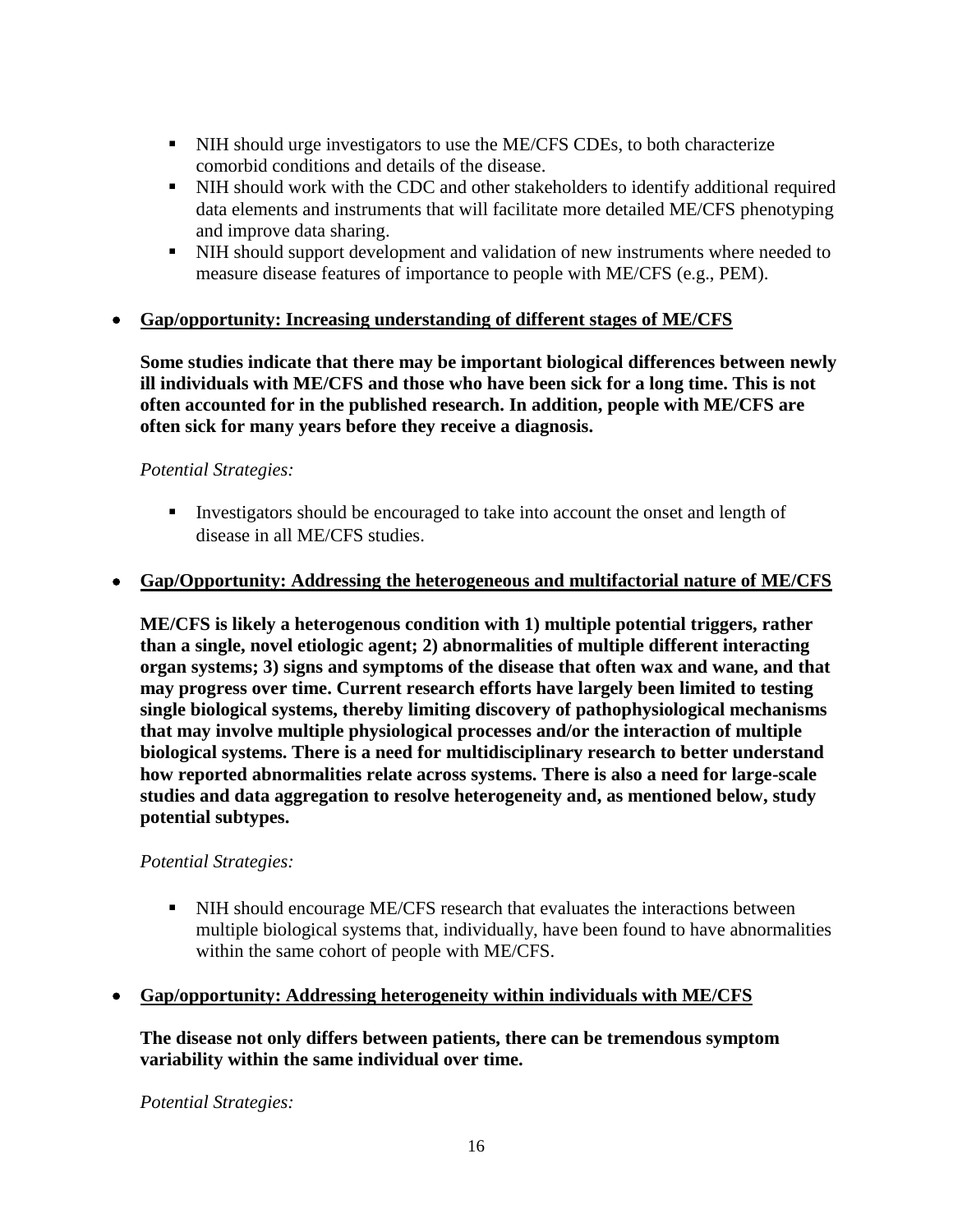- NIH should encourage clinical characterizations of study participants that better inform the scope of the disease and the changes in symptoms over time.
- NIH should encourage investigators to measure symptoms from multiple perspectives (e.g. assessing current, peak, and typical symptom levels; and/or assessing different timeframes and situational frames) to gather a more complete picture of the symptom complex of people with ME/CFS.
- **Gap/Opportunity: Increasing knowledge about disease subtypes**

**Although ME/CFS has long been considered a heterogeneous disease, the existence and clinical/biological relevance of disease subtypes is unclear. Clinicians have discussed their observations regarding potential subtypes, but it is unknown whether the subtypes are different in meaningful ways, such as in their underlying etiology, the subsequent pathophysiology, their response to treatment, or their prognosis.**

#### *Potential Strategies:*

- NIH should encourage research to identify and validate ME/CFS subtypes. Researchers examining subtypes should be encouraged to consider relevant clinical information including (but not limited to) onset triggers, disease severity, stage of disease, and symptom presentation, as well as combinations of clinical and biological data.
- A strategic planning process should include discussions, informed by knowledge from clinicians and people with ME/CFS, about clinical phenotypes and studies that may reveal ME/CFS subtypes. This should be coordinated with efforts at the CDC.

#### • **Gap/opportunity: Increase understanding of overlapping syndromes and comorbid conditions related to ME/CFS**

**The role of comorbid or overlapping syndromes in ME/CFS remains understudied and their relevance to core ME/CFS pathobiology is unclear. Overlapping syndromes (for example, fibromyalgia, irritable bowel syndrome, multiple chemical sensitivities, postural orthostatic tachycardia syndrome, and hypermobile Ehlers-Danlos syndrome) have not been systematically assessed in most studies or have been evaluated using differing criteria. Other potentially relevant medical issues are also infrequently assessed in ME/CFS clinical studies. Examples include mast cell activation, immune activation, small fiber neuropathy, cognitive dysfunction, neurological symptoms (including orthostatic intolerance), and neurostructural findings. The relevance of comorbidities to ME/CFS should be assessed.**

#### *Potential Strategies:*

**EXECUTE:** NIH should encourage multidisciplinary ME/CFS studies to examine and report on comorbid conditions utilizing the appropriate ME/CFS CDEs.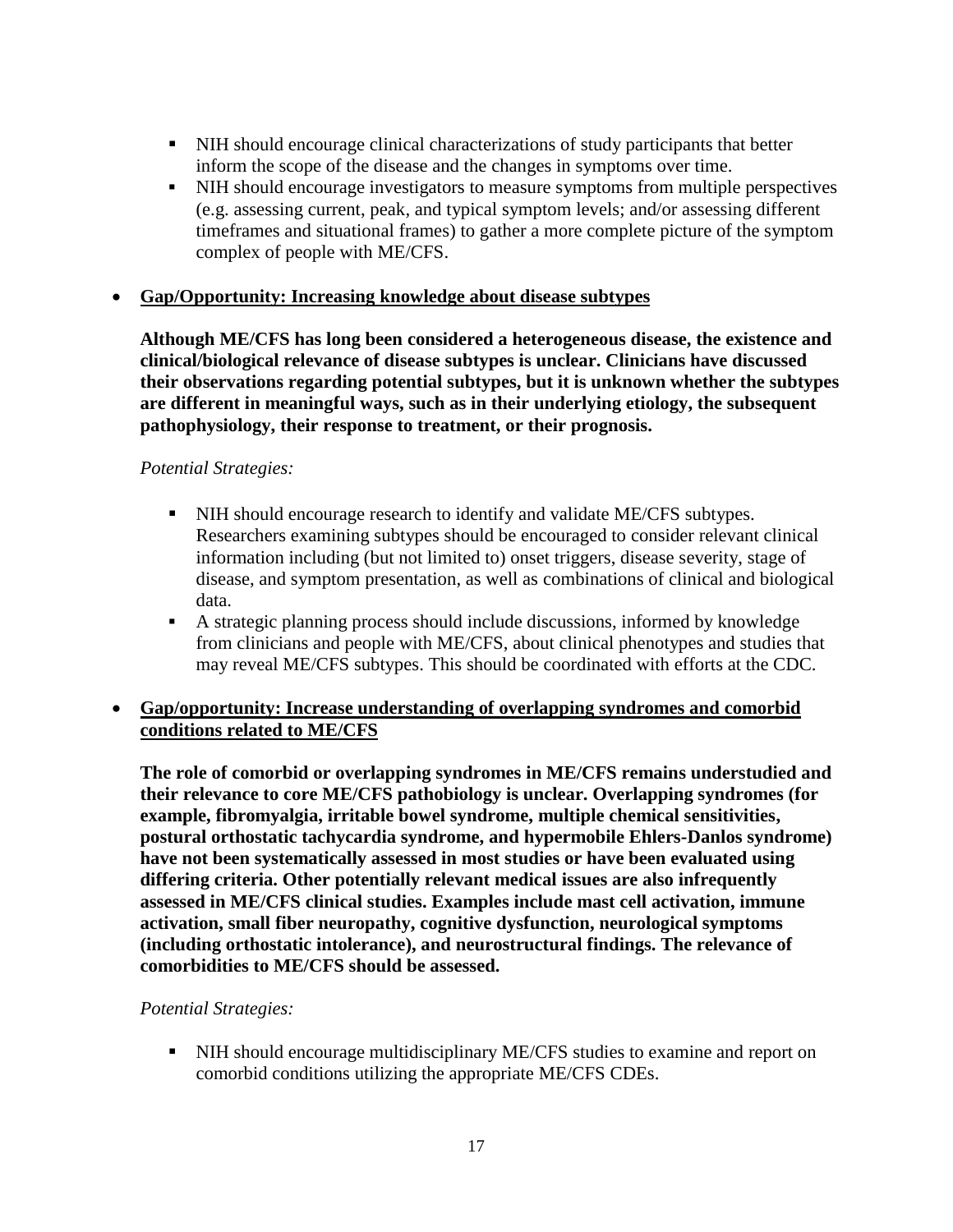- If CDEs for the comorbid conditions do not exist in the ME/CFS CDEs, they should be co-opted from other disease CDEs.
- NIH should inform ME/CFS investigators when relevant NIH Funding Opportunity Announcements are available in related fields and conditions (such as chronic pain, etc.).
- NIH should explore ways to coordinate ME/CFS research efforts with ongoing activities in overlapping syndromes.

#### • **Gap/Opportunity: Clarifying the specificity of research findings**

**There is a lack of studies using comparison groups with diseases in which fatigue is a prominent symptom and that are often confused with ME/CFS. Such comparison groups are necessary in order to determine the specificity of biomarkers and clinical symptoms of ME/CFS.**

#### *Potential Strategies:*

▪ When scientifically appropriate, NIH should encourage investigators to include disease comparison groups with other fatiguing illnesses (e.g., multiple sclerosis, systemic lupus erythematosus, major depression, Sjogren's syndrome) as well as healthy control subjects.

#### • **Gap/Opportunity: Taking advantage of big data approaches to create widely shared large datasets**

**There is a need for large studies or databases that comprehensively study different disease subgroups (e.g. early and late disease, different disease severities, etc.). This should include exhaustive medical workups and large-scale biological testing (e.g. pathogen testing and multi-omic analyses from all relevant sources including blood, CSF, and brain tissue). Strategies to combine data for comprehensive analysis may help address several of the research gaps mentioned in this report.** 

- NIH should urge investigators to use the ME/CFS CDEs. These instruments standardize the collection of data about symptoms, past medical history, family medical history, physical examination, and common laboratory test results. These instruments may also help to categorize patients into certain disease subtypes, and to identify comorbid diseases. Standardized data collection and reporting through the CDEs is critical to enable cross study comparison, aggregation, and replication.
- NIH should partner with nonprofit and private organizations to develop a platform for ME/CFS researchers to facilitate data sharing.
- NIH should work with funded investigators to ensure steps are taken to enable future data sharing and biobanking, as detailed above.
- Once a comprehensive database is created, NIH should encourage secondary data analysis of aggregated existing datasets.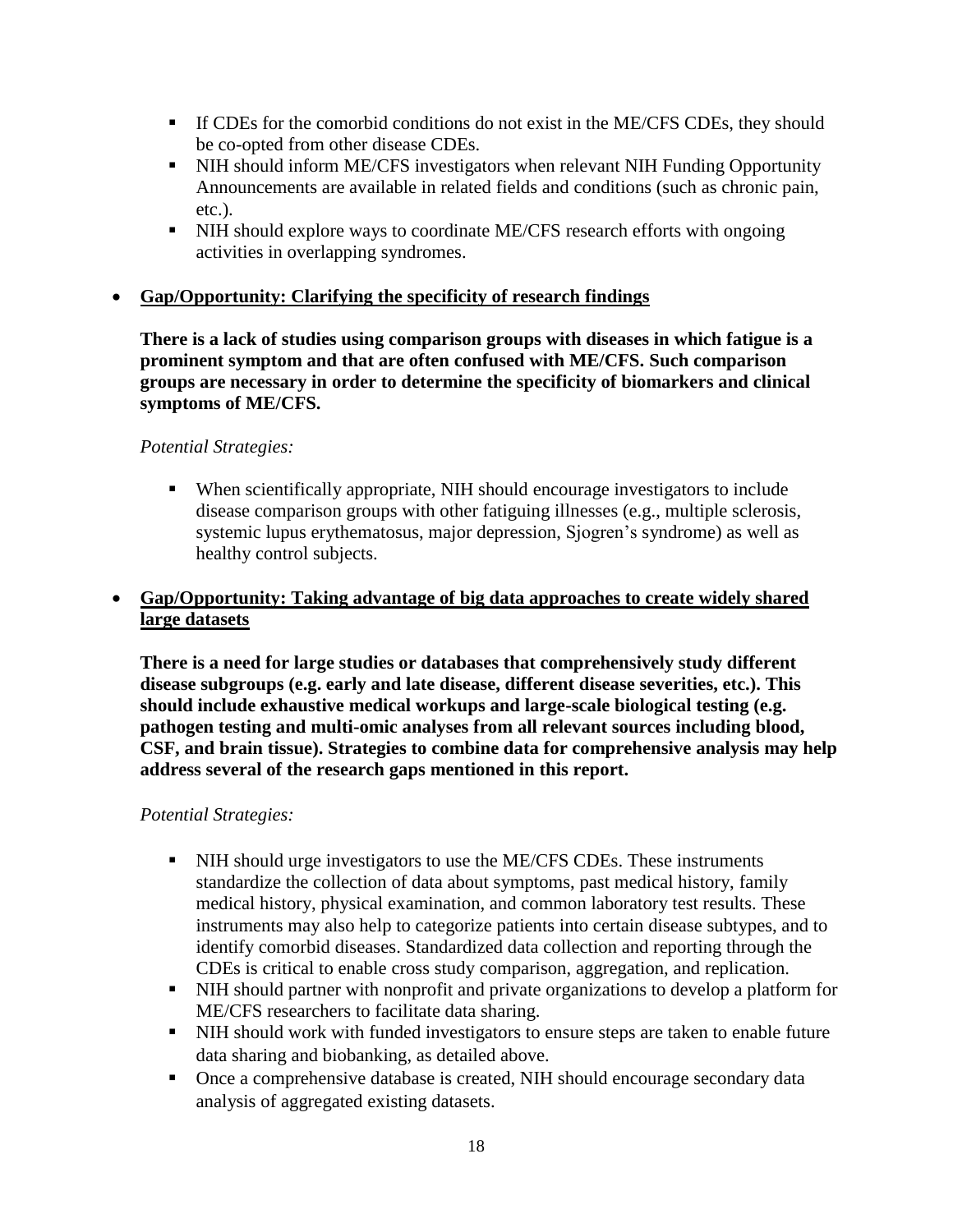## • **Gap/Opportunity: Addressing barriers to ME/CFS clinical trials**

**There are various overarching issues that may be obstacles to the design and implementation of ME/CFS clinical trials.** 

**Firstly, there are currently no FDA-approved treatments for ME/CFS. Expert ME/CFS clinicians prescribe a variety of off-label pharmaceuticals, many of them off-patent. These medications have not been evaluated in double-blind, randomized, placebocontrolled trials to assess potential efficacy.** 

**Secondly, appropriate clinical trial cohort enrichment and patient selection strategies are currently unclear. This is partly a result of insufficient knowledge about potential subgroups of ME/CFS patients. There is also a lack of validated biomarkers that could be used for patient selection and/or cohort enrichment in clinical trials.** 

**Finally, it is unclear whether symptoms or objective biomarkers are the most appropriate outcome measures to use in clinical trials.** 

#### *Potential Strategies:*

- A strategic planning process should consider clinical trial design, patient selection and enrichment strategies, outcome measures, and sources of heterogeneity across patients and within the same patient over time.
- The planning process should more rigorously assess the relative merits of different patient-reported outcome measures (such as alternative scales for determining fatigue severity, post-exertional malaise, or functional capacity).
- A strategic planning process should also discuss the scientific rationale for potential studies of off-label treatments used by clinicians.
- NIH should encourage research proposals to better understand the proposed mechanism of action of currently utilized therapeutics in either clinical research or mechanistic clinical trials. The primary outcome would be mechanistic information for further study and potentially larger separate clinical trial(s) designed for efficacy, etc.
- As indicated above, NIH should encourage research to identify and validate ME/CFS subtypes.

#### • **Gap/Opportunity: Addressing barriers to clinical research participation**

**Some individuals with ME/CFS are entirely home- or bed-bound, making it difficult or impossible to travel to receive healthcare and/or participate in research studies. There are very few studies that include severely ill patients. There is currently not a registry or list of homebound or bedbound individuals in the US who are willing to participate in research.**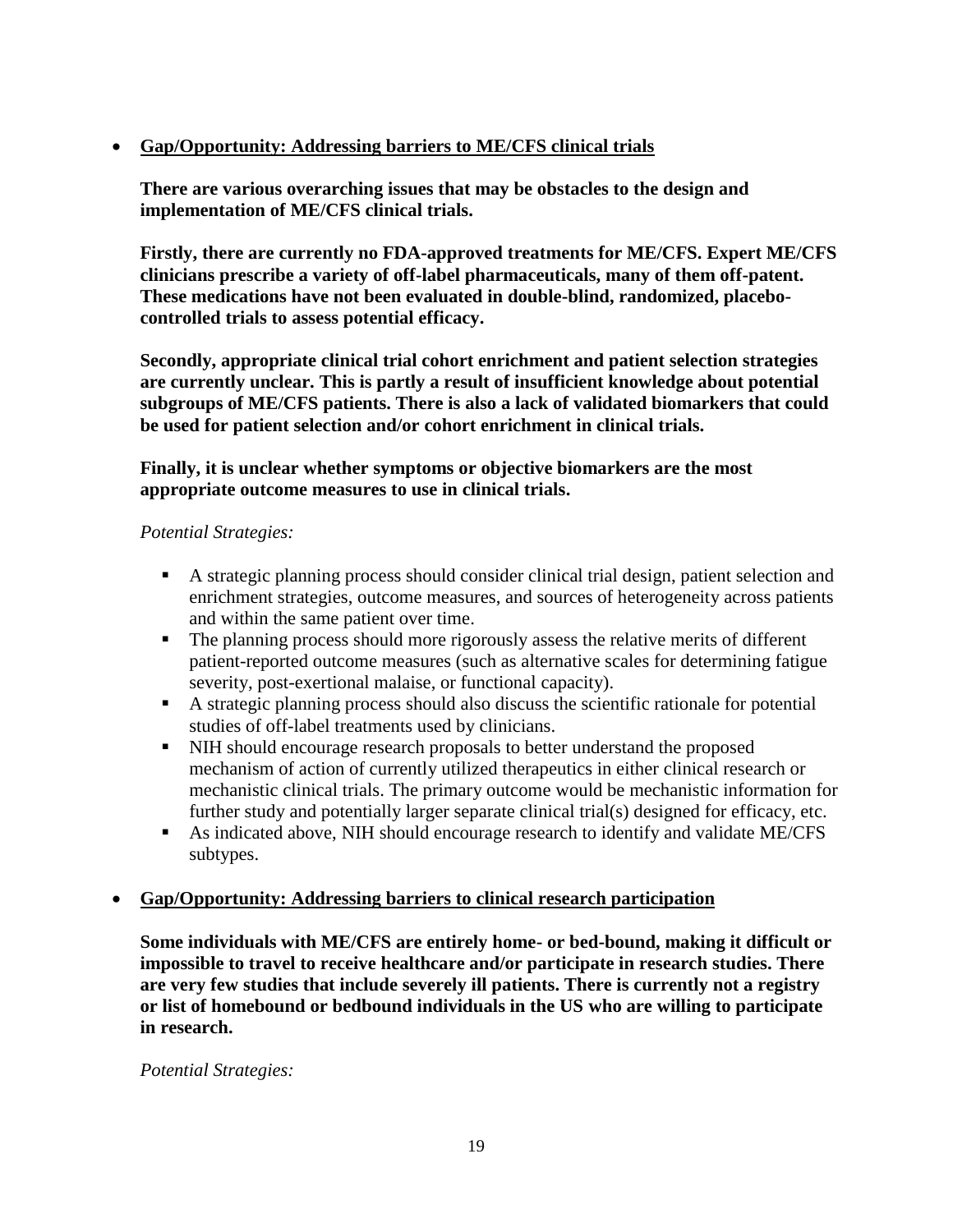- NIH should encourage the use of telemedicine or home visits for research on home- or bed-bound people with ME/CFS to include this group of individuals in research studies when feasible.
- NIH should encourage the use of validated wearable devices and/or apps for symptom tracking of individuals with ME/CFS outside the research lab/clinic setting.
- NIH should encourage measurement of symptom severity.

#### • **Gap/Opportunity: Deciphering the underlying mechanisms specific to ME/CFS**

**While the current published ME/CFS literature reports many biological abnormalities that are** *associated* **with ME/CFS, the studies typically have not established that they cause the symptoms of the disease. In addition to descriptive studies, other research strategies will be needed to gain understanding of disease etiology and pathophysiology. For example, such studies may be prospective in nature to follow disease trajectory or test treatments, compare different phases of disease, or assess responses to specific stimuli and stressors, such as physical or cognitive exertion.**

#### *Potential Strategies:*

- A strategic planning process should include discussions of the state of knowledge about the possible etiologies for ME/CFS and how to identify findings that are likely to be disease causes versus physiological responses (i.e. epiphenomena and thus not the underlying cause(s) of ME/CFS).
- **Gap/Opportunity: Leveraging provocation study designs**

**Provocation by physical exertion or other stressors (cognitive challenges, orthostatic stress) worsens the symptoms of ME/CFS, and may also uncover the underlying biological causes of the symptoms. Studies employing such provocations to date have been shown to be scientifically productive. However, investigators need to consider the concerns of individuals with ME/CFS about participating in such provocation studies, given that the studies may cause a temporary, or long-lasting, worsening of symptoms.**

#### *Potential Strategies:*

▪ When scientifically appropriate, NIH should encourage provocation studies. These may help to reveal the underlying cause(s) of ME/CFS.

#### • **Gap/Opportunity: Developing ME/CFS biomarkers with diagnostic and prognostic utility**

**Because ME/CFS is defined primarily by a patient's self-report of symptoms, it is important to find objective biomarkers for the disease. However, there are many nuanced issues that need to be considered in the development and usage of biomarkers.**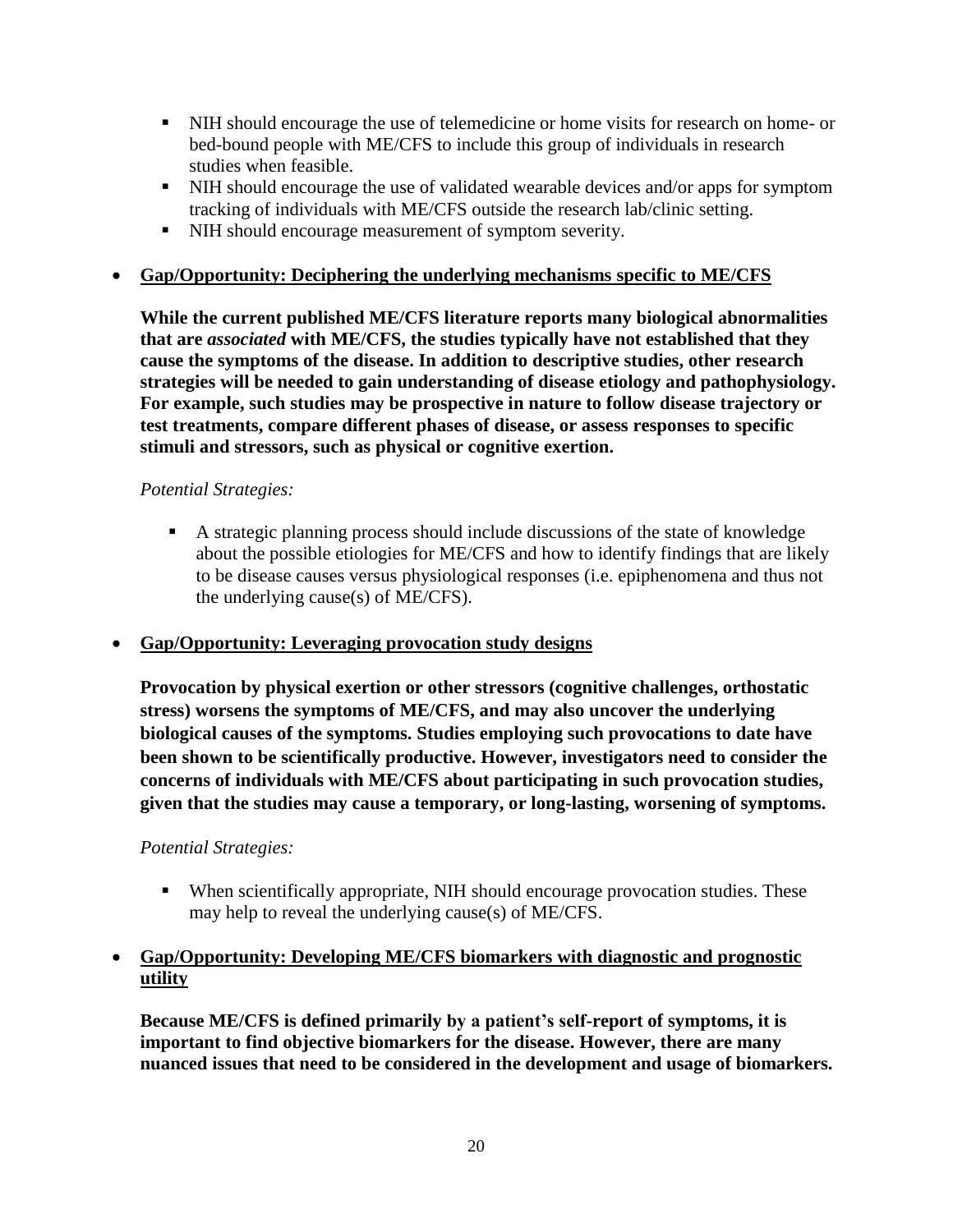**Given the heterogeneity of ME/CFS, multiple biomarkers may be needed: some biomarkers for the disease, and other biomarkers that help define ME/CFS subgroups or are specific to progression of disease.** 

*Potential Strategies:*

- NIH should encourage research leading to the identification of objective measures that can be utilized as biomarkers for diagnosis, disease progression, and response to treatment.
- NIH should encourage investigators to consider information provided by the FDA-NIH Biomarker Working Group<sup>8</sup>.

## • **Gap/opportunity: Improving understanding of onset, triggers, etiology, and pathogenesis**

**There are important unresolved questions regarding ME/CFS onset, triggers, etiology and pathogenesis. Not all patients progress along the same pathway, and little is known about the disease natural history.** 

**The ambiguity of disease onset also poses a challenge to understanding triggers, etiology, and pathogenesis. Some patients report a clear, acute onset (often with an "infectious-like" illness) but it is unclear how common this is. Clinicians and the individual may have missed or not considered previous medical events as relevant to the diagnosis of ME/CFS. Understanding predisposing or triggering factors may be difficult to accomplish with retrospective studies—particularly if the disease onset occurred years or decades ago and there are no medical records available to corroborate medical histories. Studies are needed to more carefully and thoroughly examine stressors, events and environmental exposures in the period leading to disease onset.** 

## *Potential Strategies:*

- Where scientifically appropriate, NIH should encourage systematic clinical and epidemiological research to better characterize disease onset, triggers, etiology, and pathogenesis.
- NIH should encourage researchers to consider study designs, such as prospective and longitudinal studies, that may improve our understanding of ways in which ME/CFS develops.

## • **Gap/Opportunity: Development of preclinical models relevant to ME/CFS**

**There currently is a lack of** *in vitro* **and animal models of ME/CFS and mechanistic and translational research of some symptoms cannot be conducted in humans. Moving beyond observational assays in primary human tissues, development of** *in vitro* **models and experimental systems are promising avenues of study in determining potential** 

<sup>8</sup> https://www.ncbi.nlm.nih.gov/books/NBK326791/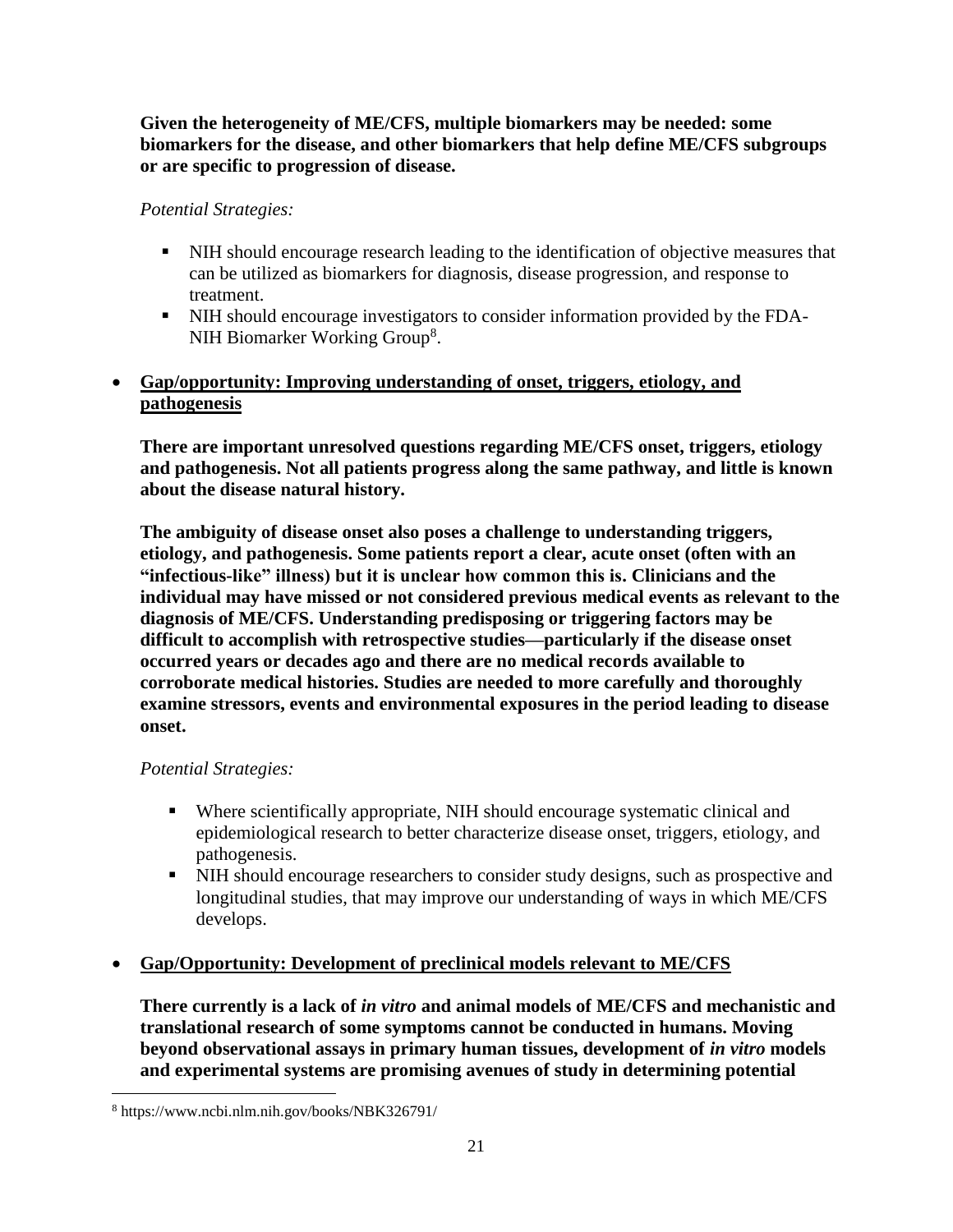**underlying mechanisms of disease. Development of** *in vitro* **systems that do not rely on primary patient samples is ultimately critical in overcoming the bottleneck of limited clinical resources. Similarly, development of animal models could create research momentum and incentivize researchers from related fields to begin conducting ME/CFS research.** 

**However, creating animal models of a disease, such as ME/CFS, that is defined primarily or exclusively by the self-reported expression of symptoms is very challenging. It will be difficult to determine whether putative potential animal models accurately reflect ME/CFS in terms of both phenotypic symptoms and pathophysiology. Lessons may be learned from other symptomatically defined diseases, such as fibromyalgia, that have developed animal models primarily focused on specific disease phenomena, including exercise abnormalities, rather than on holistic disease models.**

- A strategic planning process should identify key issues related to the development and usage of *in vitro* and *in vivo* ME/CFS models.
- NIH should encourage research to develop *in vitro* and *in vivo* models of ME/CFS.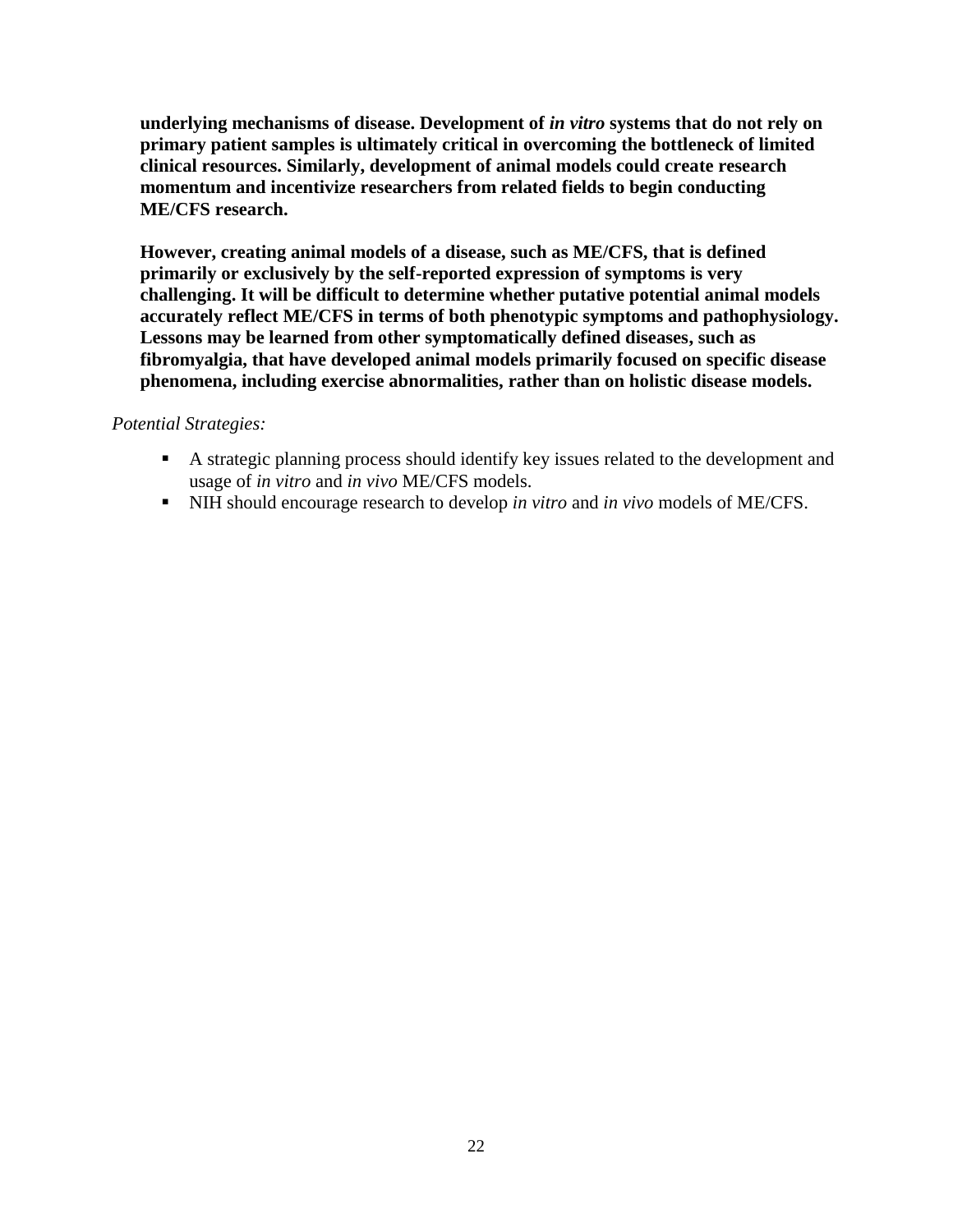# APPENDICES

## <span id="page-23-1"></span><span id="page-23-0"></span>**Appendix A. NIH ME/CFS Activities: 2015 to Present**

In the fall of 2015, NIH initiated a variety of activities to stimulate research on ME/CFS. Each key activity from 2015 until the present is described as a separate subsection below:

#### *Trans-NIH ME/CFS Working Group*

The Trans-NIH ME/CFS Working Group was reinvigorated in 2015 with Dr. Walter Koroshetz, Director of NINDS, taking over as the Chair. Representatives from 23 Institutes, Offices, and Centers across NIH developed short- and long-term goals for the group with the overarching goal of stimulating and supporting research on ME/CFS. Additional activities of the Trans-NIH ME/CFS Working Group are detailed below and a list of the current members of the working group is provided in Appendix B.

#### *Request for Information*

In May 2016, a [Request for Information](https://grants.nih.gov/grants/guide/notice-files/not-ns-16-024.html) was released seeking input on the identification and consideration of research areas and topics to be included in future NIH efforts on ME/CFS. Input was solicited from researchers, health care providers, patient advocates and health advocacy organizations, scientific or professional organizations, federal agencies, and other interested parties. NIH received a [tremendous response](https://www.nih.gov/research-training/medical-research-initiatives/mecfs/nih-requested-comments-me/cfs-research-efforts) from the community that was utilized by the Trans-NIH ME/CFS Working Group to formulate both short- and long-term goals for research on ME/CFS.

#### *Administrative Supplements*

In order to bolster research on ME/CFS, NIH released a **Notice** informing the research community of the availability of administrative supplements to existing NIH-funded research grant awards. As a result, seven administrative supplements were awarded to provide additional support to investigators with grant awards on ME/CFS or related research areas. A list of the funded administrative supplement awards is contained in Appendix C.

## *Request for Applications for Collaborative Research Centers and Data Management Coordinating Center*

The Trans-NIH ME/CFS Working Group released two Request for Applications (RFAs) in January 2017: one [RFA](https://grants.nih.gov/grants/guide/rfa-files/rfa-ns-17-022.html) requesting applications for Collaborative Research Centers and one RFA requesting applications for a Data Management Coordinating Center. Three Collaborative Centers and one Data Management Coordinating Center were [funded in September 2017](https://www.nih.gov/news-events/news-releases/nih-announces-centers-myalgic-encephalomyelitis-chronic-fatigue-syndrome-research) with support from multiple NIH Institutes, Offices and Centers. A list of the funded Centers is provided in Appendix D.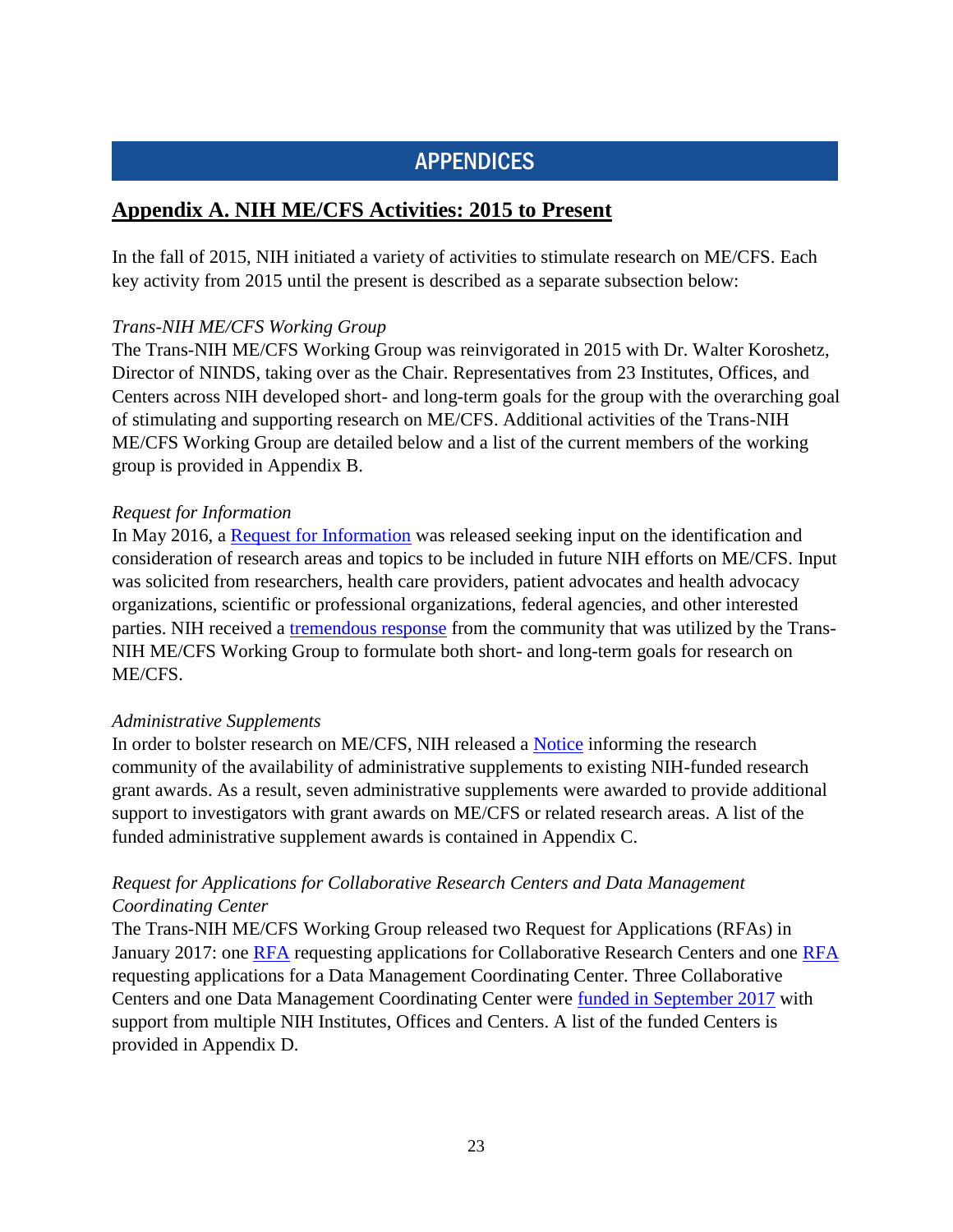#### *Professional Conferences*

NIH Program Staff have participated in and/or organized sessions on ME/CFS at professional society meetings including a session on ME/CFS at the [SLEEP 2017 Conference](https://www.sleepresearchsociety.org/sleep-2017/) and one at the [FOCIS meeting in 2017.](https://www.eventscribe.com/2017/FOCIS/agenda.asp?h=Full%20Schedule) In addition, NIH staff participated in a Grant Writing Session at the [International CFS Annual meeting](http://iacfsme.org/Conferences/2016-Fort-Lauderdale/Agenda/Professional-Agenda.aspx) in Florida in 2016.

#### *Common Data Elements for ME/CFS*

Working with Emmes, the contractor for the NINDS Common Data Elements project, NINDS and the CDC supported the development of [common data elements \(CDEs\)](https://www.commondataelements.ninds.nih.gov/Myalgic%20Encephalomyelitis/Chronic%20Fatigue%20Syndrome) for use in clinical research on ME/CFS. Working groups made up of ME/CFS stakeholders (individuals with ME/CFS, caregivers, health care professionals, and investigators) developed CDEs across the spectrum of symptoms of the disease.

## *NIH Conference on ME/CFS*

NIAID took the lead in organizing a conference on ME/CFS entitled "Accelerating Research on ME/CFS," which was held on the NIH Campus on April 4-5, 2019 (agenda provided in Appendix E). The conference was attended by over 300 individuals with more than 4500 viewing the conference live online. More than 2000 people have viewed the archived videos. On April 3, 2019, NINDS hosted a workshop for early career investigators in ME/CFS entitled "Thinking the Future: Early Career Investigators" that was attended by over 40 early career investigators, NIH program staff, and senior investigators. The workshop provided early career investigators opportunities to present their research and network with colleagues.

#### *Biorepository*

NINDS accepted biospecimens from a project funded by a private foundation, the Chronic Fatigue Initiative funded by the Hutchins Family Foundation. The biospecimens were collected from study participants at five clinical sites and had been stored at Duke University. The biospecimens are now housed at BioSEND, the NINDS-contracted biorepository, and they will be available together with clinical data to qualified investigators in the near future. Biospecimens from additional studies will be added to the biorepository going forward.

#### *Outreach Activities*

NIH used a variety of outreach strategies – including telebriefings, blogs, websites, listserv, and media opportunities – to keep the ME/CFS community informed of efforts to advance research in this disease area as well as to invite feedback and input from interested stakeholders. A full list of outreach activities is provided in Appendix F.

#### *Intramural Activities*

The NIH Intramural Research Program began a comprehensive multisystem ME/CFS study at the Clinical Center. The study focuses on post-infectious ME/CFS that has developed within the past five years in order to closely examine the clinical and biological characteristics of the disorder and improve understanding of its cause and progression.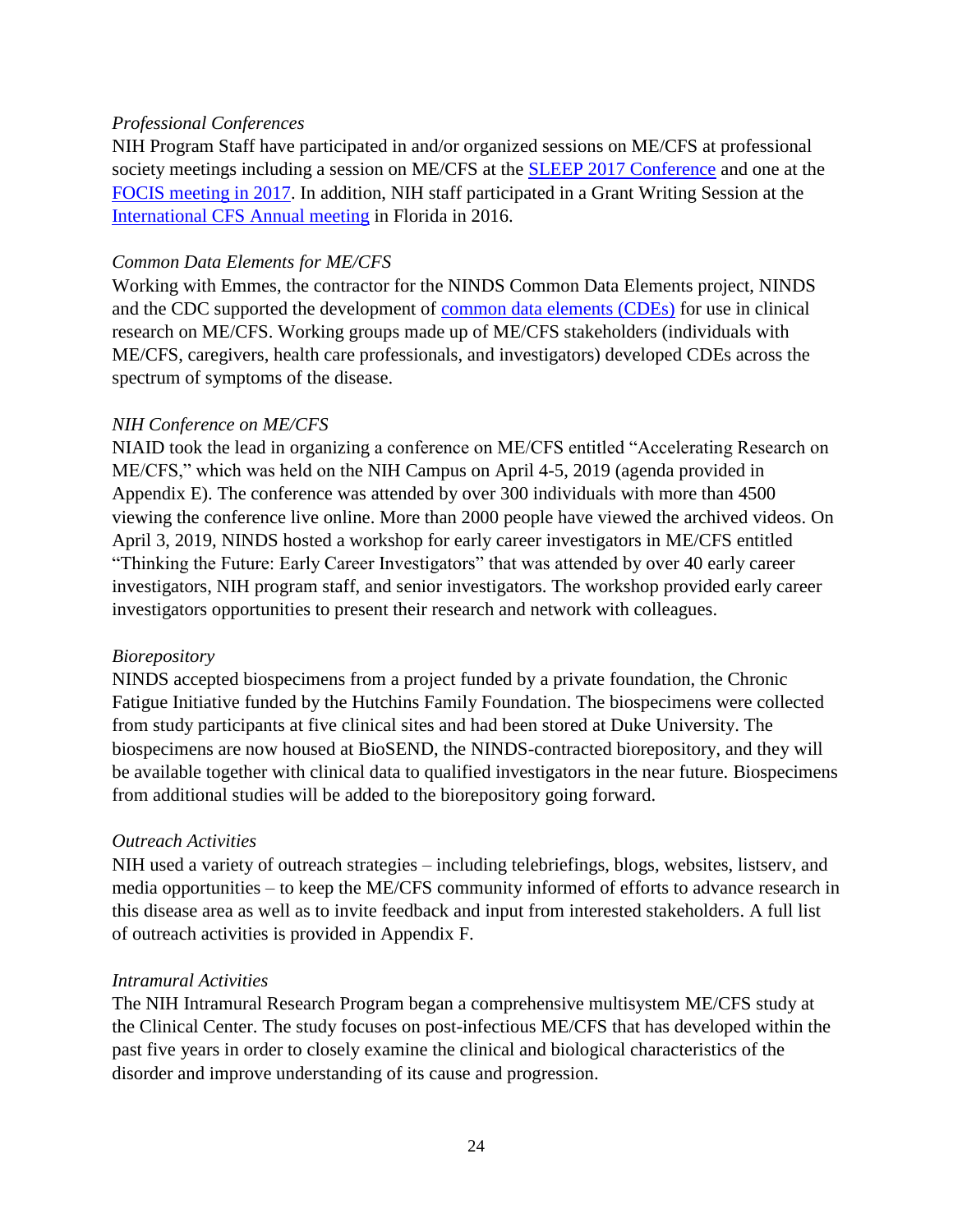## <span id="page-25-0"></span>**Appendix B. Trans-NIH ME/CFS Working Group Members**

**Walter Koroshetz, M.D., Chair** National Institute of Neurological Disorders and Stroke

**Vicky Whittemore, Ph.D.** National Institute of Neurological Disorders and Stroke

**Andrew Breeden, Ph.D.** National Institute of Neurological Disorders and Stroke

**Barbara McMakin** National Institute of Neurological Disorders and Stroke

**Avindra Nath, M.D.** National Institute of Neurological Disorders and Stroke

**Christine Torborg, Ph.D.** National Institute of Neurological Disorders and Stroke

**Brian Walitt, M.D.** National Institute of Nursing Research / National Center for Complementary and Integrative Health

**Guadalupe Aquino** National Center for Advancing Translational Research

**Catherine Bennett, Ph.D.** NIH Center for Scientific Review

**Joseph Breen, Ph.D.** (*Alternate:* Joshua Milner, M.D.) National Institute of Allergy and Infectious Diseases

**Milton Corn, M.D.** National Library of Medicine

**Emmeline Edwards, Ph.D.** National Center for Complementary and Integrative Health

**Basil Eldadah, M.D., Ph.D.** National Institute on Aging

**Yolanda Vallejo-Estrada, Ph.D.** National Institute of Dental and Craniofacial Research

**Adam Felsenfeld, Ph.D.** National Human Genome Research Institute

**Rohan Hazra, M.D.** *Eunice Kennedy Shriver* National Institute of Child Health and Human Development

**Mike Humble, Ph.D.** (*Alternate:* Jonathan Hollander, Ph.D.) National Institute of Environmental Health Sciences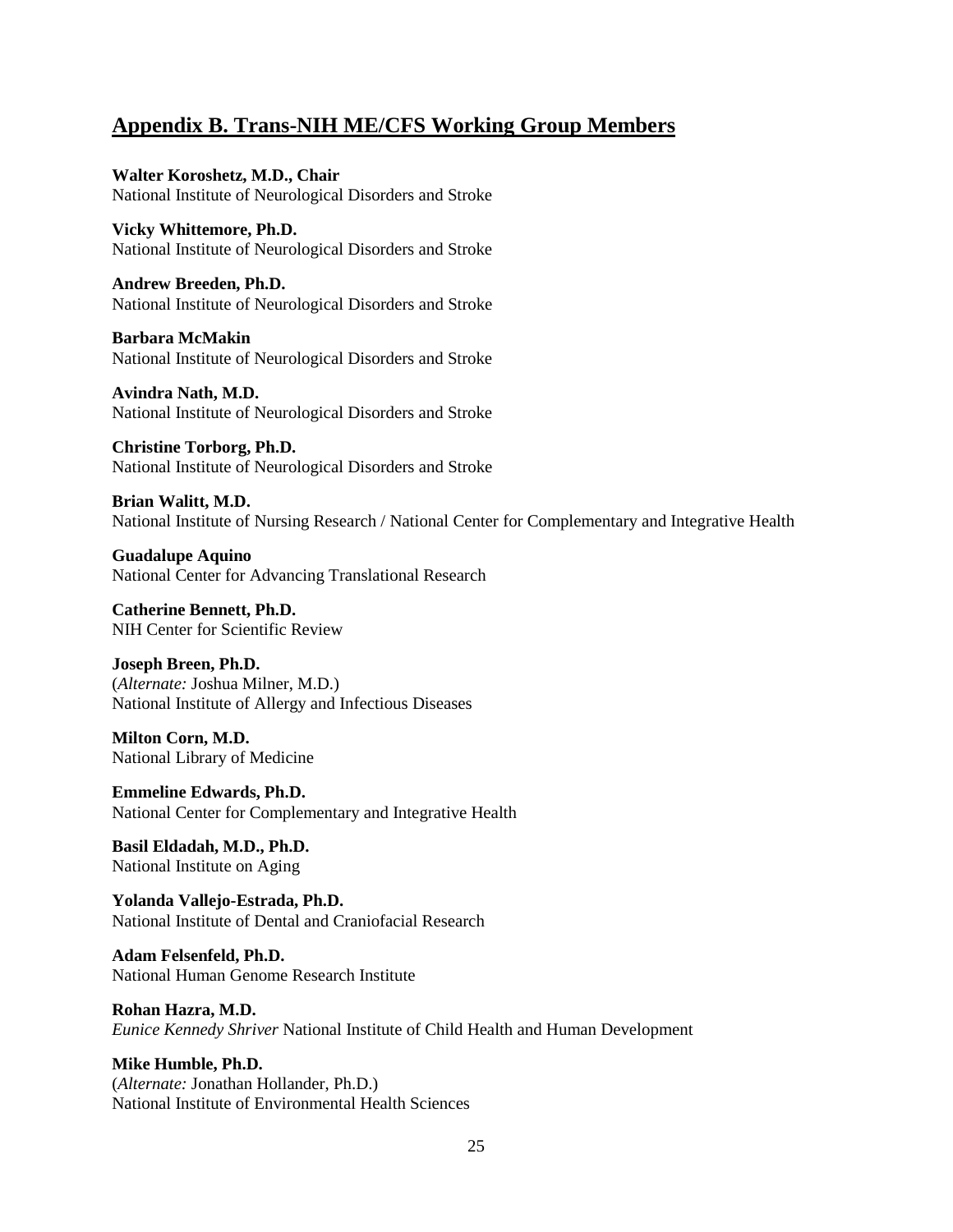**Joyce Hunter, Ph.D.** National Institute on Minority Health and Health Disparities

**Kathy Jung, Ph.D.** National Institute on Alcohol Abuse and Alcoholism

**Martha Matocha, Ph.D.** (*Alternate:* Leorey Saligan, Ph.D., RN, CRNP) National Institute of Nursing Research

**Cheryl L. McDonald, M.D.** (*Alternate:* Catherine Levy, RN) National Heart, Lung, and Blood Institute

**Christopher Mullins, Ph.D.** National Institute of Diabetes and Digestive and Kidney Diseases

**TBD** National Cancer Institute

**Matthew Rudorfer, M.D.** National Institute of Mental Health

**Dana M. Greene, Ph.D.** Office of Behavioral and Social Science Research

**Shelley Su, Ph.D.** National Institute on Drug Abuse

**David Thomas, Ph.D.** Office of Research on Women's Health

**James Witter, M.D., Ph.D.** National Institute of Arthritis and Musculoskeletal and Skin Diseases

**Steve Zullo, Ph.D.** National Institute on Biomedical Imaging and Bioengineering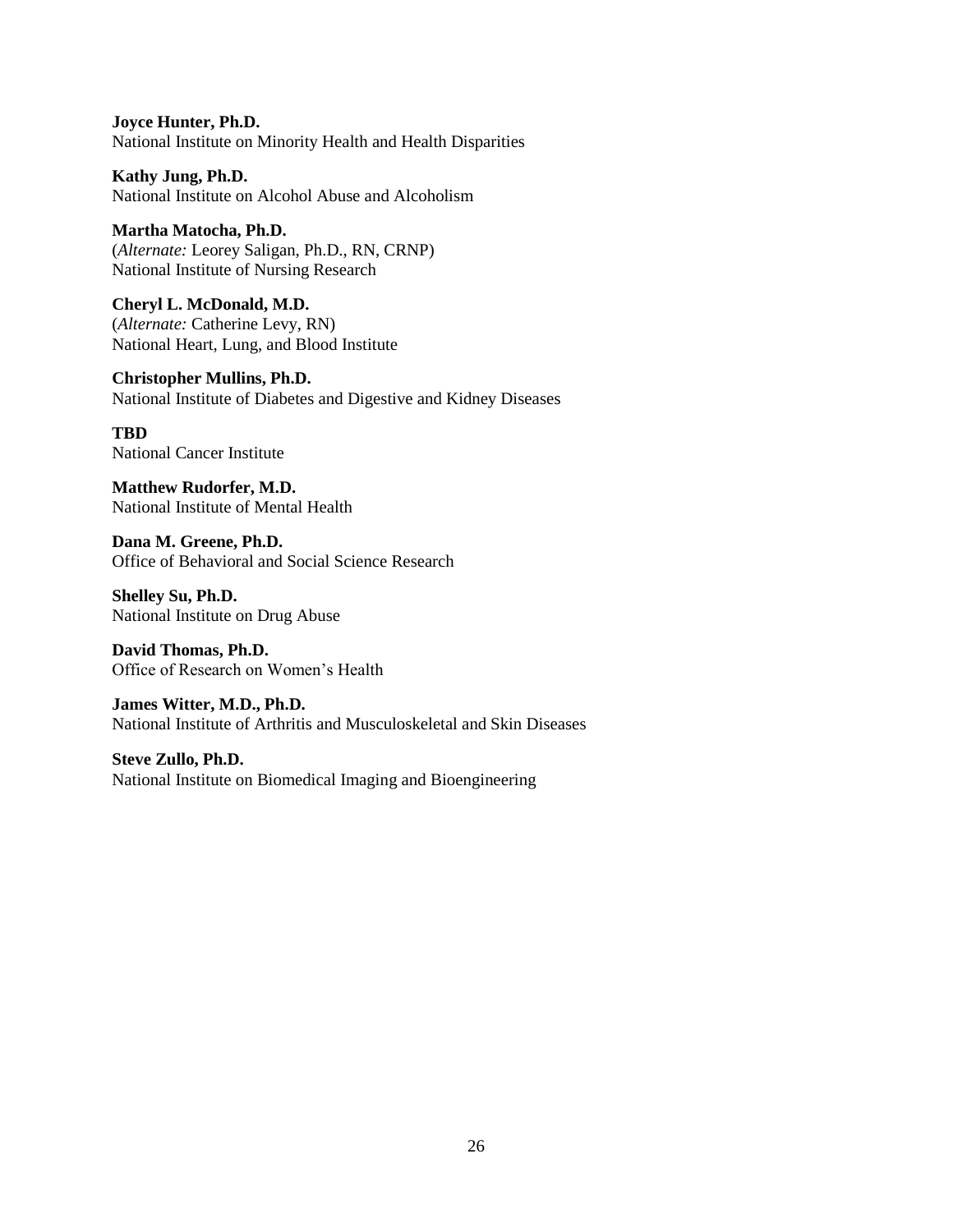# <span id="page-27-0"></span>**Appendix C. ME/CFS Administrative Supplement Awards**

The National Institute of Allergy and Infectious Diseases funded the following supplements:

- **A longitudinal immunological and virological study for ME CFS biomarker discovery**; PI: Luis Nacul; Project number: 3R01AI03629-03S1
- **A prospective study of CFS following infectious mononucleosis in college students**; PIs: Ben Z. Katz, Leonard A. Jason; Project number: 5R01AI105781-03S1
- **Immune cell gene expression and predictive models in CFS**; PIs: Fabien Campagne, Maureen Hanson; Project number: 4R01AI107762-04S1
- **Adaptive and innate immunity, memory and repertoire in vaccination and infection**; PI: Mark Davis; Project number: 5U19AI057229-13S1
- **Administrative supplement on ME/CFS**; PI: W. Ian Lipkin; Project number: U19AI109761-03S1

The National Institute of Neurological Disorders and Stroke funded the following administrative supplements:

- **Genomic approach to find novel biomarkers and mechanisms of CFS/ME**; PI: Lubov Nathanson; Project number: 3R15NS087604-01A1S1
- **Gender differences in myalgic encephalomyelitis/chronic fatigue syndrome**; PI: Mary A. Fletcher; Project number: 3R01NS090200-03S1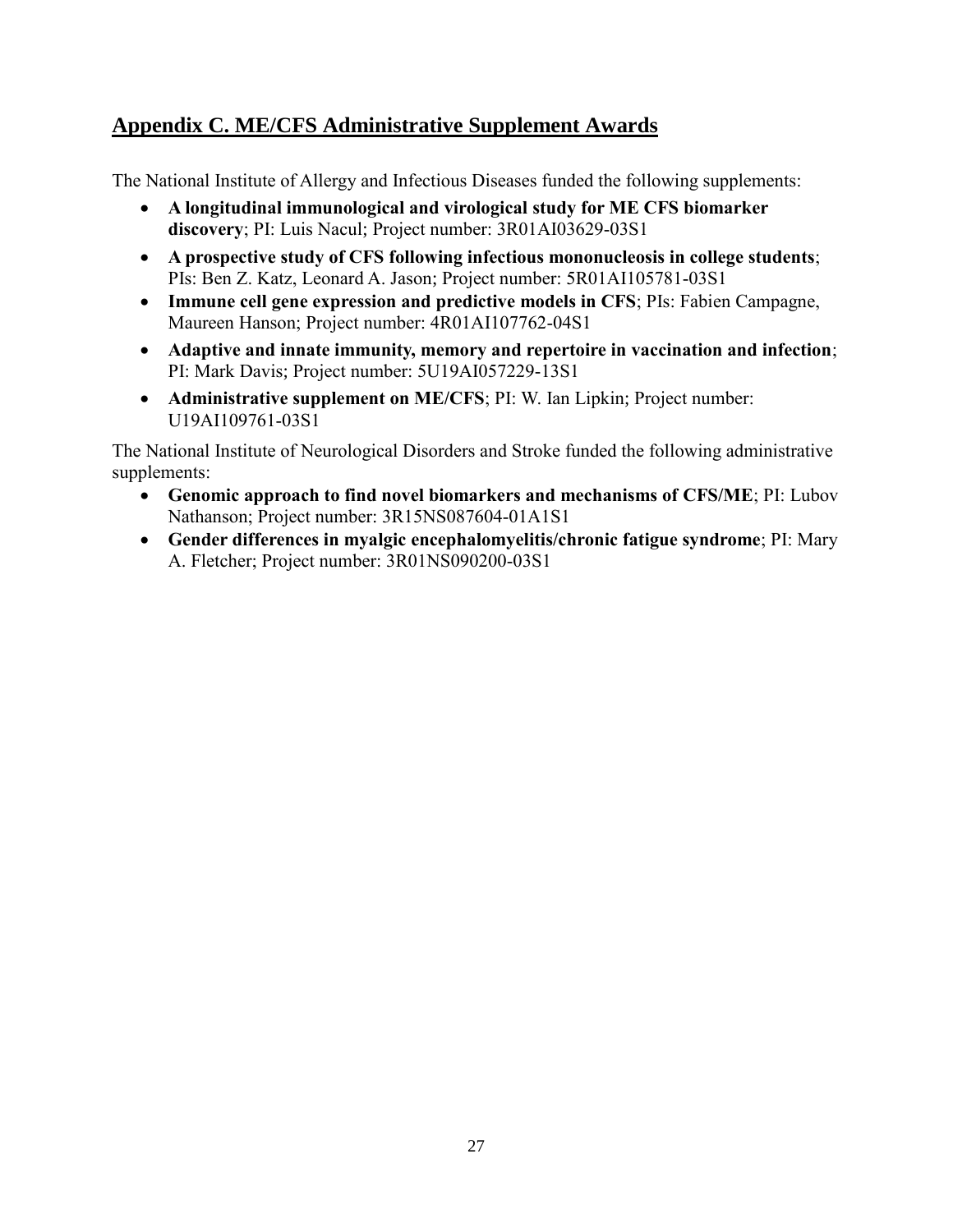# <span id="page-28-0"></span>**Appendix D. NIH-Funded ME/CFS Collaborative Research Centers and Data Management and Coordinating Center**

In 2017, the NIH funded a network of three Collaborative Research Centers and a Data Management and Coordinating Center. In addition to the descriptions below, more information can be found on the MECFSnet website: [https://mecfs.rti.org/.](https://mecfs.rti.org/)

The grants are managed by NIAID and NINDS. Additional participating NIH Institutes and Centers include: the National Heart, Lung, and Blood Institute; the National Human Genome Research Institute; the National Institute on Alcohol Abuse and Alcoholism; National Institute of Arthritis and Musculoskeletal and Skin Diseases; the National Institute on Drug Abuse; the National Institute of Mental Health; the National Center for Advancing Translational Sciences; and the National Center for Complementary and Integrative Health; and the Office of the Director.

The grants were awarded to:

o *Cornell ME/CFS Collaborative Research Center* Principal Investigator: Maureen Hanson, Ph.D., Cornell University, Ithaca, New

York; 1U54NS105541

The Cornell ME/CFS Collaborative Research Center conducts and promotes interdisciplinary research to identify the causes, biomarkers, and pathophysiology of ME/CFS with the goal of developing diagnostic and treatment methods. The Center draws expertise from Cornell's flagship campus and medical college, a local research institute, Ithaca College, and medical practices, utilizing their collective scientific and clinical expertise in advanced neuroimaging techniques, proteomics, metabolism, molecular biology, and genetics. Cornell is focusing on three main research projects designed to provide unique insights into ME/CFS by studying brain images, molecular markers in blood, and biologic and physiologic characteristics of exercise-induced post-exertional malaise (PEM). PEM is a hallmark symptom of ME/CFS. To simulate PEM for data-gathering purposes, researchers are conducting cardiopulmonary exercise tests using stationary bikes at Weill Cornell Medicine, the Ithaca College Wellness Clinic, and at the medical practice of John Chia, MD, in Los Angeles. The first project is using advanced brain imaging techniques, including MRI and PET, to look for markers of neuroinflammation and oxidative stress before and after exercise, to see if differences in the markers are linked with the disease. The second project is examining proteins, small molecules, and microRNAs in extracellular vesicles before and after exercise to find out whether the contents of vesicles are associated with ME/CFS symptoms. In the third project, Cornell researchers are sequencing the RNA in individual white blood cells in people with ME/CFS and healthy individuals before and after exercise, to learn more about the role of gene regulation and the immune system in the disease.

o *Center for Solutions for ME/CFS*

Principal Investigator: W. Ian Lipkin, M.D., Columbia University, New York City; 1U54AI138370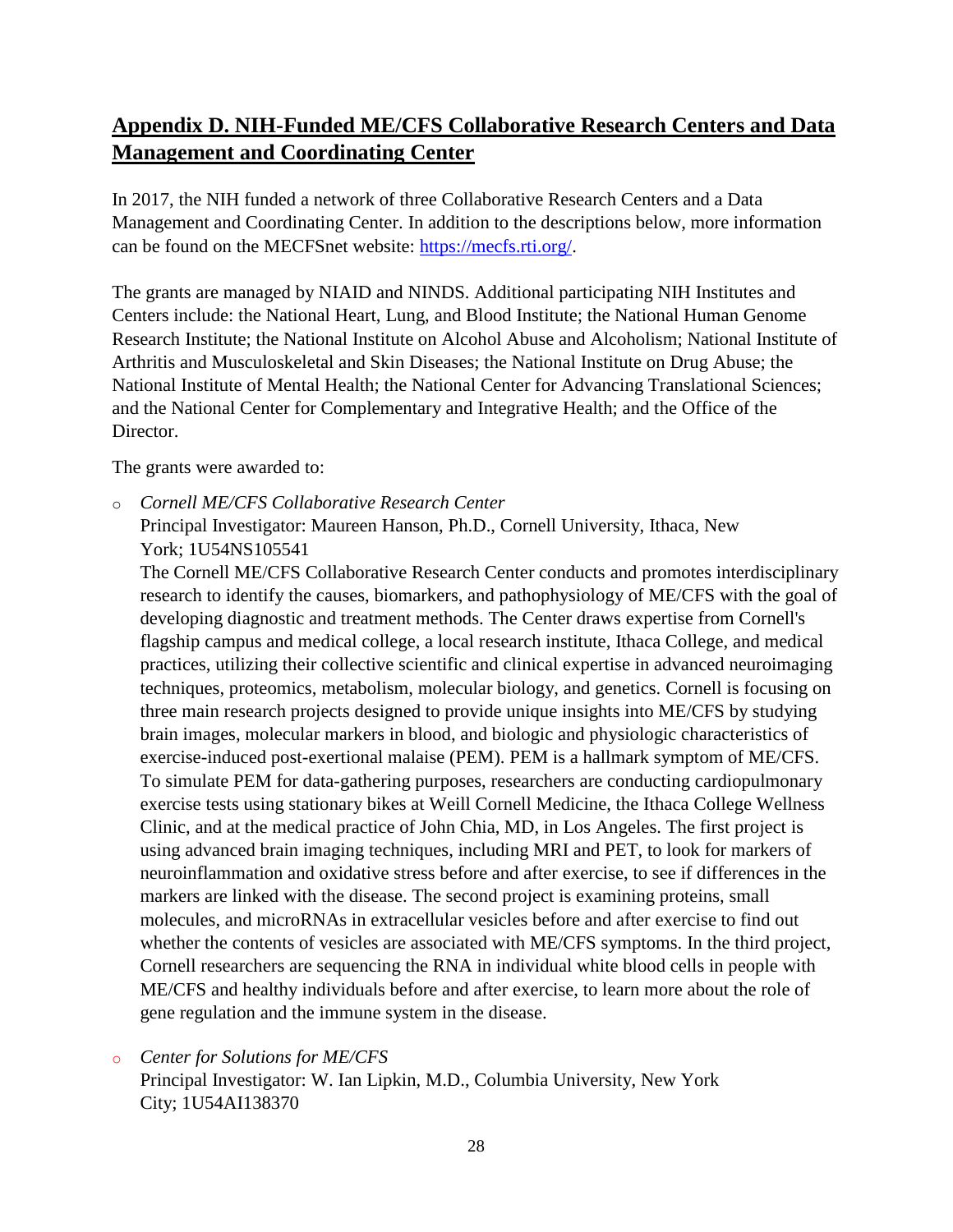The Center for Solutions for ME/CFS [\(CfS for ME/CFS\)](https://www.mailman.columbia.edu/research/center-infection-and-immunity/mecfs-center) is an interdisciplinary, interinstitutional center comprising [clinicians, clinical investigators, and basic scientists](https://www.mailman.columbia.edu/research/center-infection-and-immunity/who-we-are) who are committing to working together to understand the pathogenesis of ME/CFS and develop evidence-based strategies for interventions that prevent and mitigate disease. The team initially coalesced with an NIH call to respond to spurious reports linking xenotropic murine leukemia virus-related virus (XMRV) to ME/CFS. The team consolidated with support from the Hutchins Family Foundation Chronic Fatigue Initiative (CFI) and a crowd-funding initiative, the Microbe Discovery Project, to explore the role of infection and immunity in disease and identify biomarkers for diagnosis through functional genomic, epigenetic, proteomic, and metabolomic discovery. The Center's three main projects are [exploring](https://www.mailman.columbia.edu/research/center-infection-and-immunity/project-1) the [role of infection and immunity in ME/CFS,](https://www.mailman.columbia.edu/research/center-infection-and-immunity/project-1) working to [understand the roles of metabolomics](https://www.mailman.columbia.edu/research/center-infection-and-immunity/project-2)  [and gene expression in ME/CFS,](https://www.mailman.columbia.edu/research/center-infection-and-immunity/project-2) and working with the ME/CFS community and clinicians to design a mobile app [\("myME/CFS"\)](https://www.mailman.columbia.edu/research/center-infection-and-immunity/project-3) to help patients and physicians acquire valuable longitudinal data and to personally as well as clinically manage the illness.

o *Topological Mapping of Immune, Metabolomic and Clinical Phenotypes to Reveal ME/CFS Disease Mechanisms*

Principal Investigator: Derya Unutmaz, M.D., The Jackson Laboratory, Farmington, Connecticut; 1U54NS105539

The Jackson Laboratory (JAX) is an independent, nonprofit biomedical research institution whose mission is to discover precise genomic solutions for human disease. JAX is bringing together experts in computational biology, statistics, chemistry, immunology, metabolomics, and microbiology to test an emerging hypothesis about the interplay between a patient's immune system, metabolism, and microbiome in the onset and progression of ME/CFS. Blood and stool samples from individuals with ME/CFS and healthy controls are being collected at multiple time points at the Bateman Horne Center in Salt Lake City, UT. Samples are then being analyzed at the JAX CRC to explore changes in the immune system, metabolome, and gut microbiome of individuals with ME/CFS over time and in comparison to healthy individuals. The role of the gut microbiome, or the collection of microorganisms that live in the digestive tract of each individual, has become an area of particular interest in ME/CFS. The CRC is investigating how the gut microbiome interacts with the immune system to cause disease and how it contributes to disease severity. The research project is generating a highly detailed longitudinal collection of clinical and biological ME/CFS data that will be analyzed using advanced computational technologies such as machine learning approaches. Finding a biological basis for ME/CFS and related biomarkers could lead to faster diagnosis and personalized treatment approaches.

o *Data Management and Coordinating Center (DMCC) for the ME/CFS Collaborative Research Centers*

Principal Investigator: Linda Morris Brown, MPH, DrPH, Research Triangle Institute, Research Triangle, North Carolina; 1U24NS105535

RTI International (RTI) leads the Data Management and Coordinating Center (DMCC) for the multi-center ME/CFS Collaborative Research Network. In this capacity, RTI provides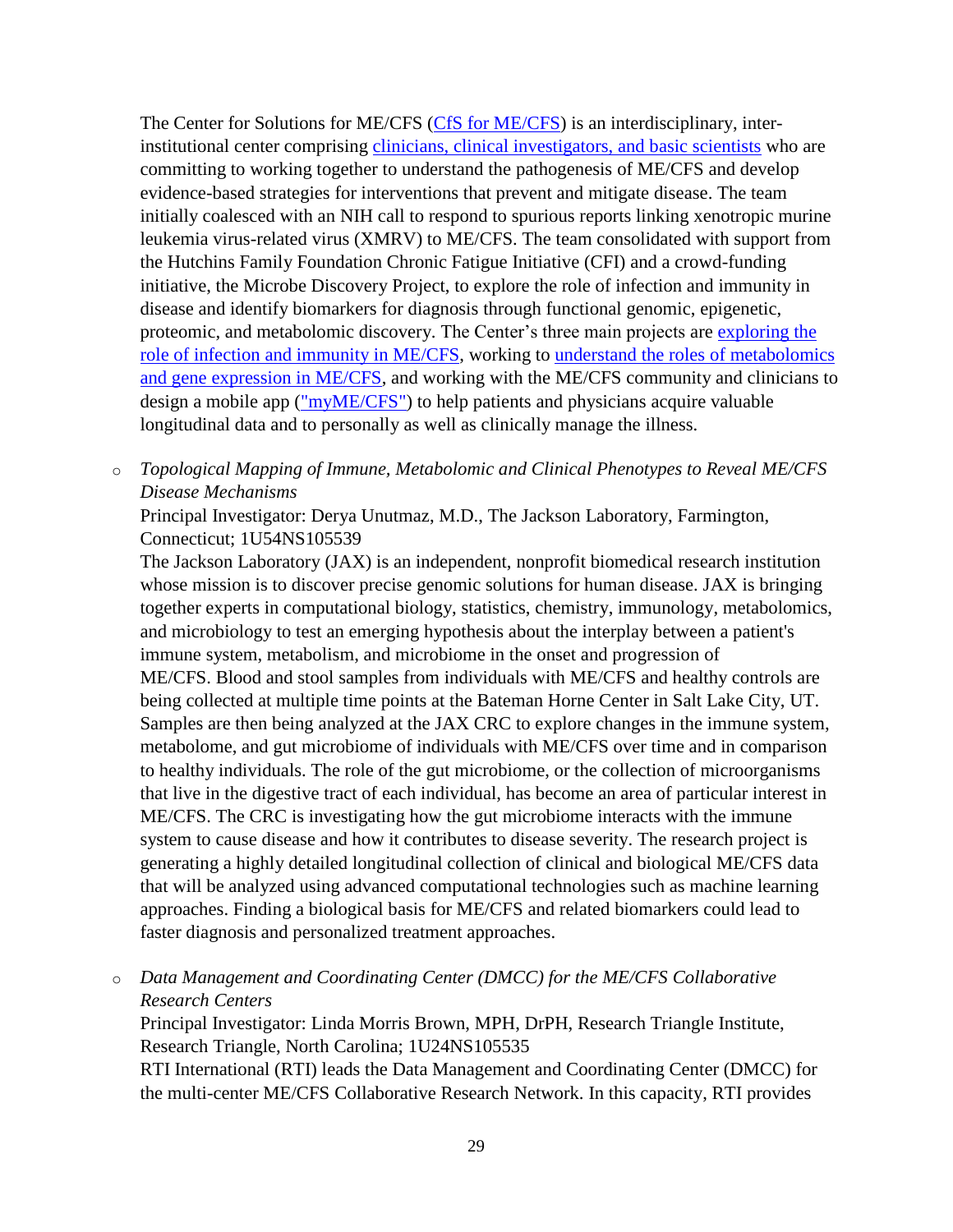advanced computing systems and expertise to bring together research data from the CRCs into a unified multi-omic database, which combines information from studies looking at genes, proteins, immune function, etc. This data management, analytic support, and coordination will promote the development of new ideas to enhance ME/CFS research by augmenting existing CRC expertise and fostering partnerships among the CRCs and the broader research community. RTI is fostering increased transparency and collaboration within the ME/CFS community by coordinating the network's community outreach activities and hosting a public website. RTI, a large nonprofit research institute, has served as a data coordinating center for more than 40 multi-site/multi-study research networks, including networks focused on maternal and child health, traumatic brain injury, pelvic floor disorders, blood banking and transfusion medicine, sickle cell disease, Zika virus, and other emerging health challenges.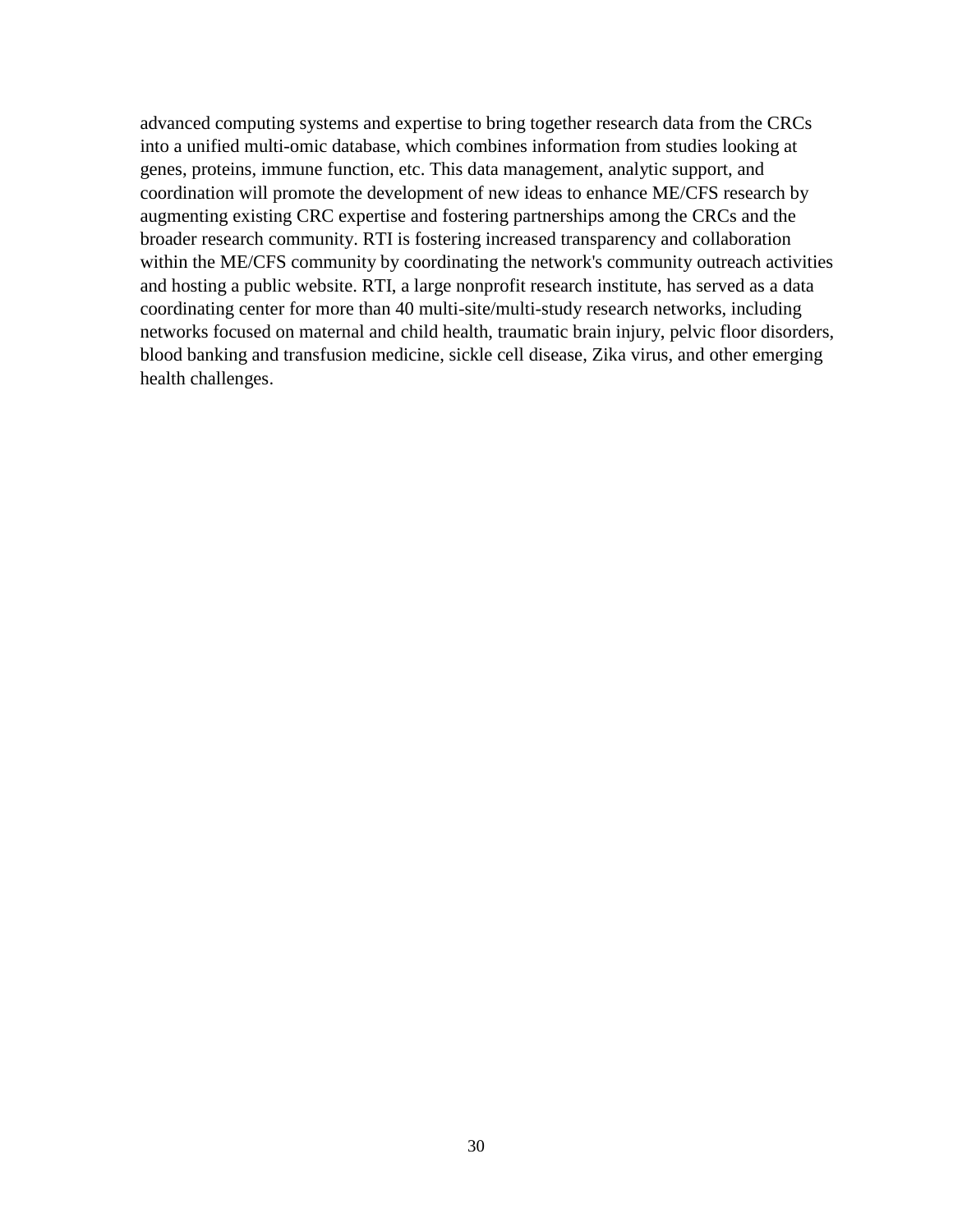# <span id="page-31-0"></span>**Appendix E. "Accelerating Research on ME/CFS" Conference Agenda**

**Goal:** Present high-quality science studies of ME/CFS to better understand the state of the science and help drive the field forward by identifying gaps and opportunities. Presentations should emphasize newer work or in some cases critical previous work that fits with current models of ME/CFS. Audience is expected to be scientists, clinicians, patients and other ME/CFS stakeholders. Conference will be webcast and publicly available.

## **Day 1: April 4, 2019**

#### **Masur Auditorium, NIH Clinical Center**

9-9:20 AM Welcome/Introductions – NINDS and NIAID Staff

9:20-10:00 AM Setting the stage – ME/CFS 101- Lucinda Bateman

## Metabolomics/Metabolism of ME/CFS

Joe Breen (NIAID) - moderator

10-10:30 AM *"Metabolic features of chronic fatigue syndrome"* Robert Naviaux (UCSD)

11-11:30 AM *"Informatics tools for investigating metabolic dysregulation in ME/CFS"* Oliver Fiehn (UC Davis)

11:30-12 NOON *"The Biochemistry to Support the Evidence of Neuroinflammatory Involvement in ME/CFS"* Jonas Bergquist (Uppsala Univ)

#### Immunology of ME/CFS

Nancy Klimas (NOVA SE) – moderator

1-1:30 PM "*TBD"* Jose Montoya (Stanford)

1:30-2 PM *"Potentially important T cell activity in CFS/ME"* Mark Davis (Stanford University)

2-2:30 PM *"Disturbance of the immune system during ME/CFS"* Derya Unutmaz (Jackson Labs)

2:30-3PM *"Cellular Metabolism of Immune Cells"* Maureen Hanson (Cornell University)

#### Provocation Studies

Andrew Breeden (NINDS) - moderator

3:30-4 PM *"Accelerating to Clinical Trials – Modeling to Predict Intervention"* Nancy Klimas (NOVA SE)

4:00-4:30 PM *"Pathophysiology and treatment of exertional intolerance in ME/CFS: insights from cardiopulmonary exercise testing"* David Systrom (BWH/Harvard)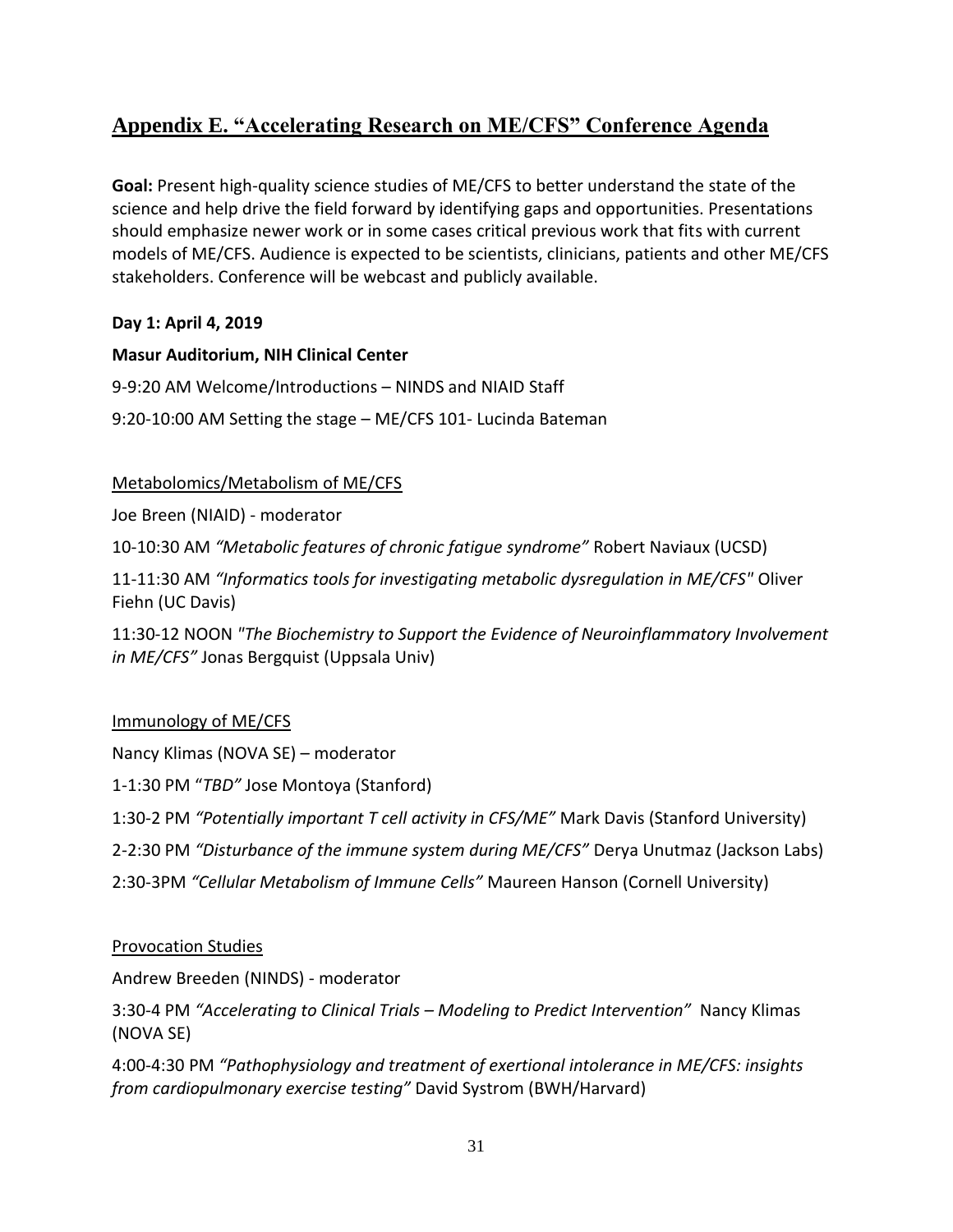4:30-5 PM *"Exertion intolerance: What is the evidence telling us?"* Betsy Keller (Ithaca)

5-5:30 PM *"'Role of circulating microRNAs in ME/CFS pathogenesis: From molecular stratification to therapeutic targets"* Alain Moreau (U. de Montreal)

#### Group Discussion Q&A

5:30-6PM - Terri Wilder (#MEAction) - moderator

6:00-7PM – Poster Session – posters from Workshop for Young Early Career ME/CFS Investigators – **FAES Terrace, NIH Clinical Center**

#### **Day 2: April 5, 2019**

**Masur Auditorium, NIH Clinical Center**

8:30-9:30 AM Clinician Panel Discussion Tony Komaroff- moderator

Lucinda Bateman – *Orthostatic intolerance*

Susan Levine – *Mast cell activation syndrome and incidence; quick overview of biology, diagnosis, and treatment*

Jose Montoya – *Is there a role for anti-herpes therapy in ME/CFS?*

Daniel Peterson – *Precision medicine and artificial intelligence in the diagnosis and treatment of ME/CFS*

Peter Rowe – *Neurodynamic dysfunction*

9:30-10AM Q and A session with Clinician Panel – Open mic questions

10-10:10 AM Welcome and Remarks - Francis Collins (NIH Director), introduced by Walter Koroshetz (NINDS Director)

NINDS Intramural study update Vicky Whittemore – introduction 10:15-10:45 AM Avi Nath (NINDS) 10:45-11:15 AM BREAK

Microbiome/Virome Sadie Whitaker (Solve ME/CFS) - moderator 11:15-11:45 AM *"Center for Solutions for ME/CFS: 18 months in…"* Ian Lipkin (Columbia)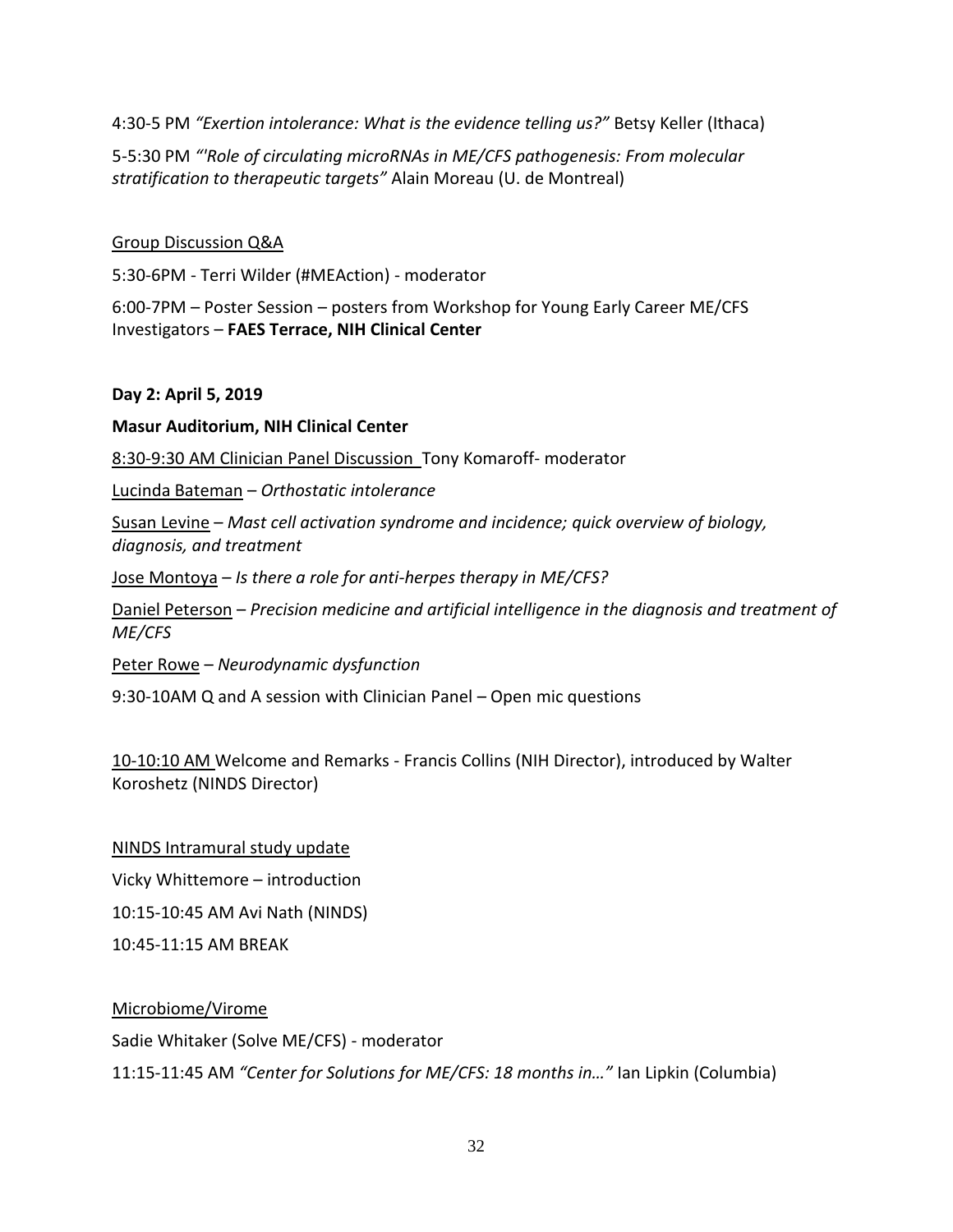11:45-12:15 NOON *"From metagenomes to therapeutics: decoding the interactome* Julia Oh (Jackson Labs)

1-1:30 PM *"Pathogenic alterations of mitochondrial dynamics: A working model for ME/CFS"*  Bhupesh Prusty (Wuerzburg)

New Technology for ME/CFS Research

Joe Breen (NIAID) - introduction

1:30-2 PM *The Molecular Basis of ME/CFS* - Ron Davis (Stanford Genome Center)

## Imaging of the CNS and ME/CFS

Fred Friedberg (Stony Brook) - moderator 2:00-2:30 PM *"Neuroinflammation in ME/CFS"* Jarred Younger (UAB)

2:30-3:00 PM *"Optimizing techniques for neuroimaging brainstem in ME/CFS during postexertional malaise and neuroinflammation"* Mike VanElzakker (Harvard)

## Orthostatic/Autonomic Disorders

David Systrom (BWH/Harvard) - moderator

3:30-4:00 PM *"Orthostatic Intolerance in ME/CFS: Gains and Gaps"* Peter Rowe (JHU)

4:00-4:30 PM *"Small Fiber Neuropathy; A Common Contributor"* Anne Oaklander (MGH)

## 4:30 - 5:15 PM – Summary of Conference – Tony Komaroff (Harvard)

## 5:15 – 6:15 PM – Next Steps for ME/CFS Research (30 min) and Open Question/Answer with Panel (30 min)

Panel: Joe Breen (NIAID), Vicky Whittemore (NINDS), Maureen Hanson (Cornell), Sadie Whitaker (SMCI), Jose Montoya (Stanford)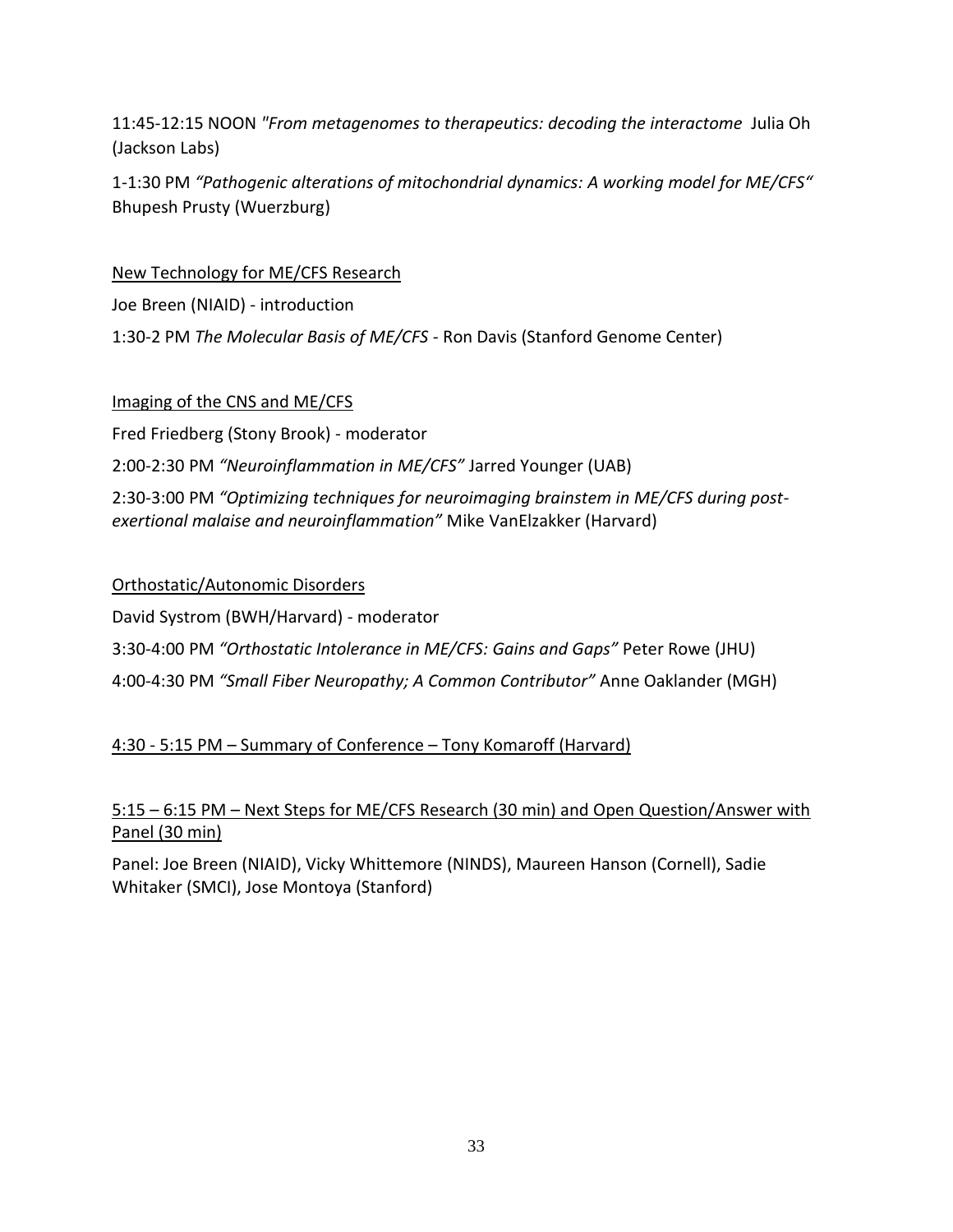# <span id="page-34-0"></span>**Appendix F. NIH Outreach Activities**

NIH uses a variety of outreach strategies to keep the ME/CFS community informed about efforts to advance research in this disease area as well as to invite feedback and input from interested stakeholders.

**Telebriefings.** On March 8, 2016, NIH hosted its first telebriefing with the ME/CFS community. NIH now holds these calls three times a year. The calls provide NIH staff an opportunity to update the community on ME/CFS-related activities. In addition, the phone line opens during the second half of the call, encouraging the community to engage directly with NIH staff. A recording and transcript of the calls are posted online.

**List Serv.** To help keep the ME/CFS community informed about NIH activities in this disease, NIH created a list serv to send out announcements of upcoming events and relevant updates. There are currently more than 400 subscribers to the list serv. Anyone who is interested in receiving announcements and updates from NIH is invited to sign up for the list serv.

**Trans-NIH ME/CFS website.** The Trans-NIH ME/CFS Working Group has a website (www.nih.gov/mecfs) that includes announcements, events, resources, and funding information. The website is regularly updated and is a valuable source of information about NIH work in this area.

**NIH Director's Blog.** On March 21, 2017, NIH Director Dr. Collins and NINDS director Dr. Koroshetz co-authored ["Moving Toward Answers in ME/CFS,](https://directorsblog.nih.gov/2017/03/21/moving-toward-answers-in-mecfs/)" a piece for the NIH Director's blog that focused on the disease. The NIH Director's Blog is very popular and this post provided a lot of visibility and awareness for the disease.

**Media opportunities.** To inform the public about NIH's efforts in advancing ME/CFS research and to help raise awareness in general about the disease, NIH staff have participated in several media interviews, discussing ME/CFS. Examples of ME/CFS stories in the press that featured NIH staff are:

- ["'Milestone' Meeting Highlights NIH Efforts to Combat ME/CFS,](https://www.medscape.com/viewarticle/911906)" Medscape, April 17, 2019
- ["NIH Striving to Avoid False Hope in Chronic Fatigue,](https://www.medpagetoday.com/publichealthpolicy/publichealth/70529)" MedPage Today, January 16, 2018
- ["NIH Study Takes the Deepest Dive Yet Into Baffling Condition,](https://www.nbcnews.com/health/health-news/nih-study-takes-deepest-dive-yet-baffling-condition-n754271)" NBC News, May 3, 2017
- ["NIH Study Aims To Unravel The Illness Known As 'Chronic Fatigue Syndrome,'"](http://intranet.ninds.nih.gov/web_resources/call_neurosciencenews.asp?url=http://www.npr.org/sections/health-shots/2017/05/01/526372209/nih-study-aims-to-unravel-the-illness-known-as-chronic-fatigue-syndrome) NPR, May 1, 2017

NIH continues to explore media opportunities to describe our activities related to ME/CFS and to help bring attention to the general public about this debilitating disease.

One strategy that NIH uses to invite media engagement is by issuing press releases on important scientific findings or announcements of activities or policies that will have widespread impact. Recent ME/CFS-related press releases issued by the NIH include a statement of renewed emphasis on ME/CFS (*[NIH takes action to bolster research on Myalgic](https://www.nih.gov/news-events/news-releases/nih-takes-action-bolster-research-myalgic-encephalomyelitis/chronic-fatigue-syndrome)  [Encephalomyelitis/Chronic Fatigue Syndrome](https://www.nih.gov/news-events/news-releases/nih-takes-action-bolster-research-myalgic-encephalomyelitis/chronic-fatigue-syndrome)*) and the announcement of the CRCs and DMCC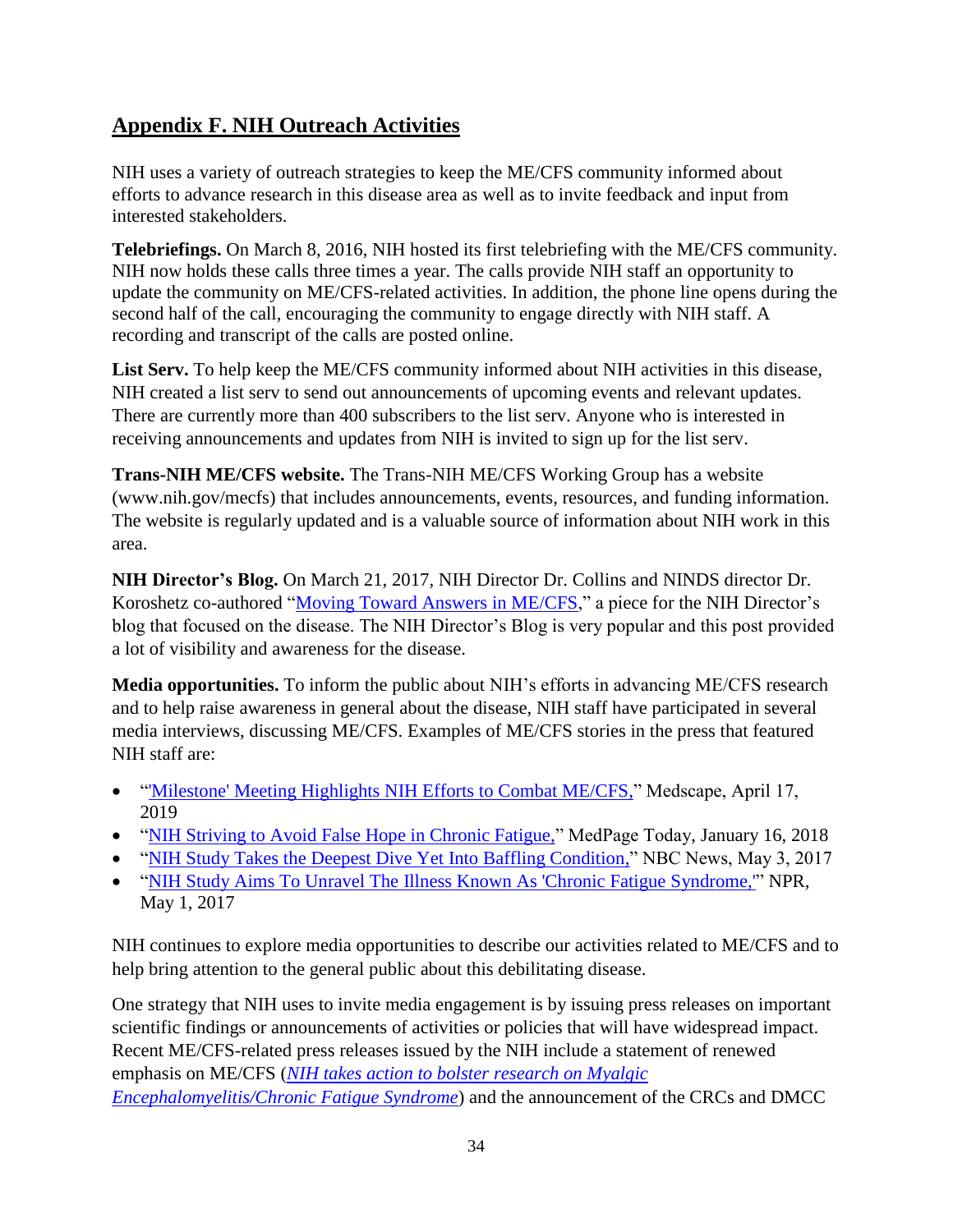(*[NIH announces centers for myalgic encephalomyelitis/chronic fatigue syndrome research](https://www.nih.gov/news-events/news-releases/nih-announces-centers-myalgic-encephalomyelitis-chronic-fatigue-syndrome-research)*). NIH plans for publications of significant NIH-funded ME/CFS research to be promoted by NIH, through press releases and media outreach.

**ECI Website.** NIH is working closely with RTI to develop a website geared towards Early Career Investigators. The website will provide information about finding and applying for grants as well as news and upcoming events.

**RFI Comments.** In an effort to increase transparency, NIH posted full comments received in response to the following Requests for Information and Comments:

- Request for Information: Soliciting Input on How Best to Advance Myalgic [Encephalomyelitis/Chronic Fatigue Syndrome \(ME/CFS\) Research](https://grants.nih.gov/grants/guide/notice-files/NOT-NS-19-045.html)
- [Common Data Elements for ME/CFS Research](https://www.commondataelements.ninds.nih.gov/Myalgic%20Encephalomyelitis/Chronic%20Fatigue%20Syndrome)
- Request for Information: Soliciting Input for New Research Strategies for [Myalgic Encephalomyelitis/Chronic Fatigue Syndrome \(ME/CFS\)](https://grants.nih.gov/grants/guide/notice-files/NOT-NS-16-024.html)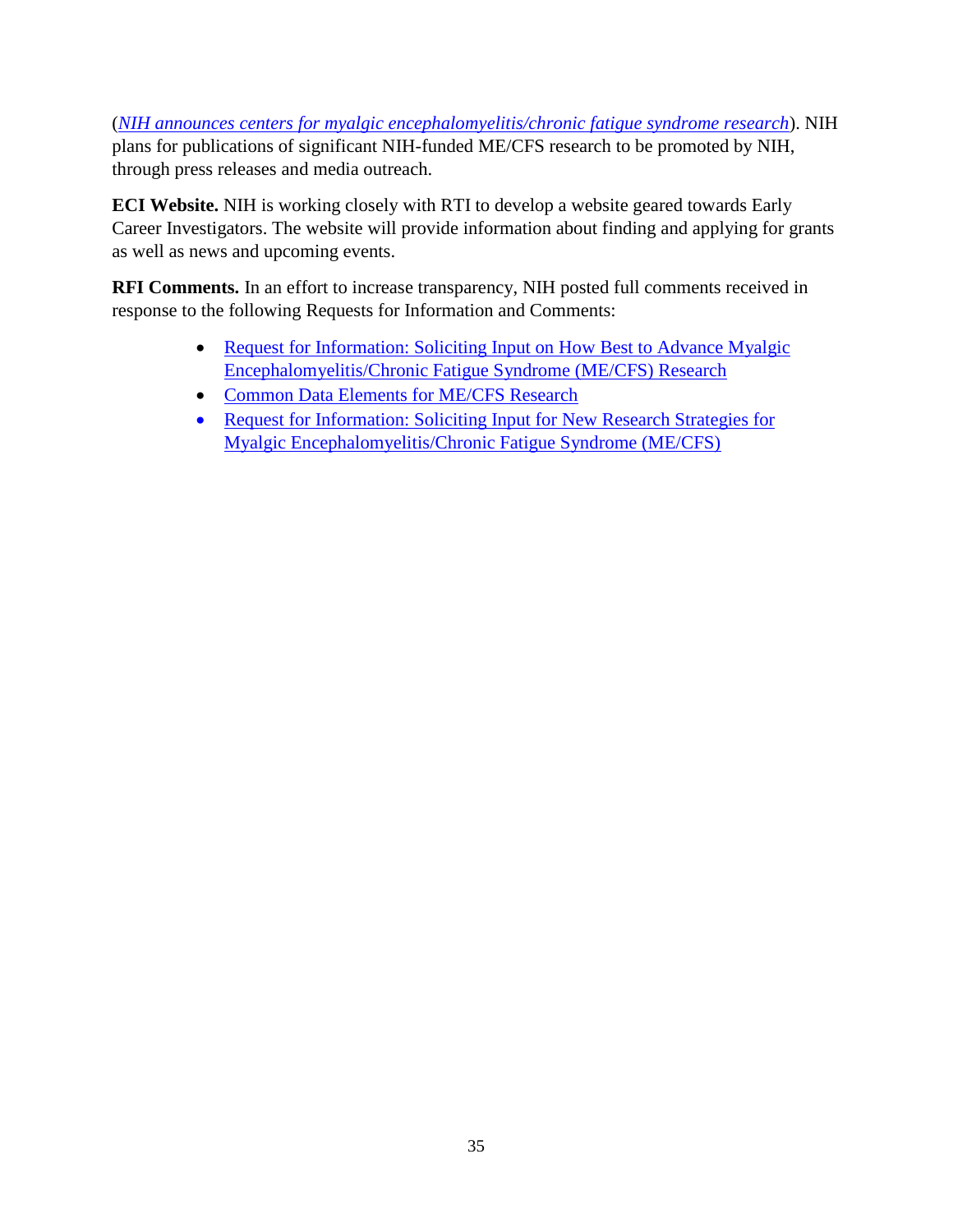## <span id="page-36-0"></span>**Appendix G. ME/CFS Nonprofit Research Activities (Listed Alphabetically)**

## *Bateman Horne Center*

Bateman Horne Center (BHC) is a 501(c)3 nonprofit clinic and research center, modeled as a Center of Excellence, devoted to advancing research and improving clinical care for people with ME/CFS. In addition to numerous clinical collaborations with NIH funded scientists at the University of Utah (Kathleen Light PhD, Alan Light PhD, Akiko Okifuji PhD), BHC is the clinical core of the NIH funded ME/CFS Collaborative Center Grant awarded to Derya Unutmaz, M.D., at The Jackson Laboratory and a clinical site participating with the NIH Collaborative Center Grant to W. Ian Lipkin, M.D., Center for Solutions, Columbia University. The BHC Research Center was also a site for the Center for Disease Control and Prevention Multi-site Clinical Assessment of CFS.

The research team at BHC has built a rich multidimensional research database created by the combined data of almost 200 ME/CFS subjects whose biological samples have been separately analyzed by several NIH-funded scientists looking at epigenetics, whole gene sequencing, gene expression, immune function, metabolism, microbiome, and immune evidence of prior infections. Additional primary research at BHC is aimed at "operationalizing" the National Academy of Medicine 2015 core clinical diagnostic criteria such as impaired function, PEM and orthostatic intolerance as clinical tools for more accurate and rapid diagnosis.

## *#MEAction*

#MEAction is a grassroots international network of patients and healthy allies focused on building public awareness of ME, facilitating patient and caregiver support venues, advocating for increased public investment in research and medical education, promoting compassionate and effective medical care, and generating researcher interest in ME. #MEAction facilitates patient engagement by actively recruiting for participation in research studies, publishing an annual Research Review, and attending and reporting on ME conferences. #MEAction also supports several young researcher and clinical fellowships, produces medical education materials including a nationally accredited CME, engages in epidemiological research for the ME community, and partners with the NIH-supported Research Centers project with Columbia University. Finally, #MEAction hosts MEpedia, an ME wiki that provides context for every aspect of the history and biology of the disease.

## *Open Medicine Foundation*

Open Medicine Foundation (OMF) is currently funding three research centers – one at Stanford University under the direction of Ronald W. Davis, PhD, one at the Harvard University Affiliated Hospitals under the direction of Ronald G. Tompkins, MD, ScD, and Wenzhong Xiao, PhD, and one at Uppsala University in Sweden under the direction of Jonas Bergquist, MD, PhD.

The OMF-funded **ME/CFS Collaborative Research Center at Stanford University** is currently targeting the molecular cause of ME/CFS, establishing a diagnostic test, and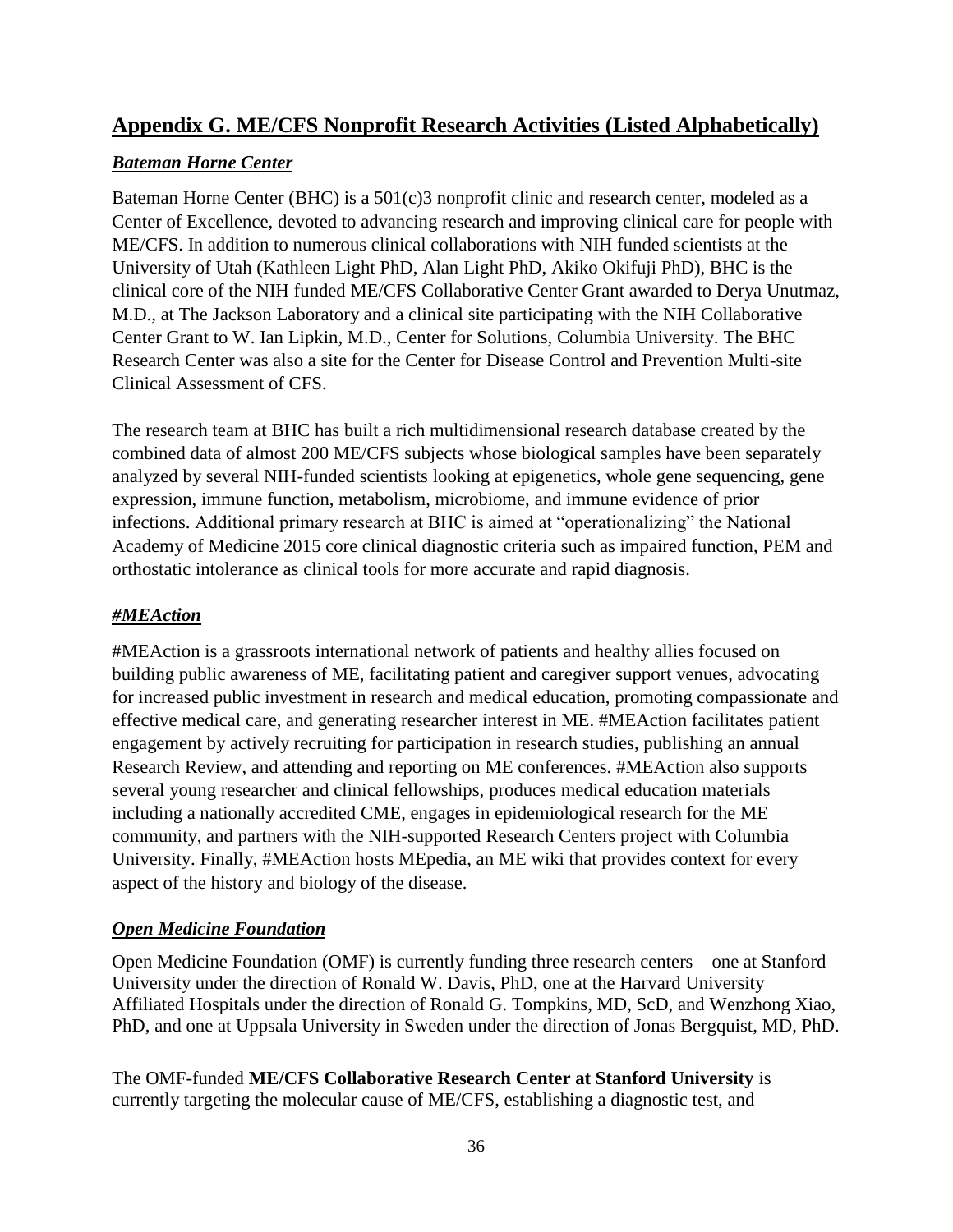identifying effective treatments. The Stanford Center is accelerating the development of diagnostics with two recent publications for the nanoneedle

[\(https://www.pnas.org/content/116/21/10250\)](https://www.pnas.org/content/116/21/10250) and the red blood cell deformability test [\(https://www.ncbi.nlm.nih.gov/pmc/articles/PMC6398549/\)](https://www.ncbi.nlm.nih.gov/pmc/articles/PMC6398549/).

New publications are expected soon on OMF's first major funded research project, the Severely ill Big Data Study (SIPS), the deep dive omics analysis of severely ill patients. This study has unveiled several potential areas that have led to further projects including a hypothesis that was published recently [\(https://www.mdpi.com/2075-4418/9/3/82\)](https://www.mdpi.com/2075-4418/9/3/82) that is known as the metabolic trap hypothesis, led by Robert Phair, PhD. The team at Stanford is also engaged in other research projects including the examination of heavy metals in ME/CFS patients, the study of T-cells and their role as master immune regulators, and the comprehensive study of ME/CFS patients and their family members who are either healthy or have an associated disease.

#### The OMF-funded **ME/CFS Collaborative Research Activities at MGH and the Harvard**

**Affiliated Hospitals** is a new initiative bringing together faculty from three Harvard institutions (MGH, Beth Israel and Brigham and Women's) and other international collaborators. The major projects are in the planning and IRB application phases, however, several key collaborators in the group are observing ME/CFS patients undergoing iCPET. This research is resolving cardiopulmonary anomalies in ME/CFS patients as well as neurological impairments via brain imaging applied to patients before and after the physical stress of the iCPET. The major projects in planning will extend this research on circulation and neuroinflammation anomalies with a particular focus on post-muscular stress by conducting a multi-omic characterization of muscle tissue before and after exercise to monitor their recovery. The new Collaborative Center at Harvard is also seeking to develop the infrastructure required to conduct rigorous clinical investigations. An initial project to build towards this endeavor is the development of a symptom diagnostic using Computerized Adaptive Testing (CAT).

The OMF-funded **ME/CFS Collaborative Research Center at Uppsala University** is the newest Collaborative Center and seeks to focus its attention on the targeted molecular diagnosis of ME/CFS with the future goal of evidence-based strategies for intervention. Two major projects underway at Uppsala is the analysis of cerebrospinal fluid as a unique source of ME/CFS neurochemical biomarkers and the search for autoantibodies in the blood of ME/CFS patients. This group is also very innovative, exploring new tools for extracting biofluids (CSF and blood) from patients and developing new methods to target specific proteins and metabolites using high-resolution mass spectrometry.

#### *Solve ME/CFS Initiative*

Founded in 1987, the Solve ME/CFS Initiative is a nonprofit organization focused on supporting research and advocating for increased federal spending on behalf of millions of ME/CFS patients and their families. The organization's research programs are designed to improve the ME/CFS research infrastructure and support work that will identify and untangle the complex causes and symptoms so that approaches to treatment and prevention can be developed.

Through the Ramsay Grant Program, the Solve ME/CFS Initiative invests in pilot studies, with a particular emphasis on engaging young investigators and researchers new to the field. The availability of this funding is intended to address the lack of researchers working on ME/CFS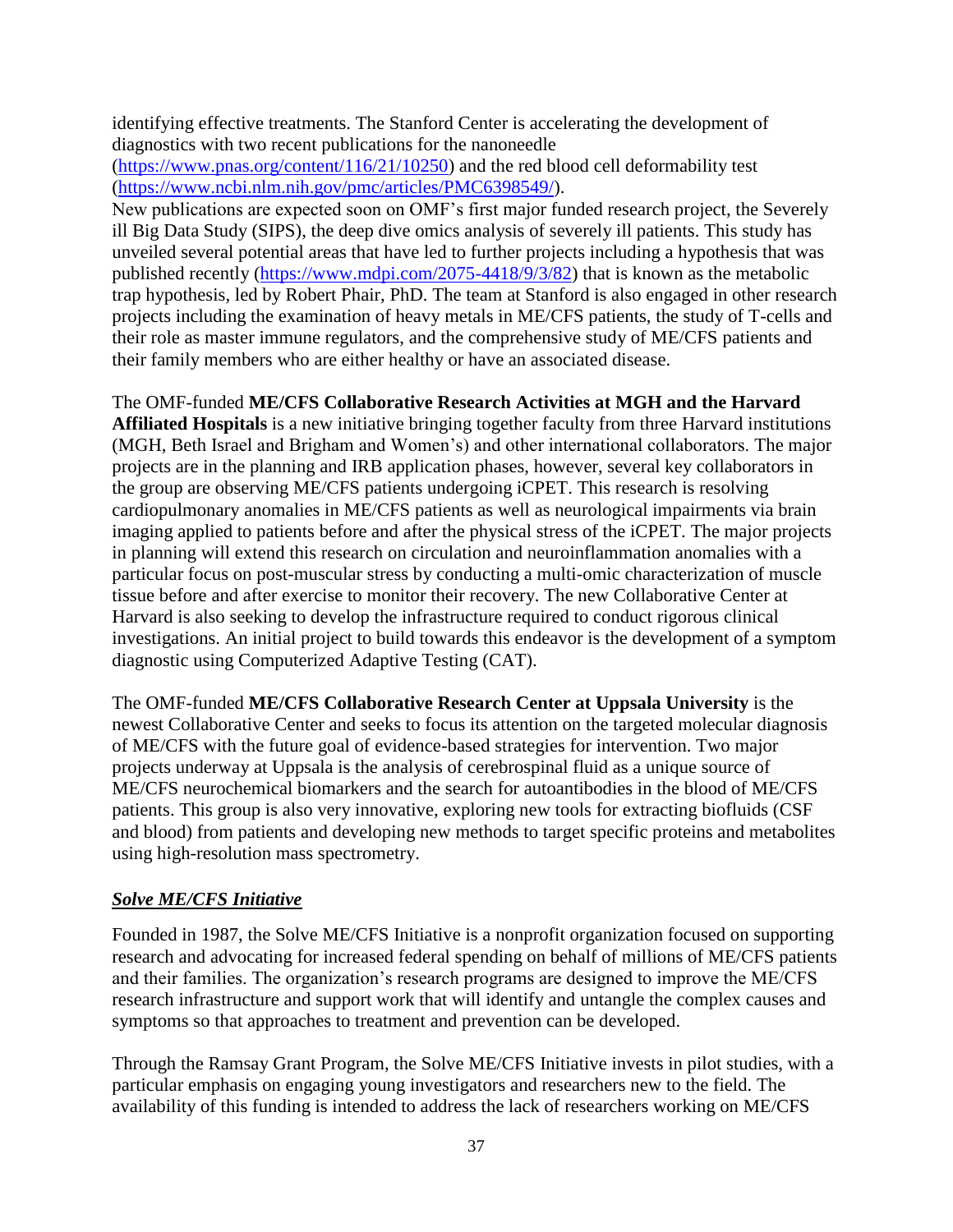and to produce pilot data for larger grant applications. The Solve ME/CFS Initiative is building infrastructure to take the Program from a series of individual projects to a strong network of researchers, who can learn from each other, build on each other's findings, and collaborate to better decipher this disease.

The You + M.E. Registry and Biobank is a resource of clinical data and biosamples. You + M.E. is designed to be a community tool that leverages digital health and technology to facilitate both data capture and data sharing. The Registry includes a mobile app for ongoing reporting of symptoms, factors, and activity to help people living with ME/CFS to better track and understand their disease and contribute vital data for research. Working with a consortium, the Solve ME/CFS Initiative aim to make a rich, longitudinal dataset and paired biosamples available to researchers from around the world.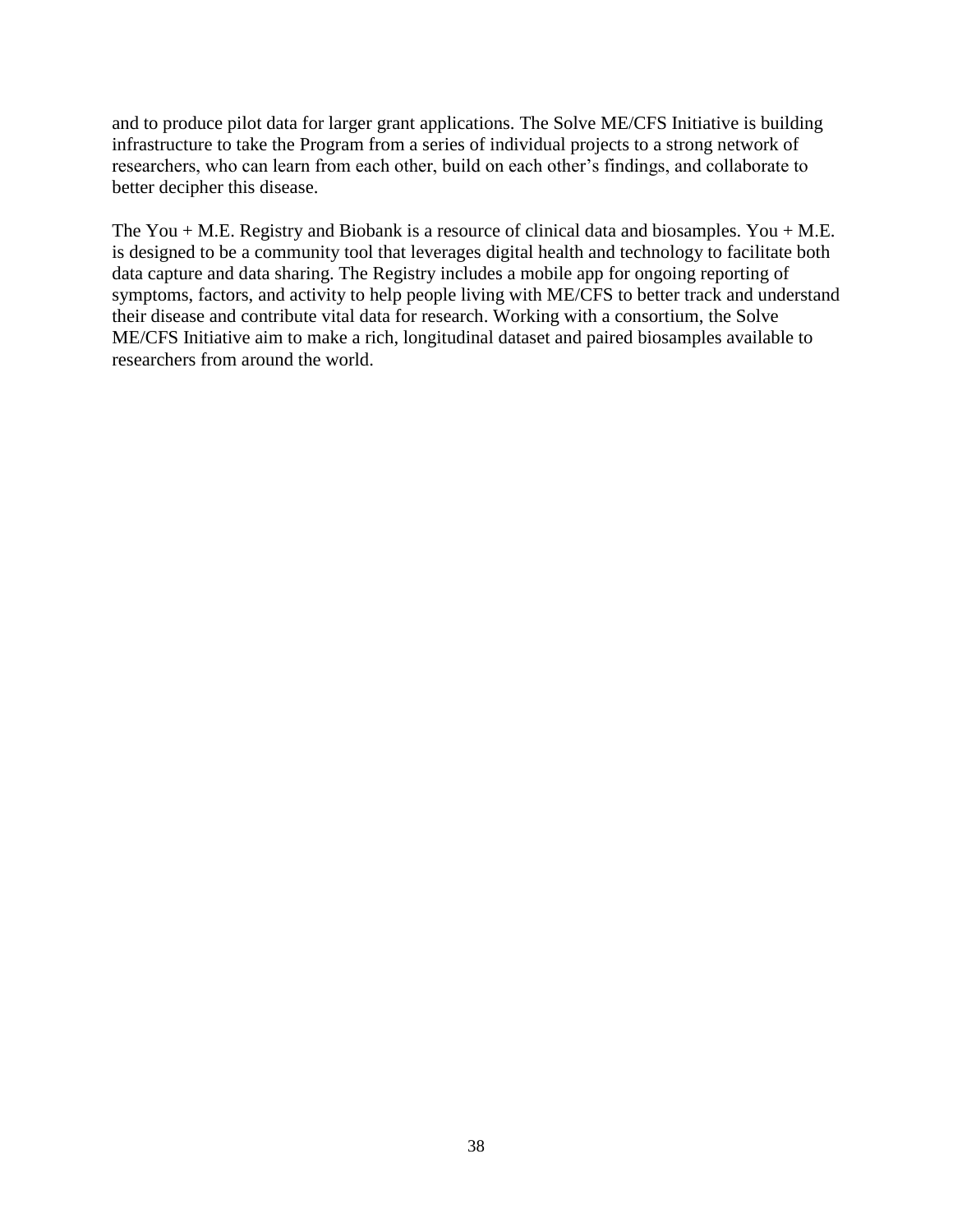## <span id="page-39-0"></span>**Appendix H. NIH ME/CFS Funding**

*Data obtained from the NIH Research, Condition, and Disease Categorization (RCDC) website.*



NIH ME/CFS Extramural Research Funding by Grant Mechanism FY 2015-2018

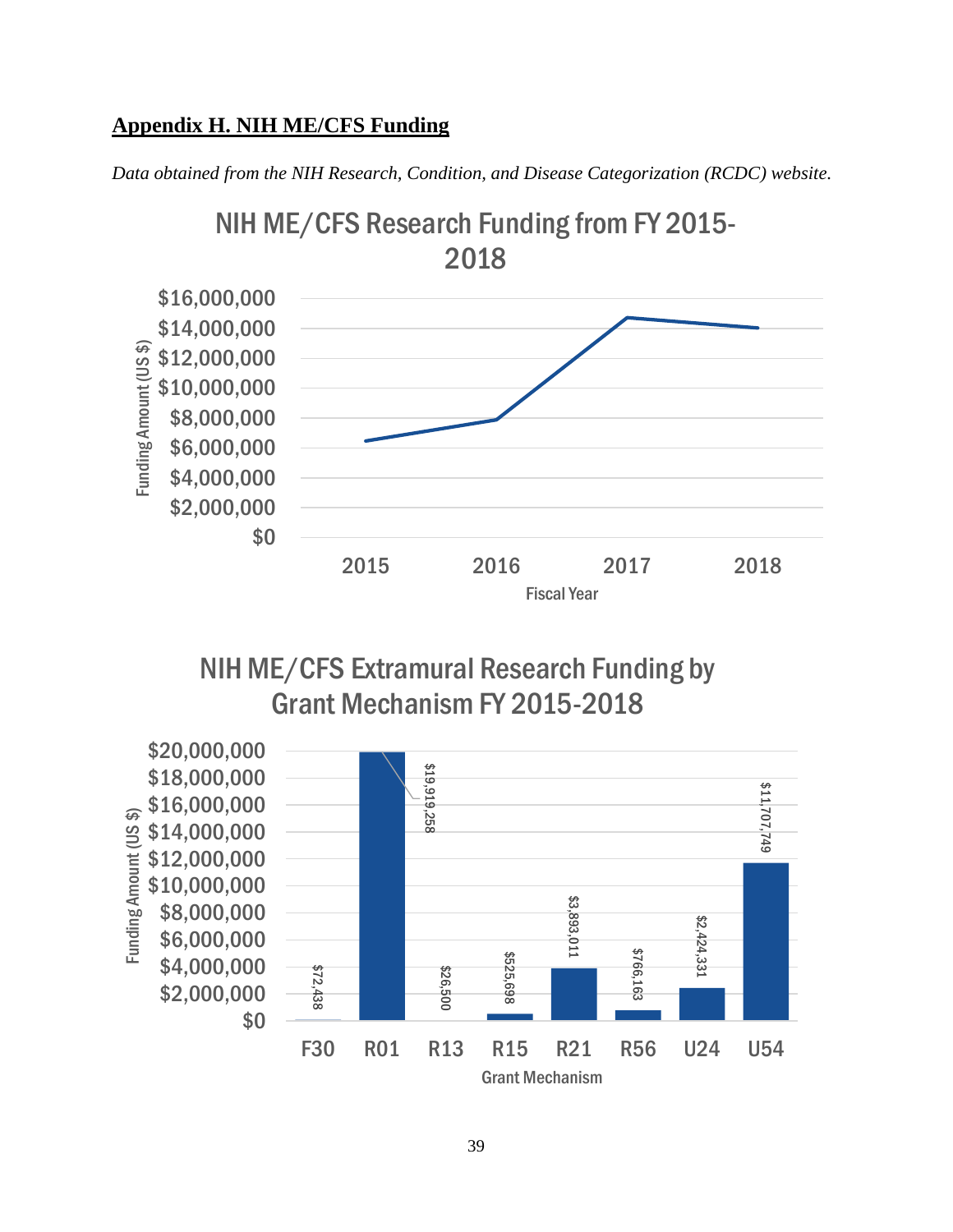

Funding Amount (US \$)

Number of Principal Investigators on Extramural NIH ME/CFS Grants



\*Total – This represents the total number of unique principal investigators across all of FYs 2015-2018. PIs that were funded in multiple years were only counted once.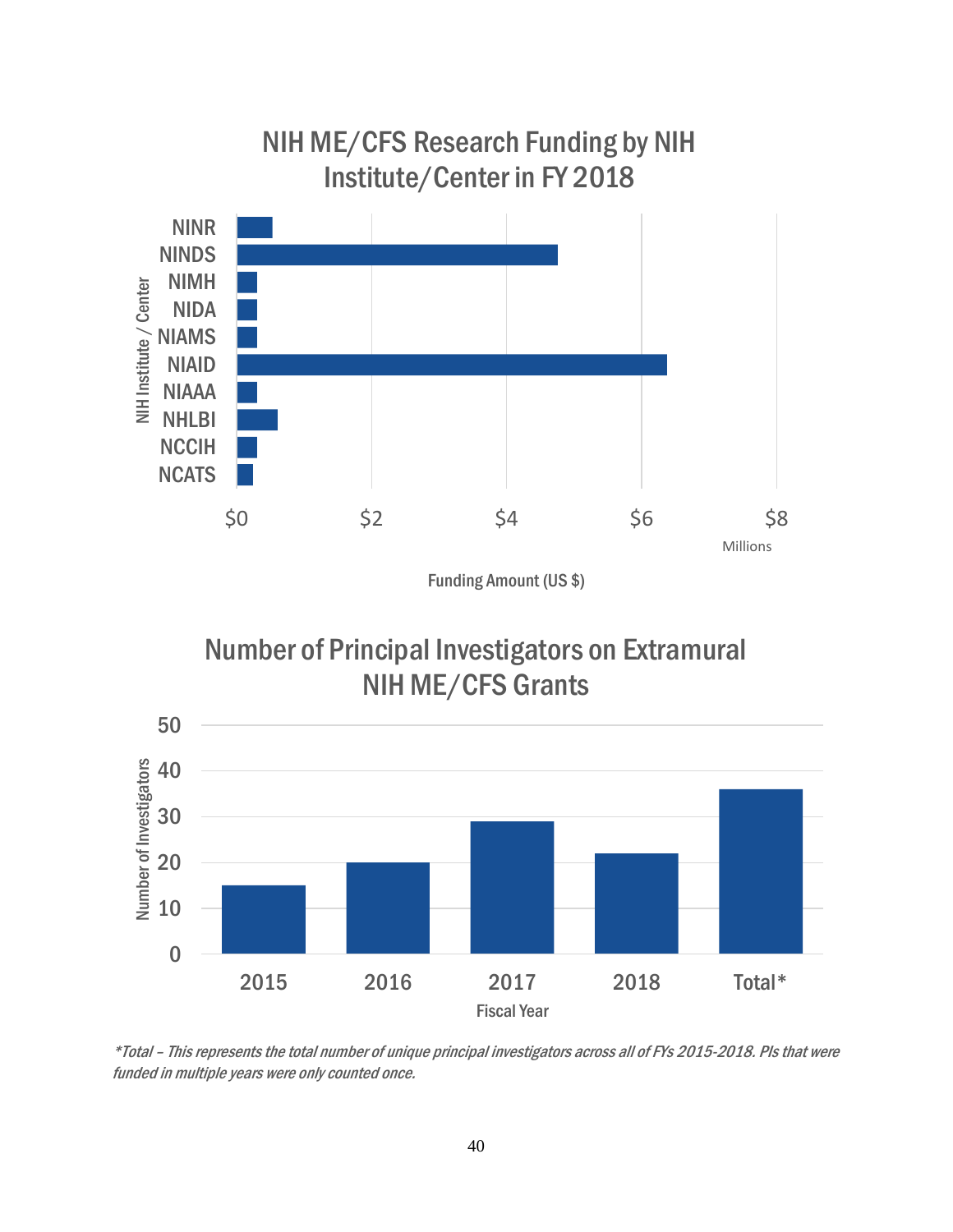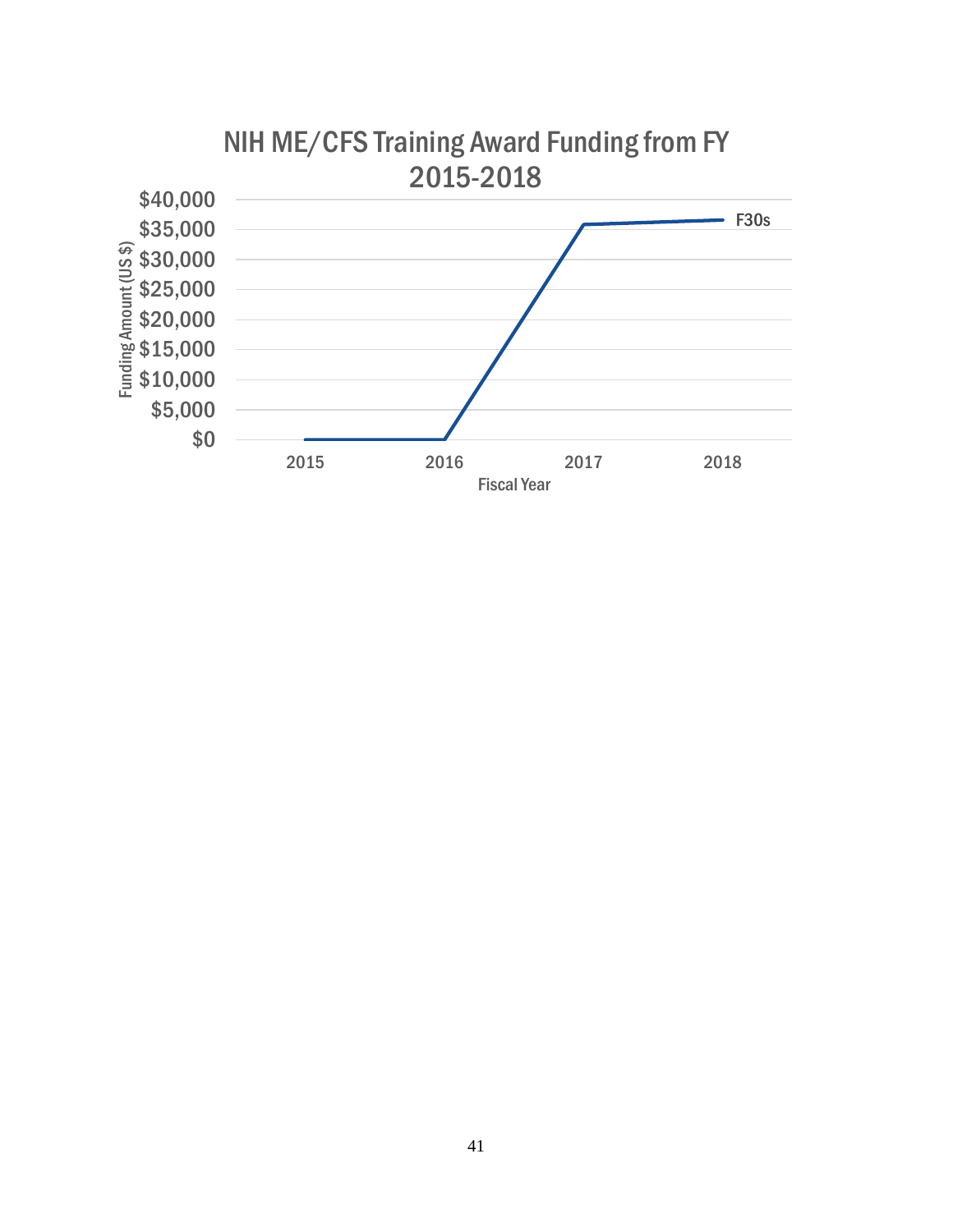# <span id="page-42-0"></span>**Appendix I. NANDS Council Working Group for ME/CFS Research Charge**

## Background

Myalgic encephalomyelitis/chronic fatigue syndrome (ME/CFS) is a chronic, complex, multifacetted condition characterized by substantial reduction or impairment in the ability to engage in pre-illness levels of occupational, educational, social or personal activities due to post-exertional malaise; unrefreshing sleep, and at least one of the following symptoms: cognitive impairment and/or orthostatic intolerance (Beyond Myalgic Encephalomyelitis/ Chronic Fatigue Syndrome: Redefining an Illness, 2015). Many individuals with ME/CFS experience significant disability, and some become homebound or bedbound. The etiology and pathogenesis remain unknown, there is no laboratory diagnostic test, and no FDA-approved treatment for ME/CFS. An estimated 836,000 to 2.5 million people in the United States have ME/CFS (Jason et al., 1999, 2006). ME/CFS is an unmet public health need with direct and indirect economic costs estimated to range from \$18 billion to \$51 billion annually in the US (Reynolds et al., 2004; Jason et al., 2008; Lin et al., 2011). Limited knowledge about the underlying cause(s) of ME/CFS creates an additional burden for individuals with the disease, their families and caregivers, as well as for health care providers.

Since the fall of 2015, the Trans-NIH ME/CFS Working Group has coordinated the extramural research efforts at NIH. This working group is composed of representatives from 24 NIH Institutes, Offices, and Centers who meet monthly. Chaired by Walter Koroshetz, M.D., director of the National Institute of Neurological Disorders and Stroke (NINDS), this group came together to issue two RFAs that resulted in the funding of three ME/CFS Collaborative Research Centers and a Data Management and Coordinating Center as well as administrative supplement grants in 2016. In addition, there is a portfolio of research grants on ME/CFS that are administered across NIH, primarily by the National Institute of Allergy and Infectious Disease (NIAID) and NINDS.

There is a significant need to grow the research portfolio on ME/CFS and to identify ways in which to attract both young investigators and investigators from other research fields to focus their research efforts on and develop strategies to advance research on this disease.

#### Charge

This new NANDS Working Group will provide scientific guidance to the NANDS Council on how best to advance research on ME/CFS at the National Institutes of Health (NIH).

Consistent with this charge, this NANDS-WG will:

- With reports from the P2P workshop and the IOM report as a guide:
	- o Assess current NIH ME/CFS research activities and the extent to which they address opportunities and gaps in ME/CFS research
	- o Suggest specific goals to further address opportunities and gaps in ME/CFS research, given the evolving scientific landscape
- Consider unique opportunities for NIH-supported ME/CFS research to train and empower a pipeline of young investigators, as well as investigators new to the field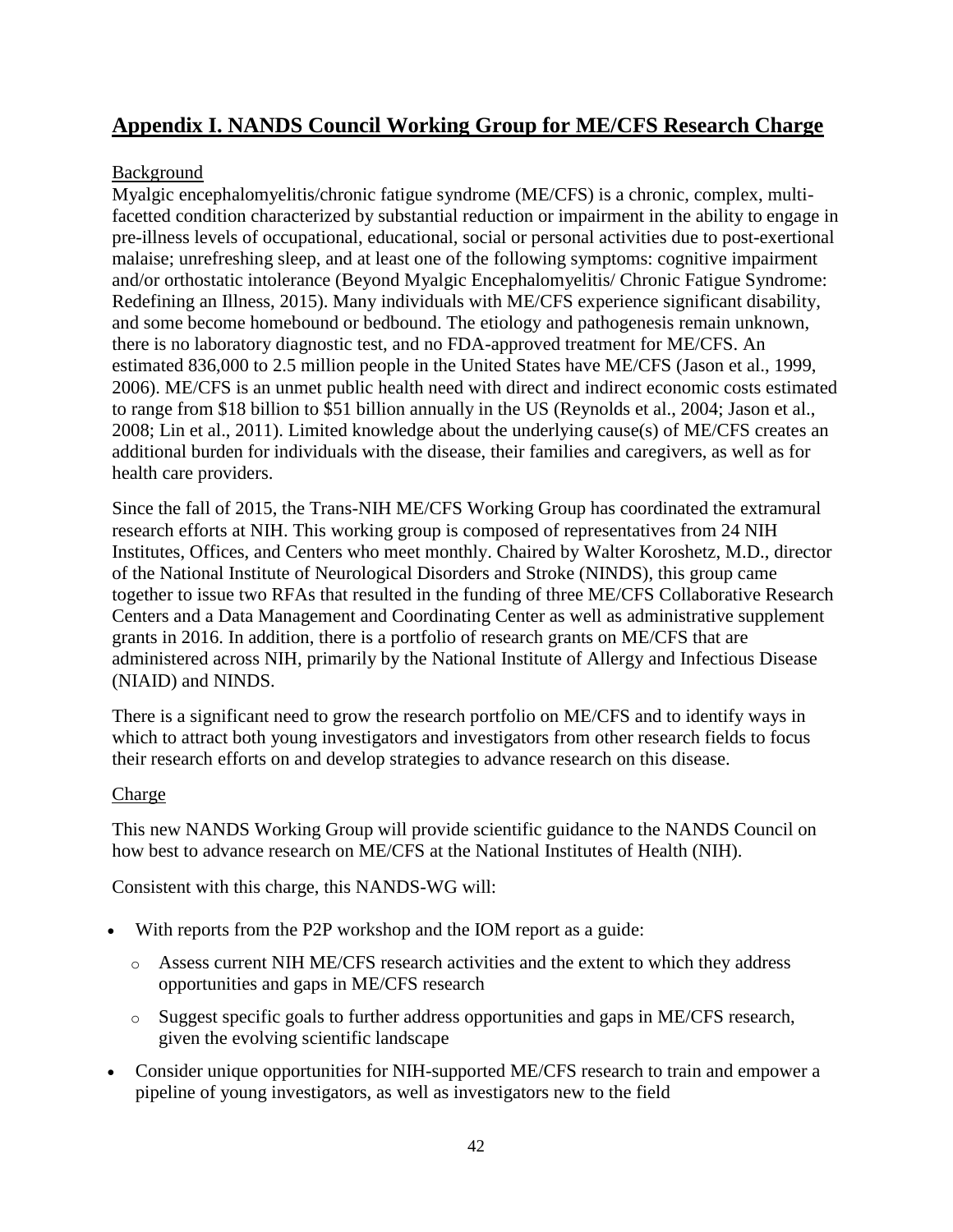• Identify an effective potential structure to enhance ongoing biomedical research collaboration and communication between relevant advocacy organizations, individuals with ME/CFS, researchers, and federal agencies

Process, Deliverables, and Timeframe

This working group of the NANDS Council will:

- Seek input broadly from stakeholders (including people with ME/CFS, researchers and clinicians, and advocacy organizations) and other federal agencies
- Hold workshops to assess current efforts in areas outlined in the working group charge and identify opportunities for research
- Present its final report to the full NANDS Council at its September 2019 meeting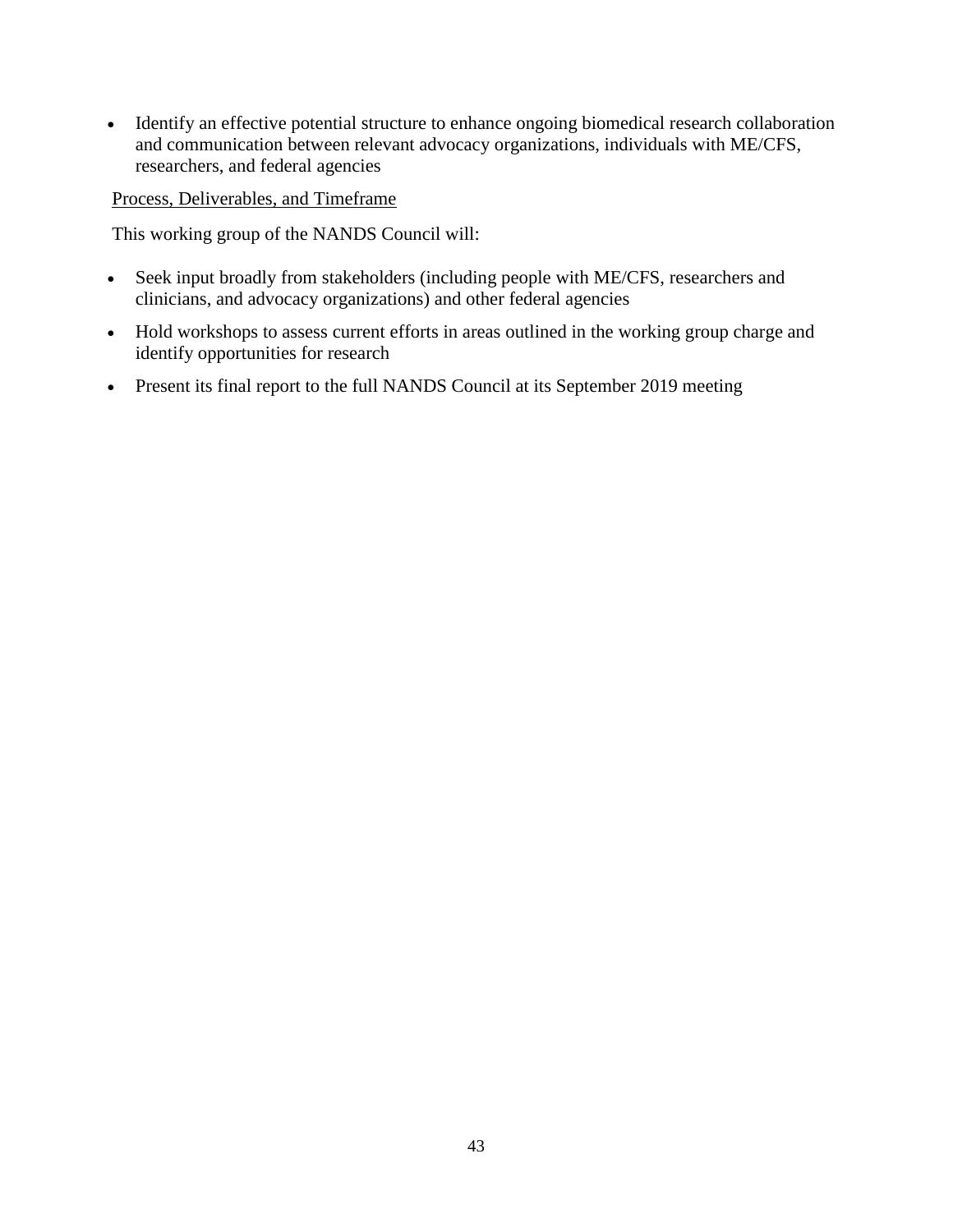# <span id="page-44-0"></span>**Appendix J. December Working Group Meeting Agenda**

## December 19, 2018 *Rockville, MD*

| $8:00 - 8:15$ AM | Registration - Gather at security desk to be escorted into NSC building                                                                                                                                                                                                                                            |
|------------------|--------------------------------------------------------------------------------------------------------------------------------------------------------------------------------------------------------------------------------------------------------------------------------------------------------------------|
| $8:15 - 8:30$    | <b>Opening Remarks</b><br>Walter Koroshetz, MD                                                                                                                                                                                                                                                                     |
| $8:30 - 8:45$    | <b>Review of Agenda and Goals of Meeting</b><br>Steve Roberds, PhD                                                                                                                                                                                                                                                 |
|                  | Session 1: ME/CFS Research: Setting the Stage<br>Meeting Chair: Steve Roberds, PhD                                                                                                                                                                                                                                 |
| $8:45 - 9:00$    | The Institute of Medicine Report: High-Level Findings<br>Lucinda Bateman, MD                                                                                                                                                                                                                                       |
| $9:00 - 9:20$    | The Pathways to Prevention Workshop: High-Level Research Recommendations<br>Kate Winseck, MSW and Carrie Klabunde, PhD                                                                                                                                                                                             |
| $9:20 - 9:30$    | <b>Recommendations from the Federal Partner Meetings</b><br>Vicky Whittemore, PhD                                                                                                                                                                                                                                  |
| $9:30 - 9:50$    | <b>Discussion</b><br>Review of the high-level categories of recommendations from both the IOM<br>and P2P.<br>Which are appropriate categories to adopt or adapt, given the Working<br>Group's charge?<br>What categories of output should the Working Group plan to generate for<br>$\bullet$<br>the final report? |
| $9:50 - 10:10$   | <b>Overall NIH ME/CFS Activities and Research Funding</b><br>Vicky Whittemore, PhD and Andrew Breeden, PhD<br>$\bullet$                                                                                                                                                                                            |
| $10:10 - 10:25$  | The Centers for Disease Control and Prevention (CDC) ME/CFS Research<br>Elizabeth Unger, MD, PhD                                                                                                                                                                                                                   |
| $10:25 - 10:40$  | <b>Break</b>                                                                                                                                                                                                                                                                                                       |
| $10:40 - 10:55$  | <b>Solve ME/CFS Initiative Research Funding</b><br>Carol Head<br>$\bullet$                                                                                                                                                                                                                                         |
| $10:55 - 11:10$  | The Open Medicine Foundation (OMF) ME/CFS Research Funding<br>Linda Tannenbaum<br>$\bullet$                                                                                                                                                                                                                        |
| $11:10 - 11:25$  | The 2019 Accelerating ME/CFS Research Conference<br>Joe Breen, PhD                                                                                                                                                                                                                                                 |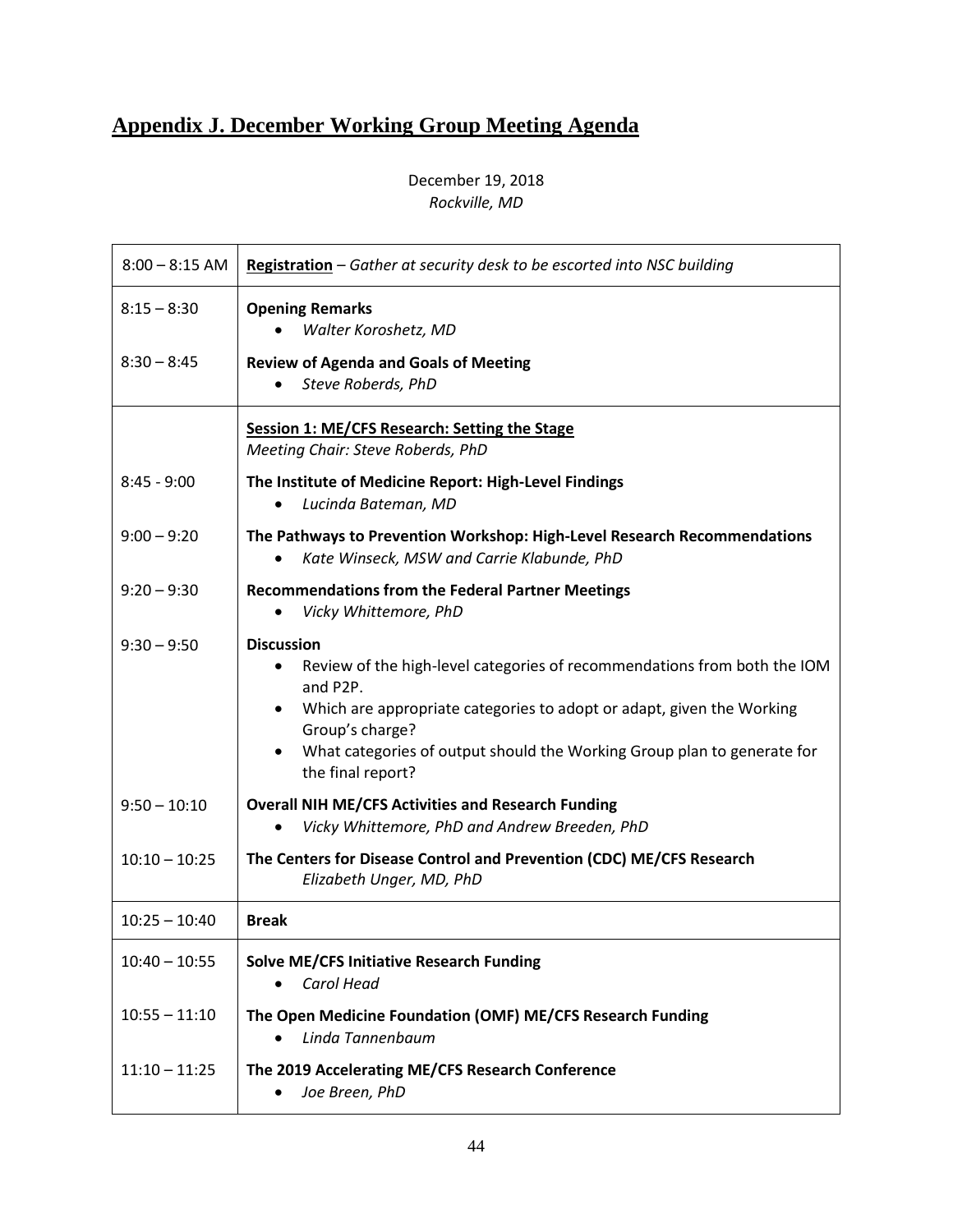| $11:25 - 12:00$ | <b>Discussion</b>                                                                                                                                                                                                                                                               |
|-----------------|---------------------------------------------------------------------------------------------------------------------------------------------------------------------------------------------------------------------------------------------------------------------------------|
|                 | How can the Working Group best compile and review progress on<br>recommendations from the Federal Partners meeting? What additional<br>information does the Working Group feel it needs in order to identify new<br>and emerging research opportunities?                        |
|                 | How can the 2019 ME/CFS Research Conference be used as an information<br>$\bullet$<br>gathering opportunity? Can any outputs from this conference feed into the<br><b>Working Groups efforts?</b>                                                                               |
| $12:00 - 12:30$ | Break - Lunch orders will be delivered during the break and Session 2 will be a<br>working lunch                                                                                                                                                                                |
|                 | Session 2: Identifying an Effective Structure for Collaboration                                                                                                                                                                                                                 |
| $12:30 - 12:35$ | <b>Background of Collaborative Structure</b><br>Vicky Whittemore, PhD                                                                                                                                                                                                           |
| $12:35 - 12:50$ | The Interagency Collaborative to Advance Research in Epilepsy (ICARE) as an<br><b>Example Collaborative: Structure, Activities, and Examples of Research Issues</b><br><b>Addressed</b>                                                                                         |
|                 | Miriam Leenders, PhD                                                                                                                                                                                                                                                            |
| $12:50 - 1:15$  | <b>Discussion</b><br>How can the Working Group identify a potential structure or mechanism to<br>enhance ongoing biomedical research collaboration and communication<br>between relevant advocacy organizations, individuals with ME/CFS,<br>researchers, and federal agencies? |
|                 | Session 3: Working Lunch and Discussion of Expanding the Research Pipeline                                                                                                                                                                                                      |
| $1:15 - 1:30$   | Thinking the Future: Developing a Pipeline of Young/Early Career ME/CFS<br>Investigators                                                                                                                                                                                        |
|                 | Vicky Whittemore, PhD                                                                                                                                                                                                                                                           |
| $1:30 - 2:00$   | <b>Discussion</b><br>How can the Working Group identify NIH activities that could be utilized to<br>train and empower a pipeline of young investigators?<br>How can the Working Group identify opportunities to attract and retain<br>$\bullet$                                 |
|                 | investigators new to the field?<br>How can the workshop for young / early career ME/CFS investigators be<br>٠<br>used as an information gathering opportunity?                                                                                                                  |
|                 | Are there other disease research areas we can learn from to develop a<br>young investigator pipeline?<br>Is there additional information the Working Group needs to inform its<br>$\bullet$                                                                                     |
|                 | findings related to training and expanding the research pipeline?                                                                                                                                                                                                               |
| $2:00 - 2:15$   | <b>Break</b>                                                                                                                                                                                                                                                                    |
|                 | <b>Session 4: Gathering Stakeholder Input</b>                                                                                                                                                                                                                                   |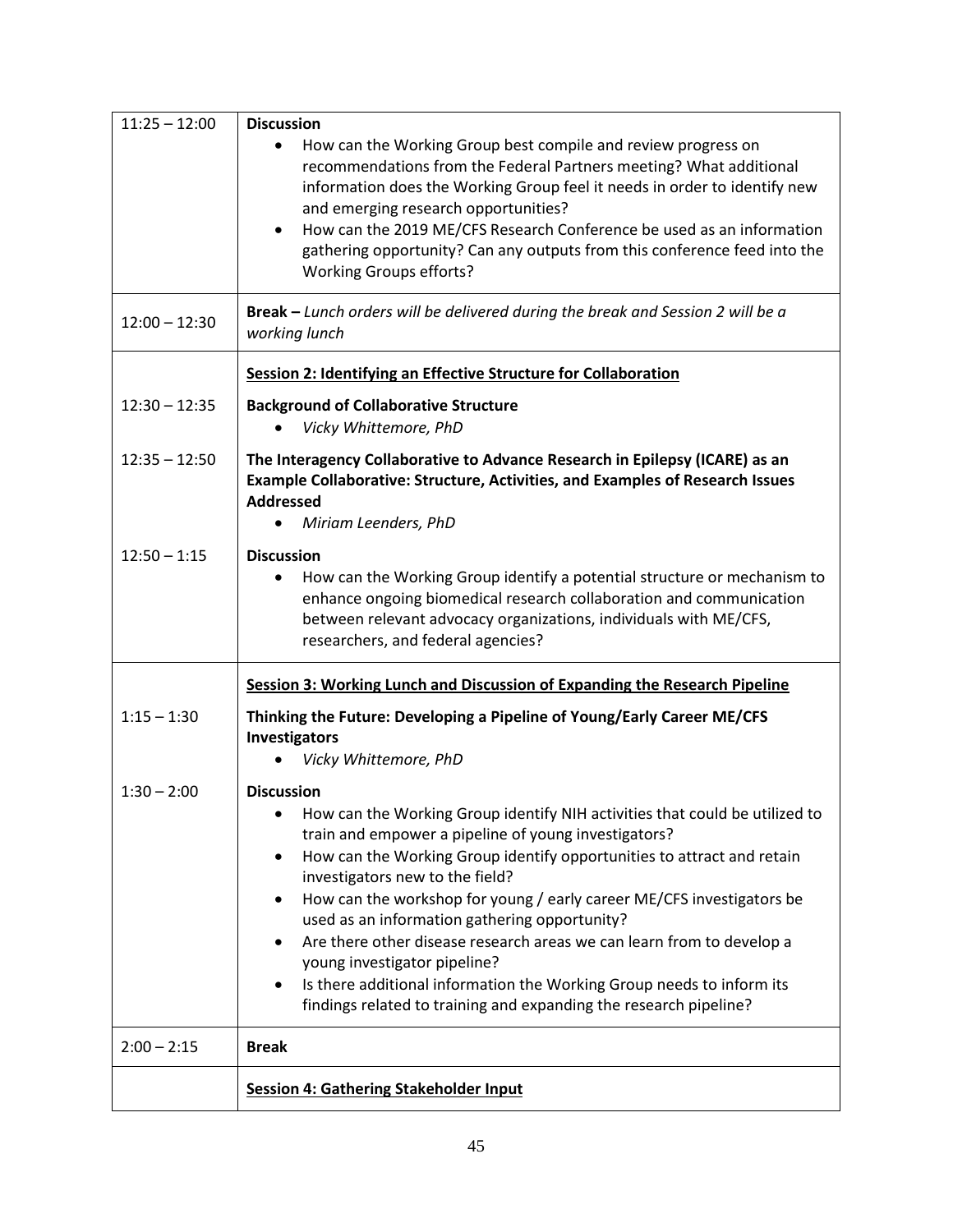| $2:15 - 2:30$ | Experiences of the TS Alliance in Using Patient Input to Inform a Research Strategy<br>Steven Roberds, Ph.D.                                                                                                    |
|---------------|-----------------------------------------------------------------------------------------------------------------------------------------------------------------------------------------------------------------|
| $2:30 - 2:40$ | <b>Outreach Activities of the Solve ME/CFS Initiative</b><br>Carol Head                                                                                                                                         |
| $2:40 - 2:50$ | <b>Outreach Activities of MEAction</b><br>Jennifer Brea or Rochelle Joslyn, PhD                                                                                                                                 |
| $2:50 - 3:15$ | <b>Discussion</b><br>How should the Working Group seek input broadly from stakeholders<br>(including people with ME/CFS, researchers and clinicians, and advocacy<br>organizations) and other federal agencies? |
| $3:15 - 3:45$ | <b>Wrap up and Next Steps</b>                                                                                                                                                                                   |
|               | Formulating an overall workplan, timeline and priorities for future Working<br>٠<br>Group activities.                                                                                                           |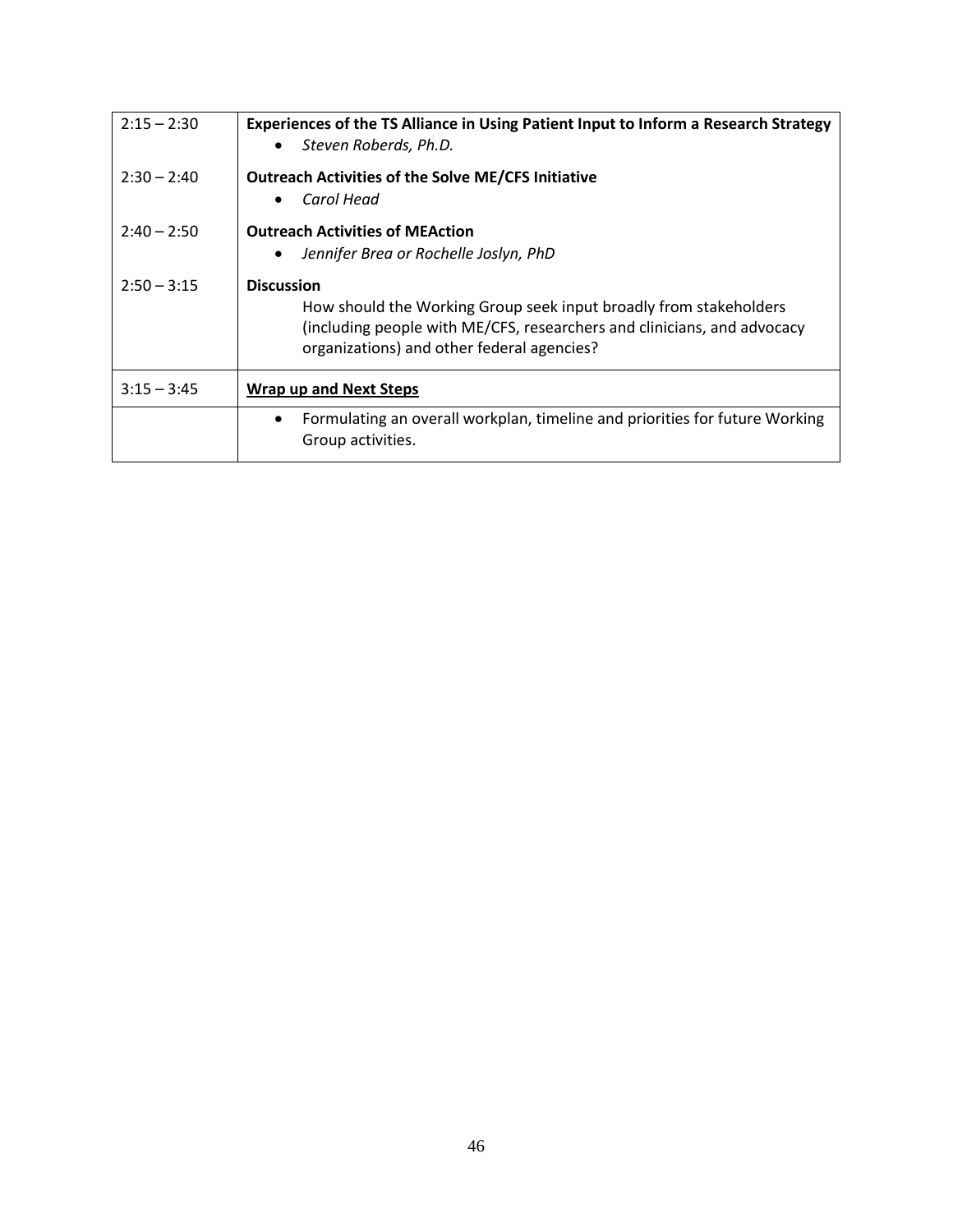# <span id="page-47-0"></span>**Appendix K. Summary of Responses to Request for Information (RFI): Soliciting Input on How Best to Advance Myalgic Encephalomyelitis/Chronic Fatigue Syndrome (ME/CFS) Research**

To gather broad input from the public, patient, medical, and scientific communities, the working group issued a Request for Information (RFI) (NOT-NS-19-057) that was open to all members of the public from March 15 to May 1, 2019. There were 281 total responses, including 23 from researchers, 14 from healthcare providers, 195 from individuals with ME/CFS, 61 from patient advocates, and 25 from other interested parties. RFI respondents could self-identify in more than one of the above response groups. RFI responses helped inform working group discussions of how to advance research on ME/CFS.

The below summary includes only the most commonly mentioned topics and responses. Full responses are posted on the NINDS website at https://www.ninds.nih.gov/About-NINDS/Who-We-Are/Advisory-Council/ME-CFS-Working-Group. Not all of the topics or suggestions listed in this summary fall within the mission of NINDS. However, they were included in this summary because these are the issues that were commonly cited as important.

## **Summary of Responses by Topic**

**Funding.** Increased funding for ME/CFS research was the highest priority stated by most respondents. Most of the responses stated that insufficient funds are hindering the progress in ME/CFS research and preventing researchers from entering the field. Most respondents did not suggest a specific amount of funding that is needed, instead commenting that funding should be commensurate with the burden of disease. Of those who did give specific amounts of funding needed, suggestions ranged from \$200 million/year to funding levels on par with HIV/AIDS [~\$3 billion in FY 2018]. Several respondents advocated for ME/CFS-specific funding opportunity announcements (FOAs) or explicitly mentioning ME/CFS in funding opportunity announcements for comorbid conditions. Some responses suggested specific topics for FOAs, such as exploratory/early-stage research, clinical trials, and cross-disciplinary research. Some respondents also encouraged increased funding for the ME/CFS Collaborative Research Centers (CRCs). Some respondents advocated for additional funds or specific FOAs to encourage new investigators to enter the field and to encourage mid-career investigators from other fields to do research on ME/CFS. A few responses suggested increasing funding through nongovernmental sources including community fund-raising, philanthropy, start-ups and big pharmaceutical companies, and public-private partnerships.

**Medical and Graduate Education.** Many respondents emphasized the importance of educating medical professionals and researchers about ME/CFS and dispelling the misconception that it is a psychological disease. A number of responses noted that the stigma surrounding ME/CFS and doctors' lack of knowledge have led to misdiagnosis, delayed proper treatments, and stopped individuals with ME/CFS from receiving disability benefits. A few respondents said that increased medical education would lead to more people being diagnosed with ME/CFS who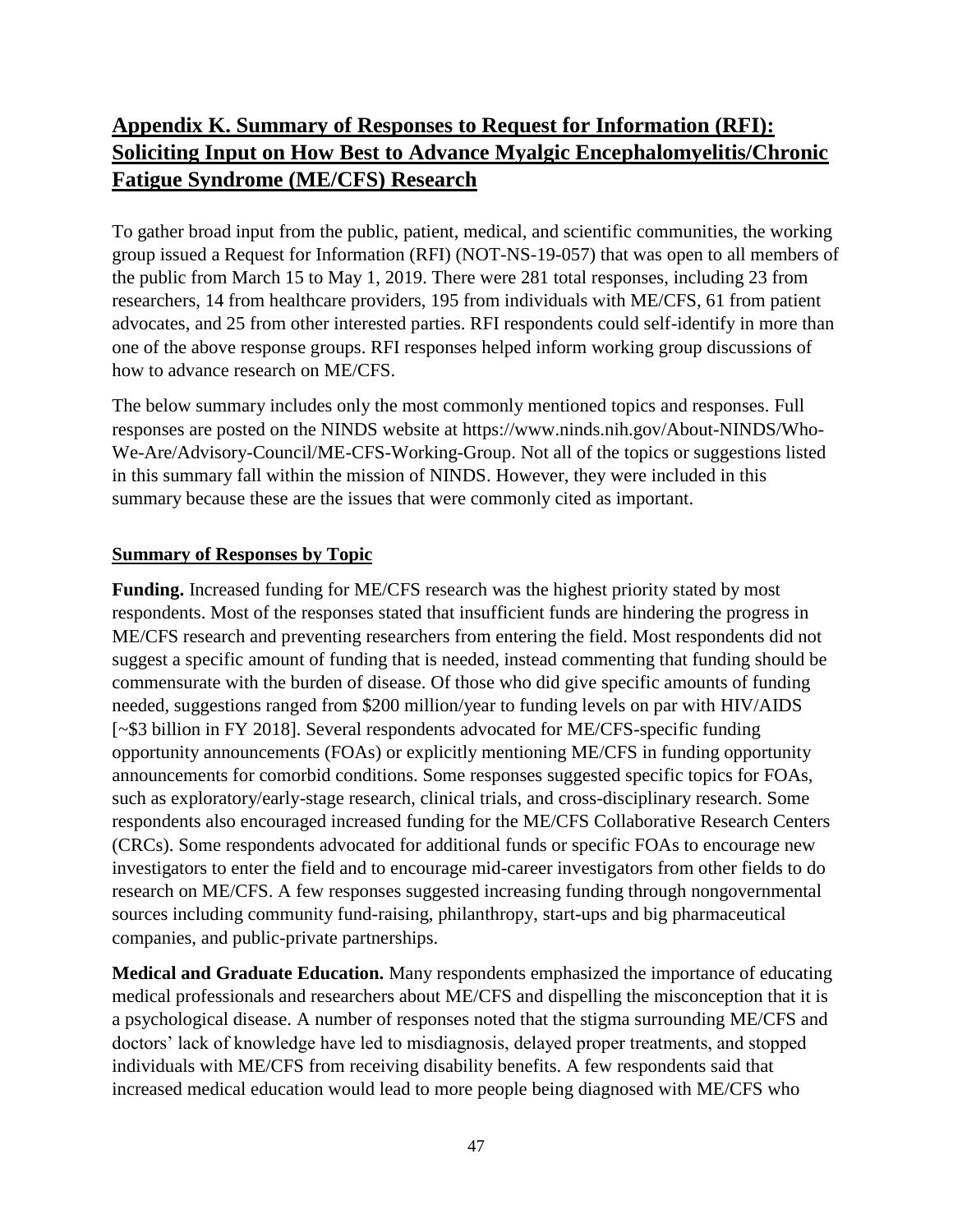could then participate in research studies. The proposed strategies for promoting ME/CFS education include:

- supporting ME/CFS education in medical and graduate schools, as well as continuing medical education for primary care physicians.
- using documentaries about ME/CFS or having people with ME/CFS directly interact with students so they learn about how the disease affects people.
- working with advocacy organizations, medical associations, and state medical boards to create curricula.
- including ME/CFS in medical board exams.
- supporting more fellowships and internships for ME/CFS or pairing trainees with established ME/CFS clinicians.
- creating a ME/CFS-specific journal that would allow physicians and researchers to communicate the most recent findings.

**Public Awareness and Stigma.** Many responses emphasized the negative impact of stigma surrounding ME/CFS. Respondents stressed that stigma causes the medical community and the general public to dismiss the needs of people with ME/CFS. Stigma affects an employer's willingness to accommodate the needs of a person with ME/CFS, and it leads to reduced social support and increased social isolation of people with ME/CFS, severely affecting their mental and physical health. Respondents advocated for public service announcements, documentaries, media engagement, scientific publications, and education starting at the high school level. They would like the public to become aware of the number of people living with this disease and to understand how severely debilitating the disease can be, affecting every aspect of a person's life. Respondents strongly emphasized the need to dispel the misconception that ME/CFS is a psychological disease or the result of physical deconditioning and highlighted the importance of developing biomarkers and other objective diagnostic methods to increase recognition of ME/CFS as a biological disease, in addition to facilitating accurate diagnosis. A few people also commented that the current name focuses on only one symptom and minimizes the severity of the disease. They would like the name to not include "fatigue," as they feel that the word further stigmatizes the disease.

**Biomarkers/Diagnosis.** Accurate diagnostic tests, specifically biomarkers, was a top priority for many respondents. An objective diagnostic test would facilitate proper diagnosis and timely treatment and would increase the public and medical recognition of ME/CFS as a biological disease. Respondents emphasized that any diagnostic test that is developed should be easily accessible for general clinical practice. In the absence of objective diagnostic tests or biomarkers, several respondents advocated for using the International Consensus Criteria (ICC) and/or the Canadian Consensus Criteria (CCC) for defining ME/CFS. Others stressed the need for creating consensus on a case definition specifically for research. Many people noted that post-exertional malaise (PEM) should be included in any definition of ME/CFS.

**Treatments.** Many responses said that the top ME/CFS research need is finding effective treatments to prevent the disease, alleviate symptoms, and find a cure. Respondents suggested that researchers develop new drugs, repurpose currently available medications, and investigate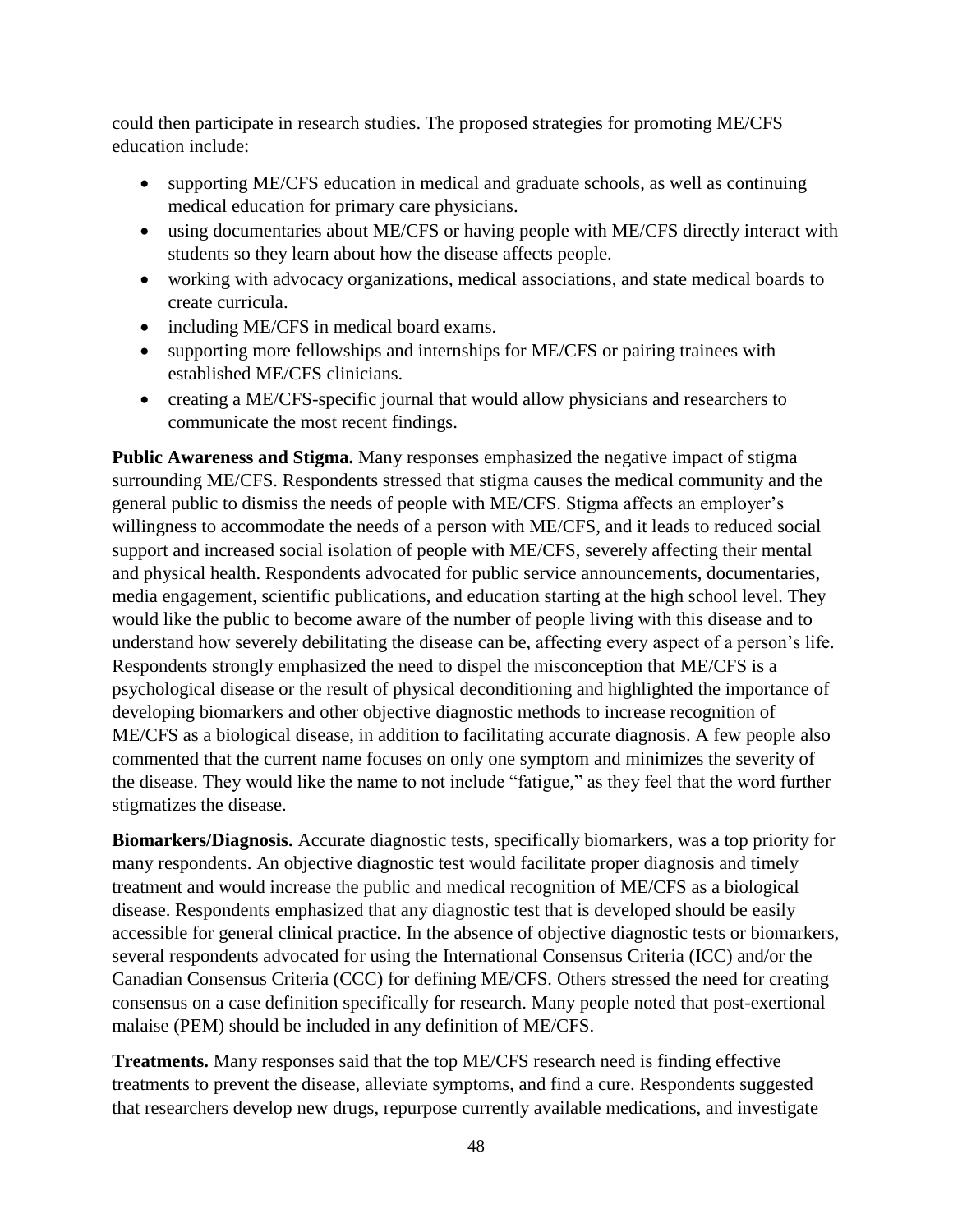hormone therapy, nutritional supplements, immunoglobulin treatments, plasmapheresis, antiviral treatments and stem cell therapy as potential interventions. Respondents also advocated for research into lifestyle interventions such as nutrition, stress reduction, and removing environmental triggers. Some respondents urged research into functional or holistic approaches to treating ME/CFS. Respondents also encouraged more research into physiological selfmanagement techniques such as heart rate monitoring and pacing, to help them improve symptoms and improve their quality of life.

**Causes.** Respondents emphasized that research into the causes of ME/CFS will facilitate treatment development. Potential causes noted in the responses include genetic mutations, neurological dysfunction, immune dysfunction, vaccines, stress, viruses or other pathogens, microbiome, and metabolic or mitochondrial defects. Other responses suggested that ME/CFS is triggered and modified by environmental factors such as mold, chemicals, foods, and wireless technology.

**Epidemiology.** Many people noted that large, longitudinal epidemiological studies are needed to better understand the disease and to determine how many people are living with ME/CFS. This information may help to identify possible causes of and treatments for ME/CFS. Respondents noted that this may also help to convince the public and medical communities of the severity of the disease and the economic and public health impact.

**Post-exertional Malaise (PEM).** Many respondents considered PEM to be a defining feature of ME/CFS and advocated for careful characterization of PEM in people with ME/CFS, studying the causes and physiology of PEM, and developing treatments for PEM. A few respondents noted that PEM can occur in people with other diseases or disorders so PEM shouldn't be the sole symptom that defines ME/CFS. Additional research is needed to determine if PEM associated with ME/CFS is distinct from PEM and exertional intolerance in other diseases. Some respondents pointed out that research is needed to help people with ME/CFS determine the maximal level of activity that they can maintain without triggering PEM.

**Suicide.** Respondents noted that ME/CFS is associated with increased risk for suicide and that the risk of suicide among people with ME/CFS make the need to find effective treatments for ME/CFS even more pressing. Respondents identified the need for more research into suicide rate and prevention and suggested increased public awareness of ME/CFS to prevent suicide.

**New ME/CFS Researchers.** Many respondents noted that the best ways to get new researchers into the field are to increase funding for ME/CFS and to improve ME/CFS education in medical and graduate schools (as noted above in the **Medical or Graduate Education** section). They also identified the need to increase awareness among trainees through additional blogs and outreach programs, funding of trainees and young investigators to attend conferences, loan repayment programs for ME/CFS investigators, and establishment of ME/CFS-specific fellowship and training programs.

**Specific ME/CFS Researchers/Organizations.** Several respondents suggested funding specific researchers or organizations.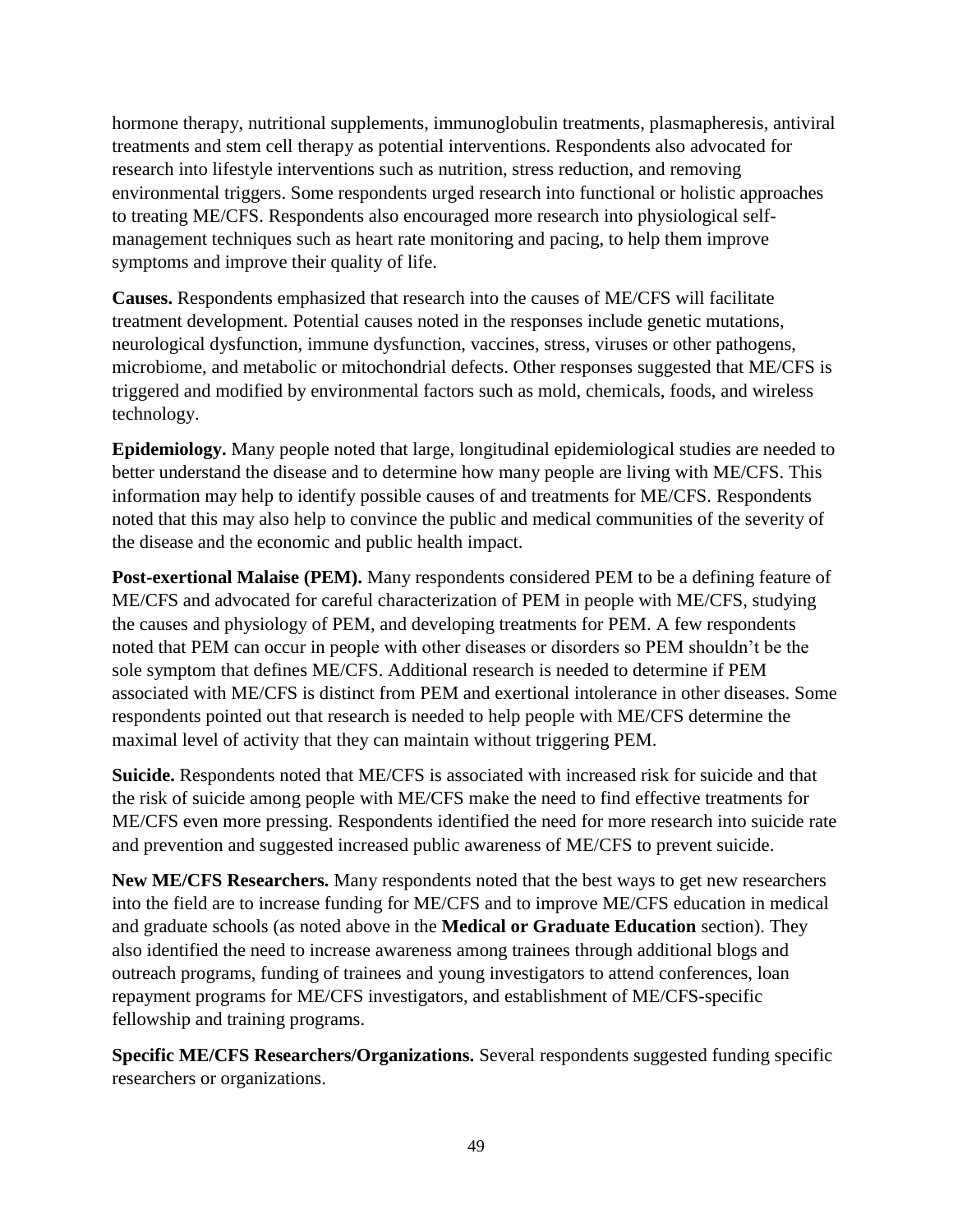**Medical Specialties**. Responses emphasized that ME/CFS is a multi-system disease that requires many different medical specialties to be engaged in the research and care. Funding policies, programs, and consortia should be used to facilitate collaboration and communication across specialties. The most commonly mentioned specialties were cardiology, endocrinology, exercise physiology, functional medicine, gastroenterology, hematology, immunology, infectious disease, integrative medicine/physiology, neurology, rheumatology, and virology.

**Comorbid Conditions or Diseases with Overlapping Symptoms**. Many respondents noted that diseases that may be comorbid or share common symptoms with ME/CFS should also be studied. Respondents listed a wide range of diseases and conditions that fell into the general categories of brain and nervous system disorders, cardiovascular and blood diseases, connective tissue disorders, endocrine diseases, environmental intolerances, fatigue and pain disorders, immunological diseases, infectious diseases and their sequelae, and rare genetic diseases.

**Data Sharing, Centralized Databases, and Biobanks.** Respondents advocated for open databases for ME/CFS research that include past and ongoing treatments, diagnostic tests, and medical records from individuals with ME/CFS. They also advocated for biobanks that would store and distribute biospecimens to researchers. To facilitate comparison across studies they encouraged standardization of data and biospecimen collection both within the context of databases and biobanks and in studies that don't use these resources. They suggested that this would promote communication between ME/CFS clinicians and researchers and help advance progress in ME/CFS studies. Respondents advocated for open databases of all ME/CFS studies and encouraged data sharing even before research is published. Some respondents suggested utilizing big data and artificial intelligence techniques to analyze the data.

**Rigorous Research.** Many respondents urged funding of large studies and for replicating the results of the small studies that are currently in the ME/CFS literature. They advocated for a clear research case definition of ME/CFS to ensure consistency across studies and careful selection of appropriate control groups. They also advocated for ensuring that researchers are ethical and do not have conflicts of interest.

**Diversity**. Respondents urged inclusion of a diverse population of individuals with ME/CFS in clinical studies. They advocated for including people of all ages (including children), genders, racial and ethnic groups, geographic locations, socioeconomic classes, and disease severities.

**Conferences.** Many respondents advocated for NIH to host annual conferences like the April 2019 "Accelerating Research on ME/CFS" Conference and for NIH to support conferences hosted by other organizations. They encouraged videocasting to increase the ability of people to be engaged without travelling and to have an archive of the conference presentations. They also encouraged NIH to support travel to conferences, particularly for young investigators.

**Web-based Communication.** Many respondents suggested using webinars, forums, and other sources of web-based communication to facilitate information sharing and collaborations between stakeholders including individuals with ME/CFS, health care providers and researchers. Some respondents suggested hosting registries for researchers and potential participants to facilitate communication and collaboration. Others suggested creating web-based platforms for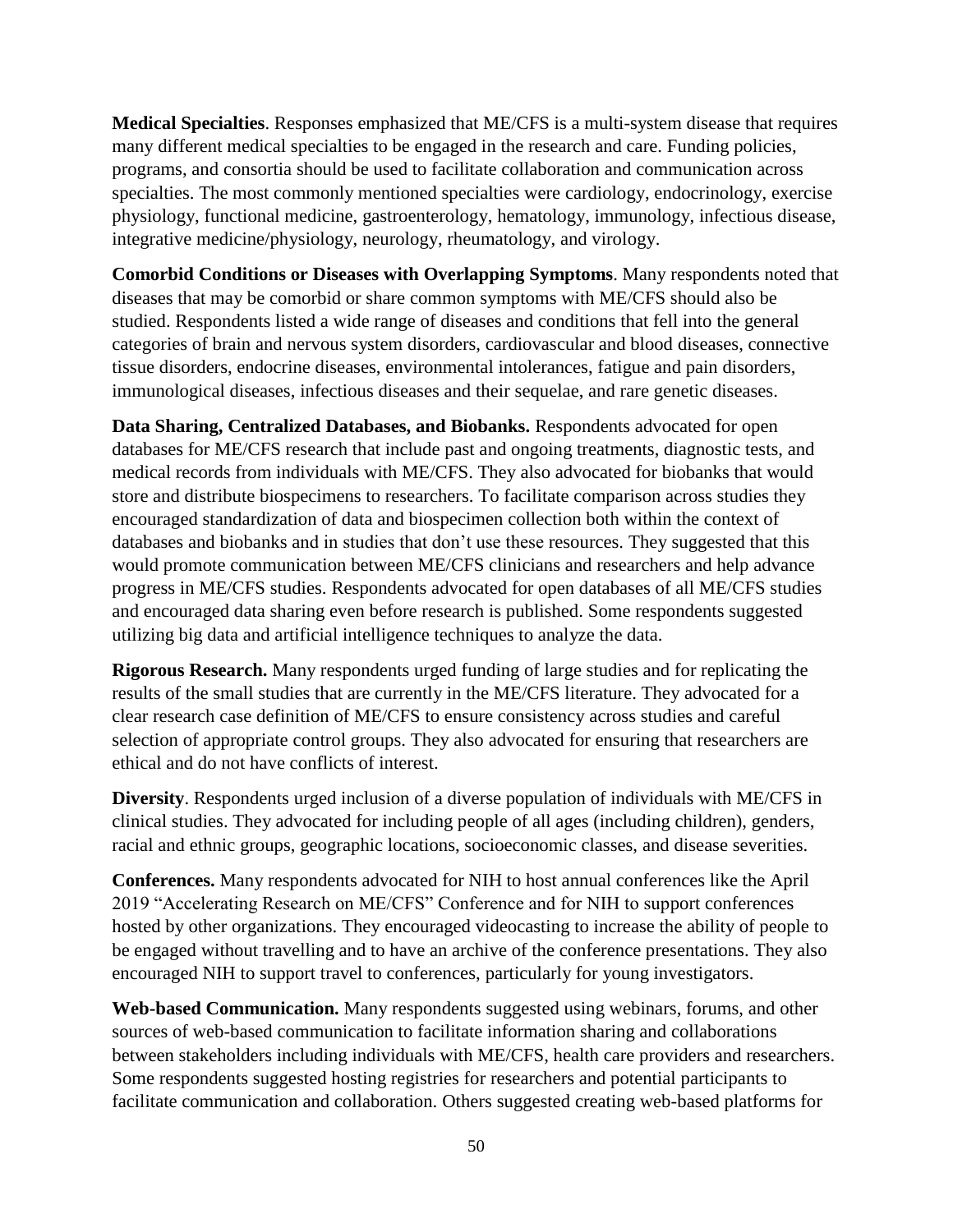researchers to share data with each other or for people with ME/CFS to share their medical information. Some suggested that there should be a single entity that takes responsibility for communicating information about current research on ME/CFS, research opportunities, and resources for people with ME/CFS so that they don't have to go to multiple sources.

**Research Participation.** Many respondents said that they are very eager to participate in research and that researchers should include people with ME/CFS or their caregivers and advocates in all stages of research. In particular, they stressed that researchers should reach out to people with ME/CFS when designing study protocols and symptom assessment tools to ensure that the studies are focused on the aspects of the disease that are most disabling and that protocols are designed to accommodate the unique needs and limitations of people with ME/CFS. Many respondents advocated for a registry to connect researchers to people with ME/CFS and to capture data from these individuals. They also advocated for researchers to share the data and results of the studies, even before publication.

**Travel.** Many respondents pointed out that clinical studies of ME/CFS are only found at a few locations across the country. Long distance travel is often difficult or impossible for people with ME/CFS because of the expense, stress, exertion, and lack of control over the environment. Travel, in and of itself, could worsen symptoms both immediately and in the long term, making study participation risky for the health of the individual and potentially reducing the validity of the studies. Several responses included potential strategies for reducing the burden of traveling to and being in a research facility such as:

- funding more **research centers in all regions of the country** and providing alternative off-site locations for testing and blood draws.
- providing **funds for travel and hotel accommodations**. Some suggested supporting travel for a caregiver to accompany the person with ME/CFS. Others suggested providing a car and driver for people who are local to the study site. A couple respondents mentioned that hotel accommodations should be provided both before the study to allow people to recover from travel and after the study to allow people to recover from the participation in the study before traveling back home.
- offering simple and clear **forms and questionnaires in advance** of the appointment so participants can take as much time as they need to read, understand, and fill out the forms in their own homes.
- ensuring that the **research facility** provides quiet, low-light, chemical/scent free spaces both for testing and resting, provides food that considers individual dietary sensitivities, and trains staff to understand and accommodate the unique needs and limitations of people with ME/CFS.

**Home-based Research**. Many respondents advocated for home-based research which would not only eliminate the burden of travel but would also allow more severely affected individuals to participate in studies. Inclusion of more severely ill individuals may produce insights not seen by only studying mild to moderate cases. Examples of home-based research include:

• researchers and medical professionals **visiting people with ME/CFS in their homes.**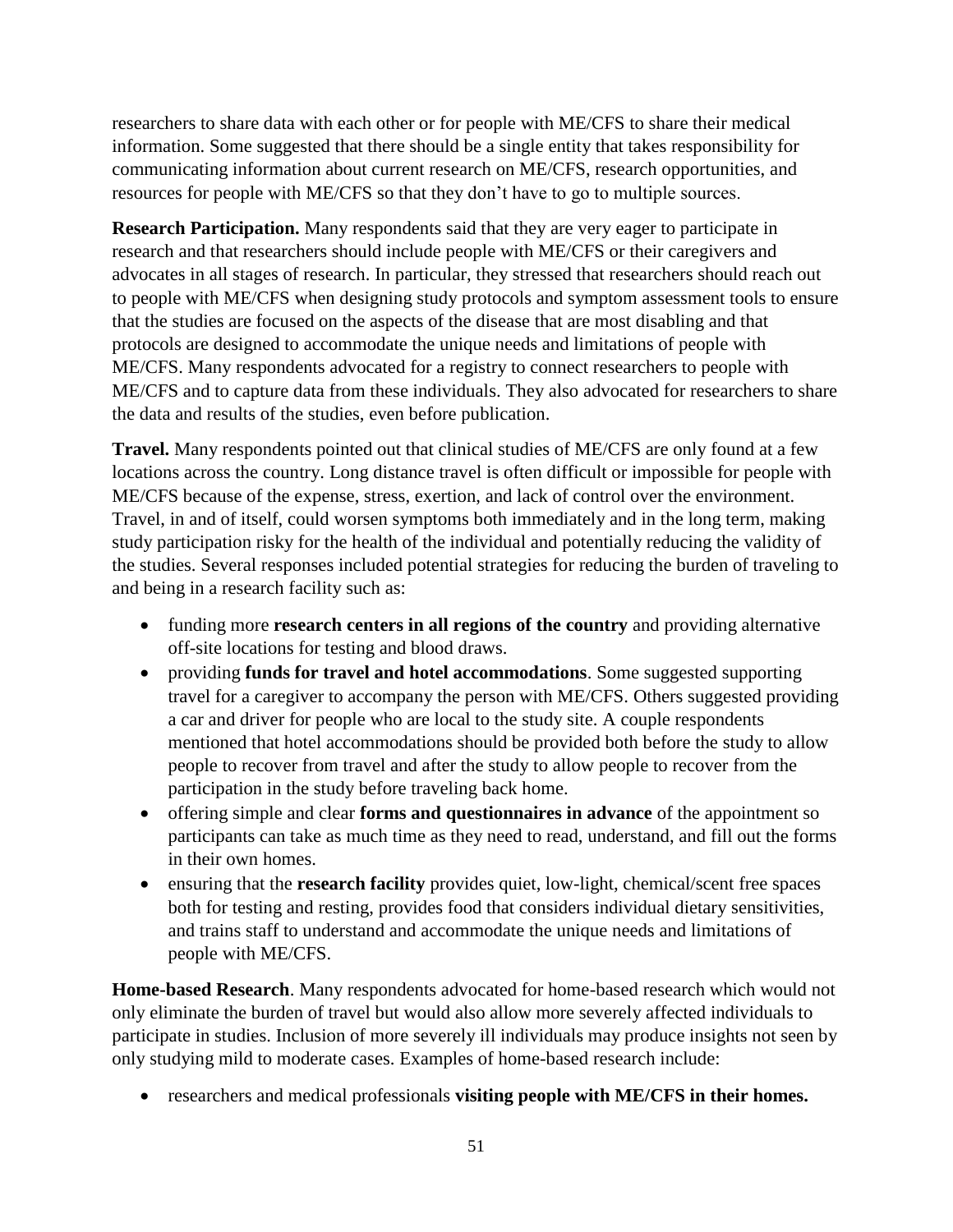- **interacting remotely** with participants via Skype or other virtual platforms.
- employing **web-based platforms** to collect medical histories or track daily symptoms.
- utilizing **activity trackers** and other wearable data-gathering devices.
- providing **kits for biospecimens** (e.g. hair, saliva, feces) to be mailed to a research facility.
- contracting with **local hospitals and clinics** for blood draws.
- developing **mobile clinics**.

**Post-study Monitoring and Supportive Therapies.** Some testing, particularly exercise studies, can cause worsening of symptoms. Respondents suggested providing post-study monitoring and supportive therapies to help individuals with ME/CFS manage post-testing symptoms.

**Strategic Plan.** Respondents advocated for NIH to develop a strategic plan for research on ME/CFS to address a critical need for diagnostics, treatments, and improved understanding of the disease. They urged NIH to commit funding and resources to implementing such a strategic research plan.

**Government Agencies.** Several respondents commented that a single NIH institute should be designated as the "home" institute for ME/CFS. A few respondents noted that ME/CFS symptoms and comorbidities fall under the purview of several NIH institutes and all those institutes should be involved in ME/CFS research. A few people said that NIH should hire more staff to work on ME/CFS and that they should receive more support and resources. A few respondents urged CDC to change the way they communicate about ME/CFS. A few respondents advocated for reinstating the Chronic Fatigue Syndrome Advisory Committee (CFSAC) at the Department of Health and Human Services.

**Grant Review.** Respondents advocated for continued use of the ME/CFS Special Emphasis Panel study section (https://public.csr.nih.gov/StudySections/DNDA/IFCN/CFSSEP), for developing educational materials for reviewers on the study section, and for ensuring that the reviewers are open-minded and objective in their reviews.

**Social Services** Many respondents noted a lack of social services available to assist people with ME/CFS. Suggestions include:

- improving access to medical care.
- increasing access to education.
- providing housing and ME/CFS-focused communities.
- promoting the development of a helpline for people with ME/CFS.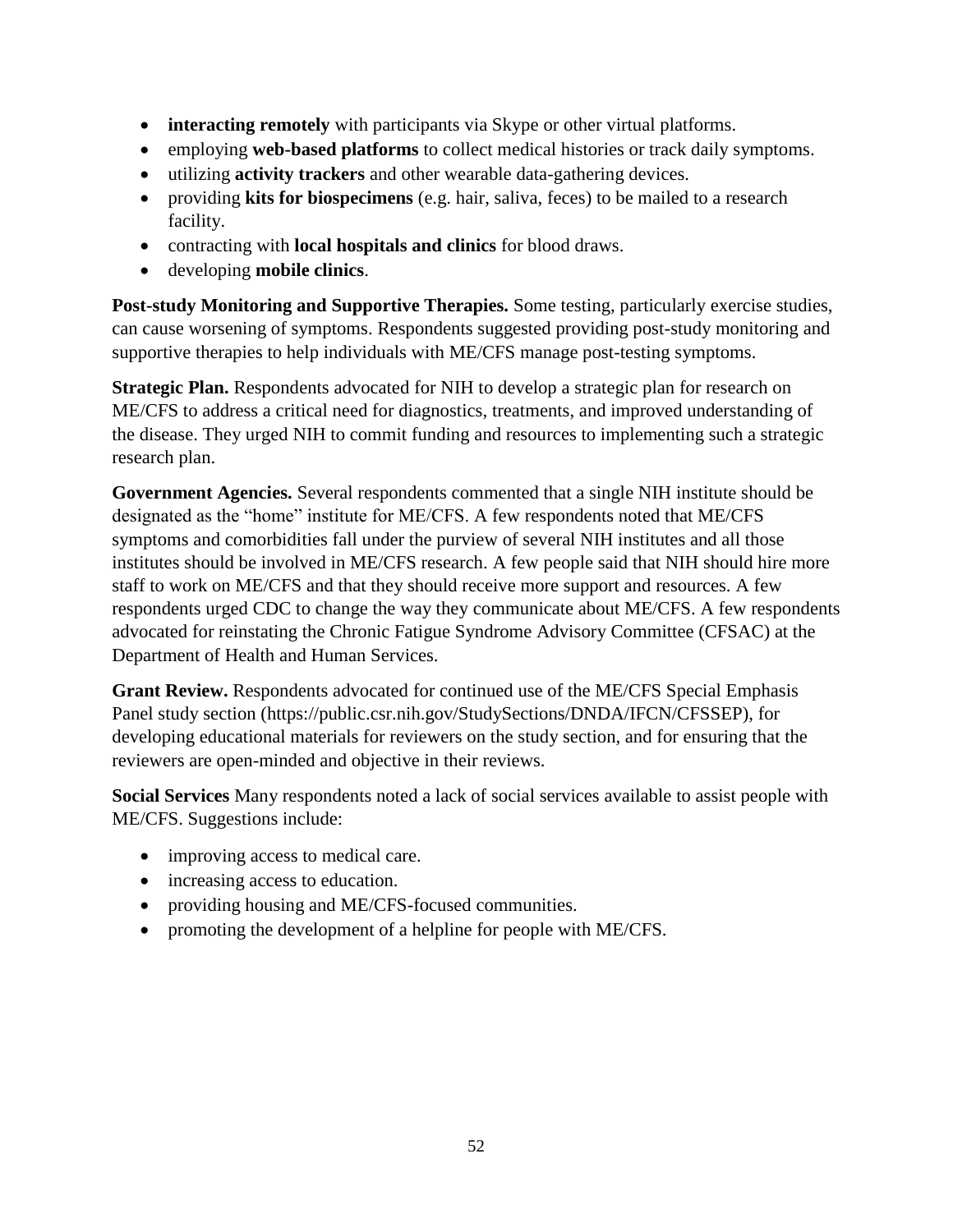# <span id="page-53-0"></span>**Appendix L. List of Strategies**

## **Strategic Planning**

- The Trans-NIH ME/CFS Working Group should coordinate a research prioritization and strategic planning process to create an overarching roadmap for ME/CFS research. The process should identify key research priorities across relevant scientific areas. Scientists and clinicians with relevant outside expertise should be included in the process, as well as other stakeholders such as individuals with ME/CFS, advocates, and caregivers.
- A strategic planning process should include discussions, informed by knowledge from clinicians and people with ME/CFS, about clinical phenotypes and studies that may reveal ME/CFS subtypes. This should be coordinated with efforts at the CDC.
- A strategic planning process should consider clinical trial design, patient selection and enrichment strategies, outcome measures, and sources of heterogeneity across patients and within the same patient over time.
- The planning process should more rigorously assess the relative merits of different patient-reported outcome measures (such as alternative scales for determining fatigue severity, post-exertional malaise, or functional capacity).
- A strategic planning process should also discuss the scientific rationale for potential studies of off-label treatments used by clinicians.
- A strategic planning process should include discussions of the state of knowledge about the possible etiologies for ME/CFS and how to identify findings that are likely to be disease causes versus physiological responses (i.e. epiphenomena and thus not the underlying cause(s) of ME/CFS).
- A strategic planning process should identify key issues related to the development and usage of *in vitro* and *in vivo* ME/CFS models.

#### **Encouragement of Research Topics and Approaches**

- NIH should continue to encourage multidisciplinary approaches in grant proposals. NIH should increase awareness among the researcher community about current multi-PI funding opportunities that encourage investigators with diverse skills and expertise to work together on projects.
- NIH should encourage all NIH grant applications on ME/CFS to clearly state which case definition is being used and what data collection instruments will be used to obtain the data needed to apply that case definition.
- NIH should encourage applications proposing to use one particular case definition to also obtain sufficient clinical data so that the subjects can be categorized according to any of the primary case definitions of ME/CFS.
- NIH should encourage ME/CFS studies to assess the health status of control groups using valid data collection instruments, such as those recommended in the ME/CFS CDE guidelines and the NIH toolbox.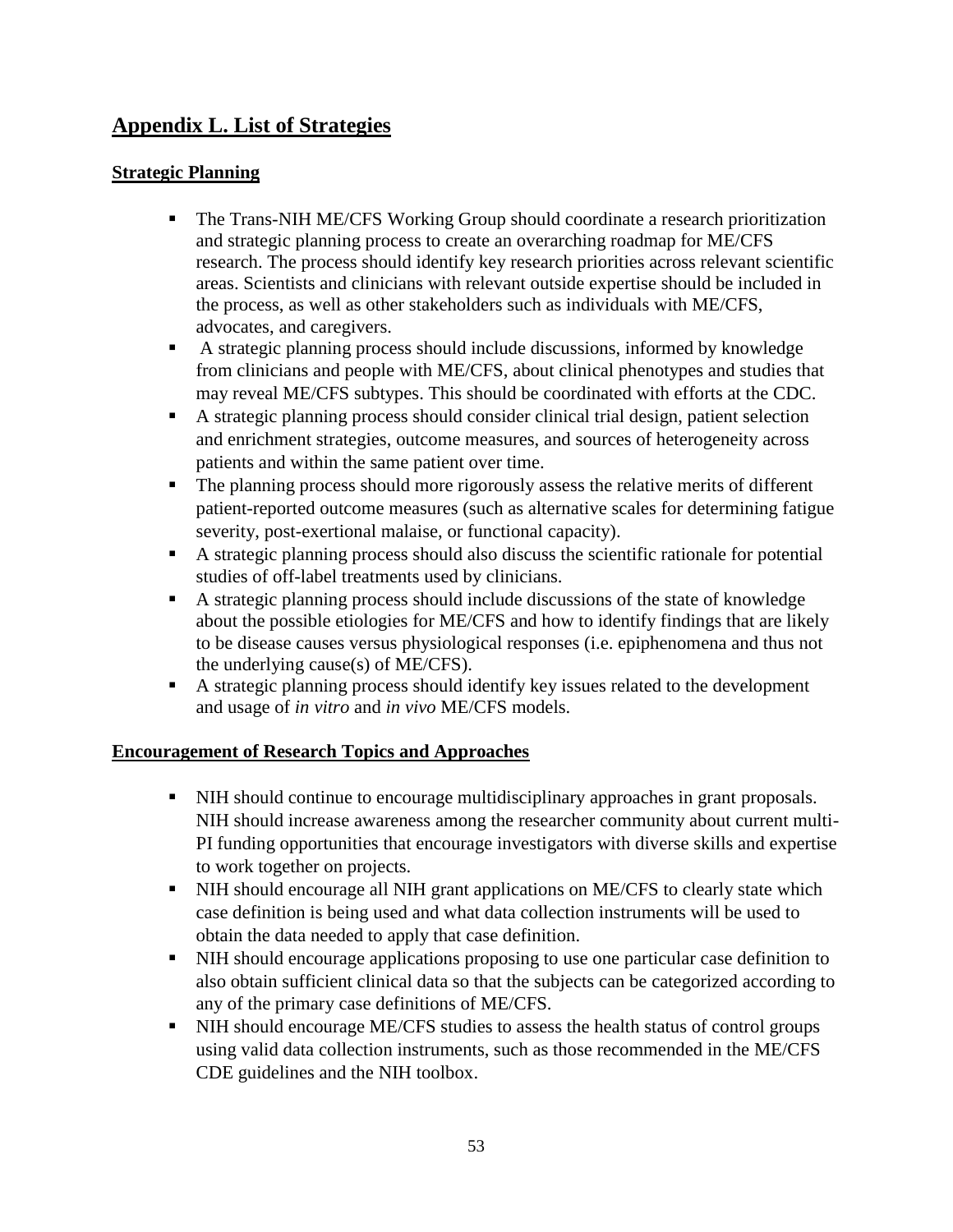- NIH should encourage studies to formally assess physical activity levels of all cases and controls, using validated and standardized instruments. Justification for using fit controls (e.g. comparison to model systems) should be provided when appropriate.
- NIH should encourage studies to rigorously assess and control for confounding factors in all studies of ME/CFS that may influence the results and comparisons between those with ME/CFS and the chosen controls. Physical fitness and the presence of other diseases are common potential confounding factors.
- Investigators should be encouraged to take into account the onset and length of disease in all ME/CFS studies.
- **EXECUTE:** NIH should encourage ME/CFS research that evaluates the interactions between multiple biological systems that, individually, have been found to have abnormalities within the same cohort of people with ME/CFS.
- NIH should encourage clinical characterizations of study participants that better inform the scope of the disease and the changes in symptoms over time.
- NIH should encourage investigators to measure symptoms from multiple perspectives (e.g. assessing current, peak, and typical symptom levels; and/or assessing different timeframes and situational frames) to gather a more complete picture of the symptom complex of people with ME/CFS.
- NIH should encourage research to identify and validate ME/CFS subtypes. Researchers examining subtypes should be encouraged to consider relevant clinical information including (but not limited to) onset triggers, disease severity, stage of disease, and symptom presentation, as well as combinations of clinical and biological data.
- NIH should encourage multidisciplinary ME/CFS studies to examine and report on comorbid conditions utilizing the appropriate ME/CFS CDEs.
- When scientifically appropriate, NIH should encourage investigators to include disease comparison groups with other fatiguing illnesses (e.g., multiple sclerosis, systemic lupus erythematosus, major depression, Sjogren's syndrome) as well as healthy control subjects.
- NIH should encourage research proposals to better understand the proposed mechanism of action of currently utilized therapeutics in either clinical research or mechanistic clinical trials. The primary outcome would be mechanistic information for further study and potentially larger separate clinical trial(s) designed for efficacy, etc.
- NIH should encourage the use of telemedicine or home visits for research on homeor bed-bound people with ME/CFS to include this group of individuals in research studies when feasible.
- NIH should encourage the use of validated wearable devices and/or apps for symptom tracking of individuals with ME/CFS outside the research lab/clinic setting.
- NIH should encourage measurement of symptom severity.
- When scientifically appropriate, NIH should encourage provocation studies. These may help to reveal the underlying cause(s) of ME/CFS.
- NIH should encourage research leading to the identification of objective measures that can be utilized as biomarkers for diagnosis, disease progression, and response to treatment.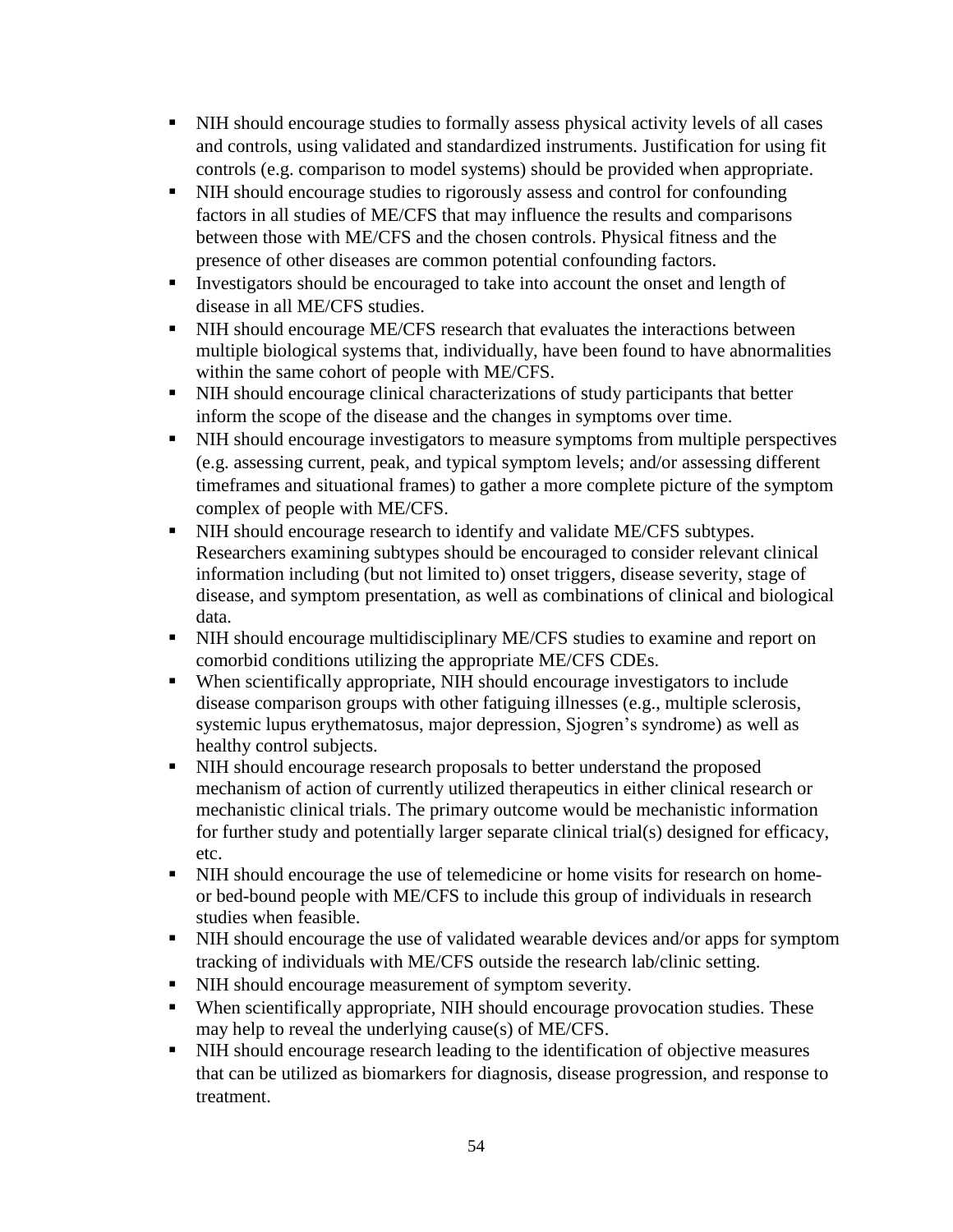- NIH should encourage investigators to consider information provided by the FDA-NIH Biomarker Working Group.
- Where scientifically appropriate, NIH should encourage systematic clinical and epidemiological research to better characterize disease onset, triggers, etiology, and pathogenesis.
- NIH should encourage researchers to consider study designs, such as prospective and longitudinal studies, that may improve our understanding of ways in which ME/CFS develops.
- NIH should encourage research to develop *in vitro* and *in vivo* models of ME/CFS.

## **Instruments and Common Data Elements**

- NIH should urge investigators to use the ME/CFS CDEs. These instruments standardize the collection of data about symptoms, past medical history, family medical history, physical examination, and common laboratory test results. These instruments may also help to categorize patients into certain disease subtypes, and to identify comorbid diseases. Standardized data collection and reporting through the CDEs is critical to enable cross study comparison, aggregation, and replication.
- NIH should work with the CDC and other stakeholders to identify additional required data elements and instruments that will facilitate more detailed ME/CFS phenotyping and improve data sharing.
- NIH should support development and validation of new instruments where needed to measure disease features of importance to people with ME/CFS (e.g., PEM).
- **If CDEs for the comorbid conditions do not exist in the ME/CFS CDEs, they should** be co-opted from other disease CDEs.

#### **Data Sharing and Biobanking**

- NIH should continue to support expansion of ME/CFS biorepositories that also include detailed clinical data about the study participants.
- NIH should encourage funded research projects to provide biospecimens to existing biobanks for sharing with qualified investigators.
- NIH should partner with stakeholders to develop a registry through which potential study participants can be identified.
- NIH should work with funded investigators to ensure that steps are taken to enable future data sharing and biobanking. Examples include writing consent forms to allow for biobanking and wider data sharing, as well as the use of Globally Unique Identifiers (GUIDs) to track research subjects who are participants in multiple studies.
- NIH should partner with nonprofit and private organizations to develop a platform for ME/CFS researchers to facilitate data sharing.
- Once a comprehensive database is created, NIH should encourage secondary data analysis of aggregated existing datasets.

#### **Increasing Collaboration and Cooperation**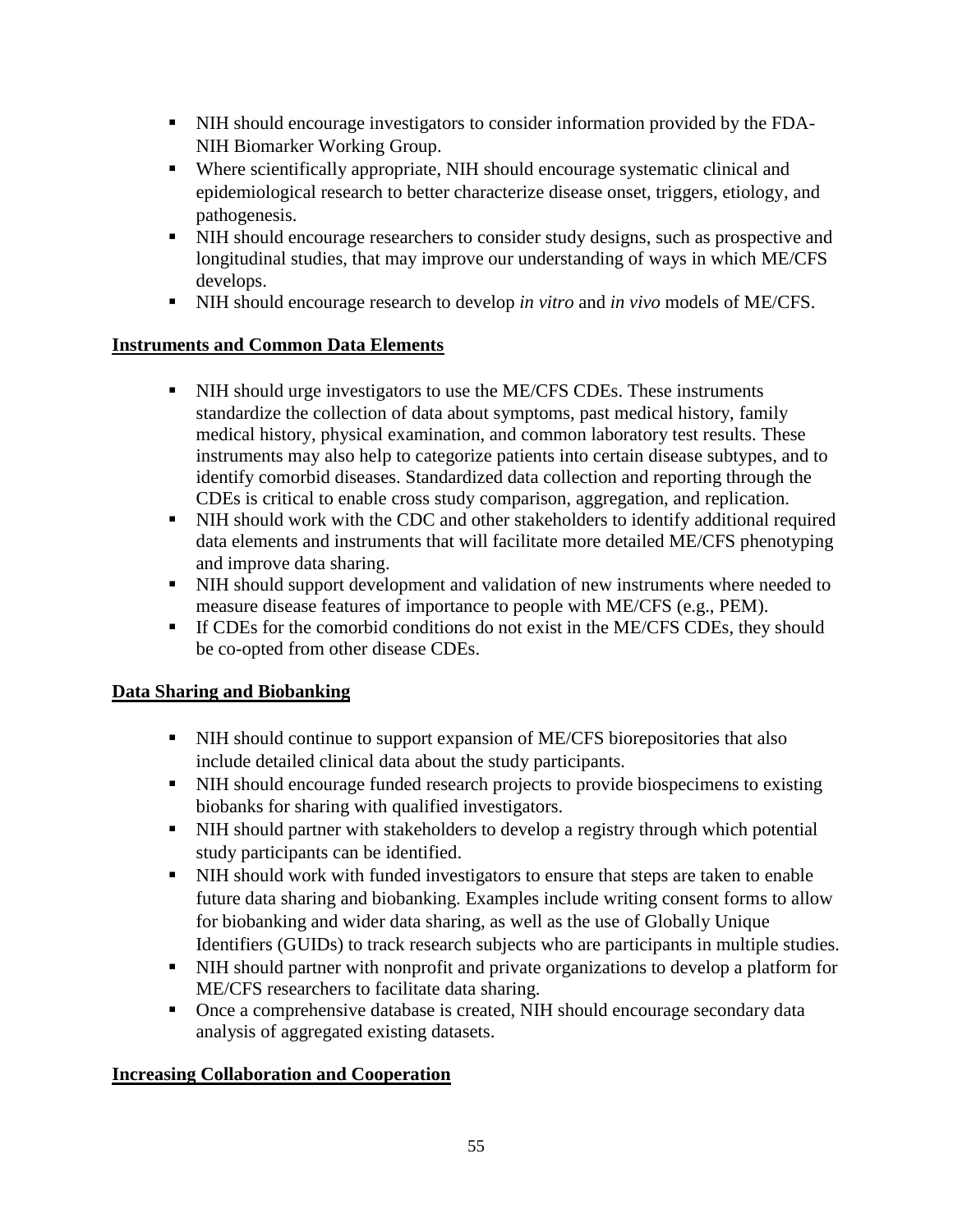- NIH should create a group that includes members from federal agencies involved in ME/CFS research, nonprofit foundations supporting ME/CFS research, and other interested stakeholders. The group should promote increased collaboration toward common research goals, monitor progress of the overall ME/CFS research field, share information on ME/CFS research activities, highlight advances, and discuss research gaps and opportunities. Additional details on a potential collaborative structure are included in Appendix M.
- NIH should explore ways to coordinate ME/CFS research efforts with ongoing activities in overlapping syndromes.

## **Outreach to Scientific Investigators**

- NIH should provide materials about ME/CFS, including information from the CDC, at exhibit booths during professional conferences.
- NIH should solicit ME/CFS proposals through targeted outreach to investigators in relevant scientific and medical fields identified by the Trans-NIH ME/CFS Working Group to be relevant to ME/CFS, regardless of whether those investigators have previously studied ME/CFS.
- As part of its outreach efforts, the Trans-NIH ME/CFS Working Group should develop a resource guide for investigators, which should include information from Institute/Center websites related to grant and training opportunities.
- NIH should actively encourage investigators to contact program staff with questions related to their grant applications, including identifying appropriate Funding Opportunity Announcements (FOA) for their basic, translational and clinical research studies.
- NIH should inform ME/CFS investigators when relevant NIH Funding Opportunity Announcements are available in related fields and conditions (such as chronic pain, etc.).

#### **General Outreach**

- NIH should offer information and feedback to stakeholders who are engaged in outreach and medical education.
- When appropriate for its mission, NIH should partner with other federal agencies, such as CDC, and professional organizations to disseminate information about research on ME/CFS.
- NIH should leverage events to publicize information about ME/CFS.
- NIH should continue to publicize its ME/CFS research efforts, such as the NIH ME/CFS intramural study and the ME/CFS Research Network.
- NIH should continue to provide information on both the NIH ME/CFS website as well as on the ME/CFS Network website about ongoing research efforts.
- NIH should continue to issue press releases when significant NIH-funded ME/CFS research is published.

#### **Conferences and Workshops**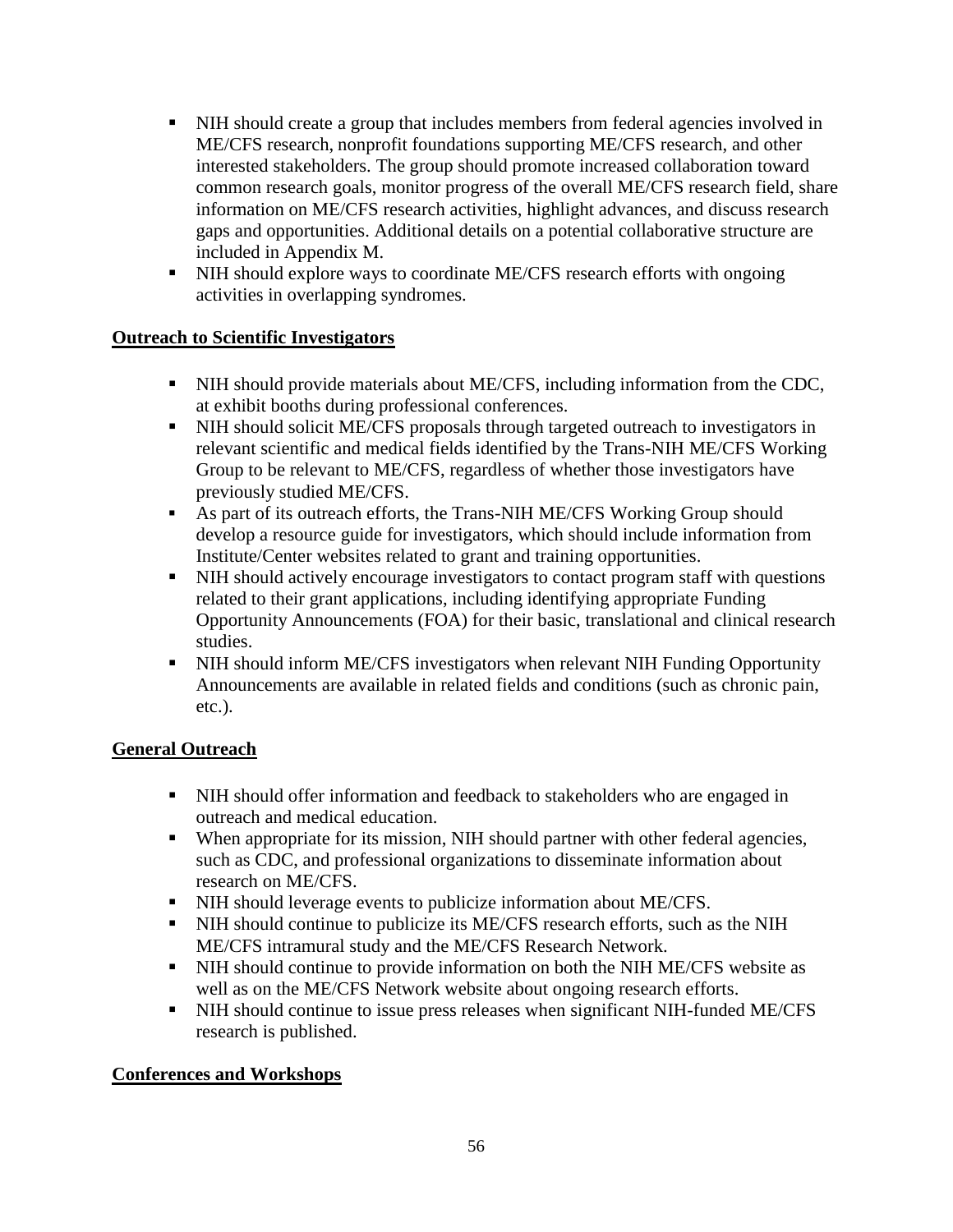- NIH should continue to hold ME/CFS conferences on a regular basis.
- NIH should continue to hold events geared towards early career investigators to provide guidance on how to apply for NIH research support and navigate the peer review process.

## **Research Training**

- NIH should partner with nonprofit research organizations to create training resources for early career investigators interested in becoming ME/CFS researchers.
- NIH should continue to actively participate in efforts to support early career investigators such as the "Thinking the Future: Early Career Network (Invest in  $ME$ )."
- NIH should provide a list of currently funded ME/CFS research, including the Principal Investigator(s) for each grant award to enable trainees to identify potential mentors.

## **Scientific Review**

- NIH should continue to ensure that the ME/CFS SEP includes reviewers with relevant ME/CFS expertise. Reviewers with other relevant subject matter expertise, including experts in tools and methodologies being proposed, should also be included.
- NIH should consider study section formats that provide for productive interactions between members of the review panel, for example face-to-face or video conference meetings.
- NIH should consider inviting members of the SEP to be reviewers in multiple grant cycles to build a sense of community within the SEP.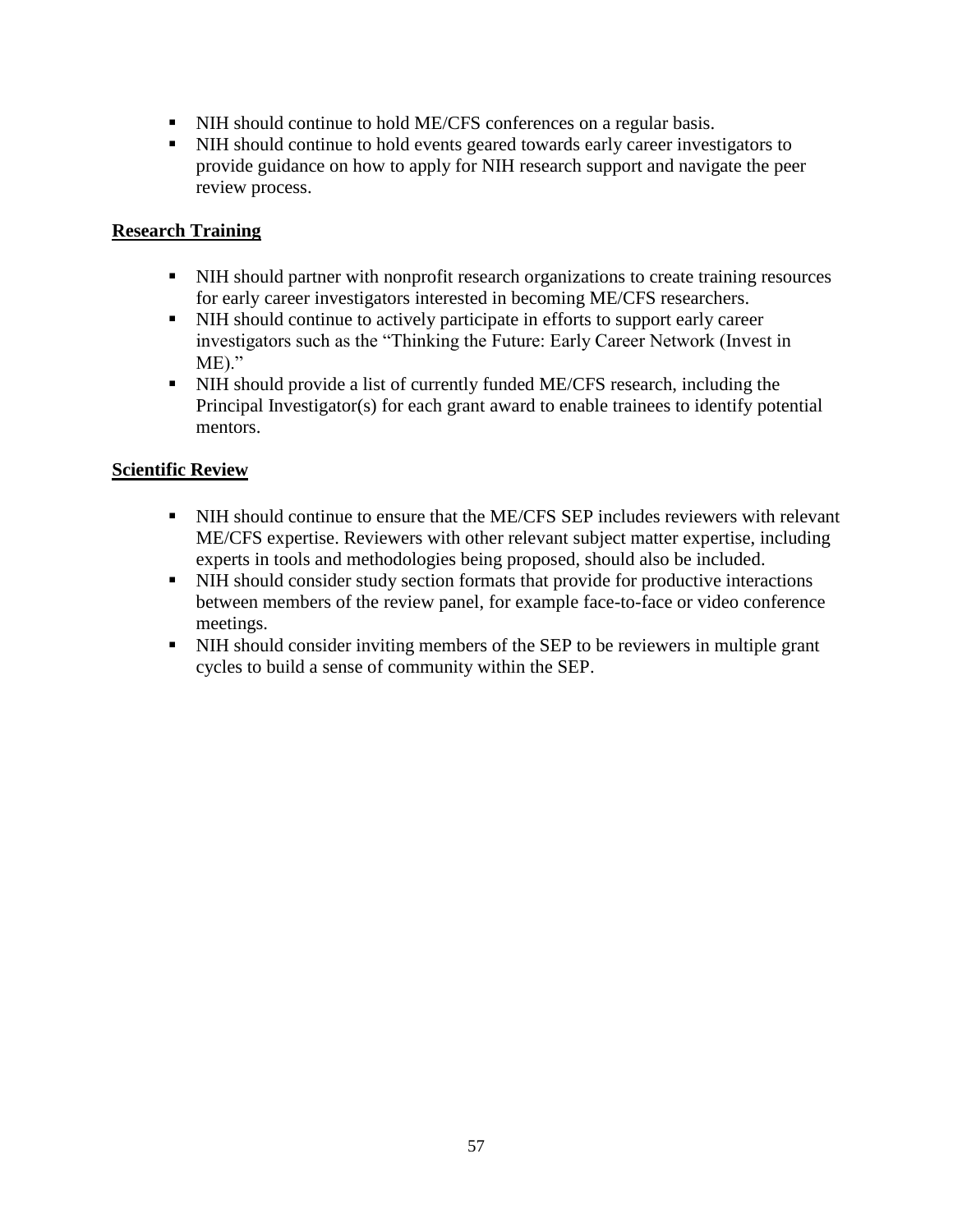# <span id="page-58-0"></span>**Appendix M. Potential Structure of Collaborative Group**

Myalgic encephalomyelitis/chronic fatigue syndrome (ME/CFS) research needs reach across the missions of multiple NIH Institutes, Offices and Centers and across organizations outside the NIH. This working group will have broad representation from the NIH, other federal agencies, and the research and patient advocacy communities.

## **Goals:**

- Provide a forum for sharing information on ME/CFS research activities, highlight advances, and discuss gaps and opportunities.
- Promote increased and ongoing collaboration toward common research goals.
- Monitor progress of the overall ME/CFS research field.

#### **Meetings:**

- An annual face-to-face meeting supplemented by an additional annual conference call.
- As needed, working groups will be formed that will hold conference calls to discuss and track progress on specific collaborative activities.

#### **Membership:**

• Members of NIH Trans-NIH ME/CFS Working Group, other federal agencies, Canadian Institute of Health Research (CIHR), professional and advocacy non-profit organizations.

#### **Criteria for membership:**

1. Federal Agencies:

*At least one of the following criteria:*

- a. Provide funding support for ME/CFS research; and/or
- b. Are interested in promoting research on ME/CFS; and/or
- c. Are interested in collaborating with other organizations to stimulate and support research on ME/CFS.

Potential Members: NIH: NIAID, NINDS, NCI, NIA, NHLBI, NIMH, NIEHS, NICHD, NIAAA, NIDA, CSR, NINR, NIDCR, OBSSR, OD, NIDDK, NCATS, NIBIB, NHGRI, NCCIH, NIMHD, NIAMS; AHRQ, CDC, FDA, HRSA, DoD, VA, CMS, SSI, CIHR

#### 2. Professional Organizations:

- a.  $501(c)3$  status with the IRS
- b. Maintains a Scientific/Medical Advisory Board to assist in research and other programs
- c. National (and/or international) in scope and range of activities

#### *At least one of the following criteria:*

- d. Provides funding for peer-reviewed research through a granting mechanism; and/or
- a. Are interested in promoting research on ME/CFS; and/or
- b. Are interested in collaborating with other organizations to stimulate and support research on ME/CFS.